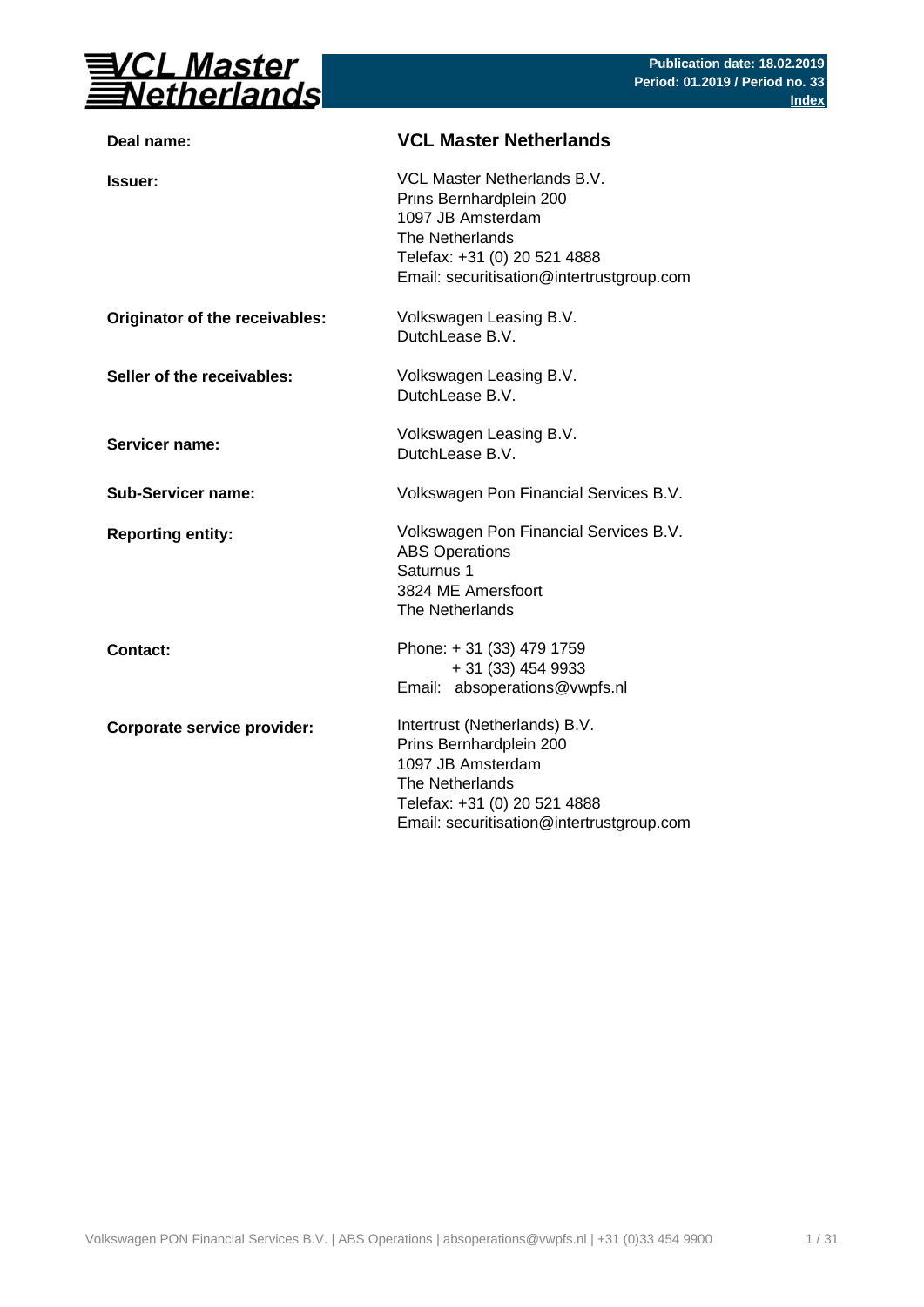

#### **Contents**

| Page             | <b>Table of contents</b>           |
|------------------|------------------------------------|
| 1                | Cover                              |
| $\overline{2}$   | <b>Contents</b>                    |
| 3                | <b>Reporting details</b>           |
| 4                | <b>Parties overview</b>            |
| $\overline{5}$   | <b>Transaction events I</b>        |
| 6                | <b>Transaction events II</b>       |
| $\overline{7}$   | <b>Transaction events III</b>      |
| 8                | Information regarding the notes I  |
| $\boldsymbol{9}$ | Information regarding the notes II |
| 10               | Cash collateral account            |
| 11               | Swap fixing / Waterfall            |
| 12               | <b>Retention</b>                   |
| 13               | <b>Amortisation profile I</b>      |
| 14               | <b>Amortisation profile II</b>     |
| 15               | Run out schedule I                 |
| 16               | Run out schedule II                |
| 17               | <b>Outstanding contracts</b>       |
| 18               | Delinquencies & defaults I         |
| 19               | Delinquencies & defaults II        |
| 20               | Delinquencies & defaults III       |
| 21               | <b>Write-Offs</b>                  |
| 22               | <b>Prepayments</b>                 |
| 23               | Pool data I                        |
| 24               | Pool data II                       |
| 25               | Pool data III                      |
| 26               | Pool data IV                       |
| 27               | Pool data V                        |
| 28               | Pool data VI                       |
| 29               | Lease level data                   |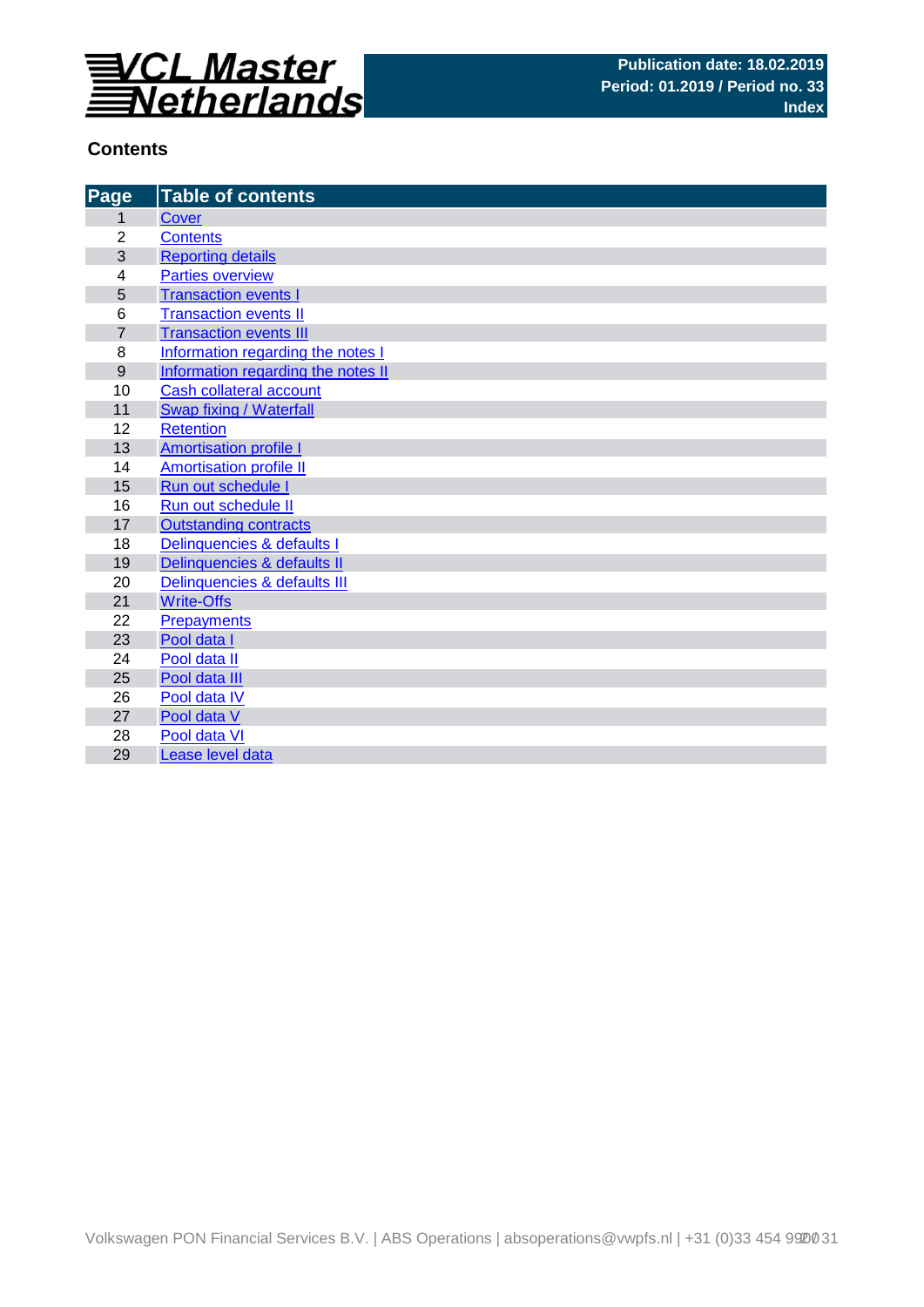

#### **Reporting details**

| Deal overview                       |                                    |                                     |
|-------------------------------------|------------------------------------|-------------------------------------|
| Cut-Off-Date                        | 30-4-2016 Publication date:        | 18.02.2019 (18th of each month)     |
| Scheduled date of Clean-Up-<br>Call | n.a. Payment date:                 | 25.02.2019 (25th of each month)     |
| Legal final maturity date           | 25-6-2027 Reporting date:          | 31.01.2019 (last day of each month) |
| <b>Issue date</b>                   | 31-5-2016 Asset collection period: | from 01.01.2019 until 31.01.2019    |
| Period no.:                         | 33 Interest accrual period         | from 25.01.2019 until 25.02.2019    |
| Reporting frequency:                | Monthly Note payment period:       | from 25.01.2019 until 25.02.2019    |
| Next payment date:                  | 25-3-2019 Days accrued:            | 31                                  |

| Type of car at pool cut | Number of<br>contracts | Percentage of<br>contracts | Outstanding<br>discounted<br>balance | <b>Percentage outstanding</b><br>discounted balance |
|-------------------------|------------------------|----------------------------|--------------------------------------|-----------------------------------------------------|
| New cars                | 13.108                 | 94.62%                     | €244.342.851.74                      | 96,01%                                              |
| Used cars               | 746                    | 5.38%                      | €10.167.048.13                       | 3.99%                                               |
| <b>Total</b>            | 13.854                 | 100.00%                    | €254.509.899.87                      | 100,00%                                             |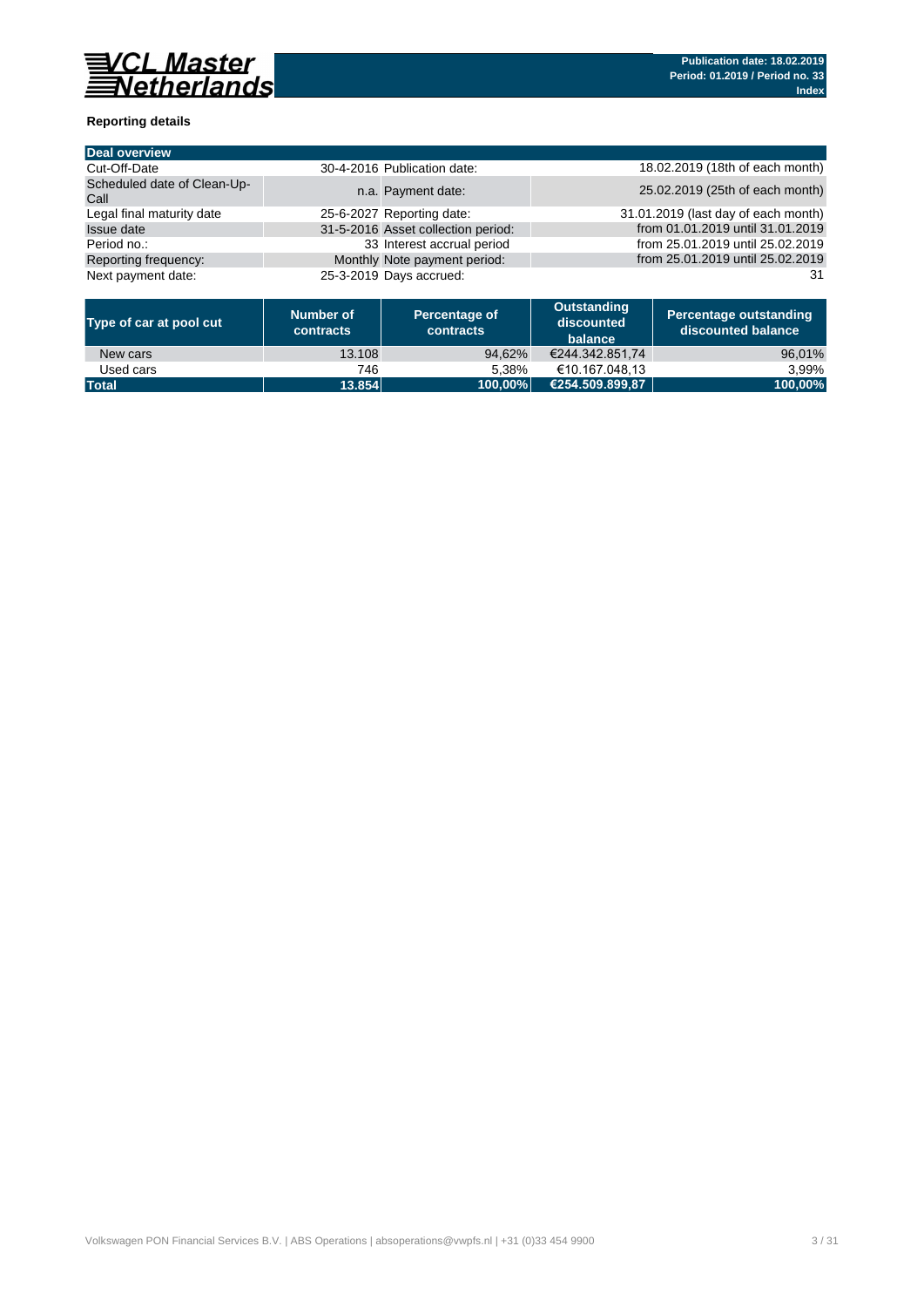

**Parties overview**

| Issuer:                                                                                                                                           | <b>VCL Master Netherlands B.V.</b><br>Attn.: Directors<br>Prins Bernhardplein 200<br>1097 JB Amsterdam<br>The Netherlands<br>Telefax: +31 (0)20 521 48888<br>Email: securitisation@intertrustgroup.com                                                                                                                                       | <b>Lead Manager</b>                                                  | <b>ING Bank N.V.</b><br>Attn.: N. Spieker/ S de Visser<br>Bijlmerplein 888 (AMP E05.048)<br>1102 MG Amsterdam<br>The Netherlands<br>Telephone: +31 (0)20 56 38117<br>Email: niels.spieker@ing.com                                                                                                        |
|---------------------------------------------------------------------------------------------------------------------------------------------------|----------------------------------------------------------------------------------------------------------------------------------------------------------------------------------------------------------------------------------------------------------------------------------------------------------------------------------------------|----------------------------------------------------------------------|----------------------------------------------------------------------------------------------------------------------------------------------------------------------------------------------------------------------------------------------------------------------------------------------------------|
| Co-Arranger:                                                                                                                                      | <b>Volkswagen Financial Services AG</b><br>Attn.: H. Wiegmann, M. Williamson, A. Dunaszewska<br>Gifhorner Strasse 57<br>38112 Braunschweig<br>Germany<br>Telefax: +49 (531) 212 75423, +49 (531) 212 7 83976<br>Email: heiko.wiegmann@vwfs.com,<br>martin.williamson@vwfs.com<br>agata.dunaszewska@vwfs.com                                  | Co-Arranger:                                                         | <b>ING Bank N.V.</b><br>Attn.: N. Spieker/ S de Visser<br>Bijlmerplein 888 (AMP E05.048)<br>1102 MG Amsterdam<br>The Netherlands<br>Telephone: +31 (0)20 56 38117<br>Email: niels.spieker@ing.com                                                                                                        |
| <b>Principal Paying Agent,</b><br><b>Calculation Agent, Interest</b><br><b>Determination Agent, Account</b><br><b>Bank and Cash Administrator</b> | Elavon Financial Services Limited, UK Branch<br>Attn.: Structures Finance Relationship Management<br>5th Floor, 125 Old Broad Street<br>London EC2N 1AR<br><b>United Kingdom</b><br>Telefax: +44 207 365 2577<br>Email: mbs.relationship.management@usbank.com                                                                               | <b>Security Trustee</b><br><b>Data Proctection</b><br><b>Trustee</b> | <b>Stichting Security Trustee VCL Master Netherlands</b><br>Attn.: Director<br>Prins Bernhardplein 200<br>1097 JB Amsterdam<br>The Netherlands<br>Telefax: +31 (0)20 521 48888<br>Email: securitisation@intertrustgroup.com                                                                              |
| <b>Listing Agent</b>                                                                                                                              | <b>Lucid Issuer Services Limited</b><br>Attn.: Jackie Geisen<br><b>Tankerton Works</b><br>12 Argyle Walk<br>London WC1H 8HA<br>United Kingdom<br>Email: jgeisen@lucid-is.com                                                                                                                                                                 | Registrar                                                            | <b>Elavon Financial Services Limited</b><br>Attn.: Structured Finance Agency Services<br>Block E, Cherrywood Business Park<br>Loughlinstown, Dublin<br>Ireland<br>Telefax: +353 (1) 6569442<br>Email: mbs.relationship.management@usbank.com                                                             |
| Subservicer:                                                                                                                                      | Volkswagen Pon Financial Services B.V.<br>Attn.: ABS Operations<br>Saturnus 1<br>3824 ME Amersfoort<br>The Netherlands<br>Telefax: +31 (0) 33 479 1800<br>Email: absoperations@vwpfs.nl                                                                                                                                                      | Swap counterparty:                                                   | Skandinaviska Enskilda Banken AB<br>Attn.: Structured Derivative Operations<br>Stephanstr. 14 - 16<br>60313 Frankfurt am Main<br>Germany<br>Email: SEBStructIrdOps@seb.se                                                                                                                                |
| Sellers, Servicers, Call Option<br><b>Buyers, Issuer Facility</b><br>Borrowers:                                                                   | Volkswagen Leasing B.V.<br>Attn.: ABS Operations<br>Saturnus 1<br>3824 ME Amersfoort<br>The Netherlands<br>Telefax: +31 (0) 33 479 1800<br>Email: absoperations@vwpfs.nl<br>DutchLease B.V.<br>Attn.: ABS Operations<br>Saturnus 1<br>3824 ME Amersfoort<br>The Netherlands<br>Telefax: +31 (0) 33 479 1800<br>Email: absoperations@vwpfs.nl | <b>Rating agencies:</b>                                              | <b>Fitch Ratings Ltd</b><br>30 North Colonnade<br>London, E14 5GN<br>United Kingdom<br>Email: guy.honebon@fitchratings.com;<br>michael.ecke@fitchratings.com<br>Moody's Investors Service Ltd.<br>One Canada Square<br>Canary Wharf<br>London E14 5FA<br>United Kingdom<br>Email: monitor.abs@moodys.com |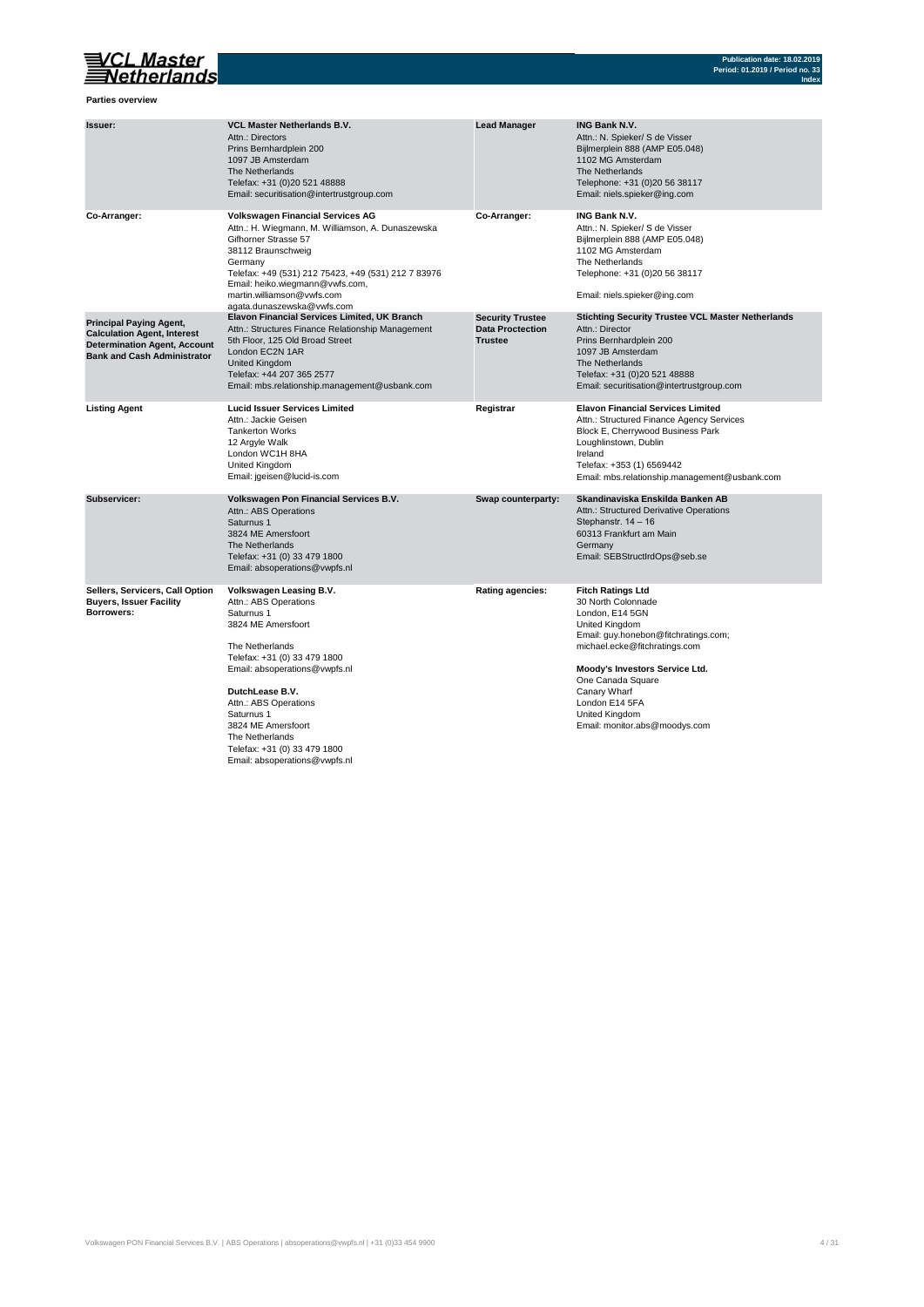

#### **Transaction events I**

#### **Clean-up-call**

| <b>Clean-Up-Call condition</b>                         |         |
|--------------------------------------------------------|---------|
| Percentage of current outstanding discounted portfolio | 307.27% |
| Min. Percentage of outstanding discounted portfolio    | 10.00%  |

\*N.B. This percentage may become greater 100% whenever the current total outstanding discounted balance is larger than the initial discounted balance as of initial Cut-Off-Date.

Fulfilled when the aggregate discounted Balance is less than 10,00% of the initial discounted balance as of initial Cut-Off date provided that all payment obligations under the Compartment 1 notes will be thereby fulfilled.

| Repurchase of receivables | Number of contracts Percentage of contracts | balance | Outstanding discounted Percentage of outstanding<br>discounted balance | <b>Re-Purchase price</b> |
|---------------------------|---------------------------------------------|---------|------------------------------------------------------------------------|--------------------------|
| Current period            |                                             |         |                                                                        |                          |
| Previous periods          |                                             |         |                                                                        |                          |
| <b>Total</b>              |                                             |         |                                                                        |                          |

If a repurchase of receivables occurred, it would only result from non-eligibility as of the respective Cut-Off-Date (which has been discovered at a later stage).

#### **Transaction party replacements**

| <b>Capacity of transaction party</b> | Date of replacement   Reason for replacement | <b>Replaced party</b> | <b>Replaced by</b> |
|--------------------------------------|----------------------------------------------|-----------------------|--------------------|
|                                      |                                              |                       |                    |
|                                      |                                              |                       |                    |
|                                      |                                              |                       |                    |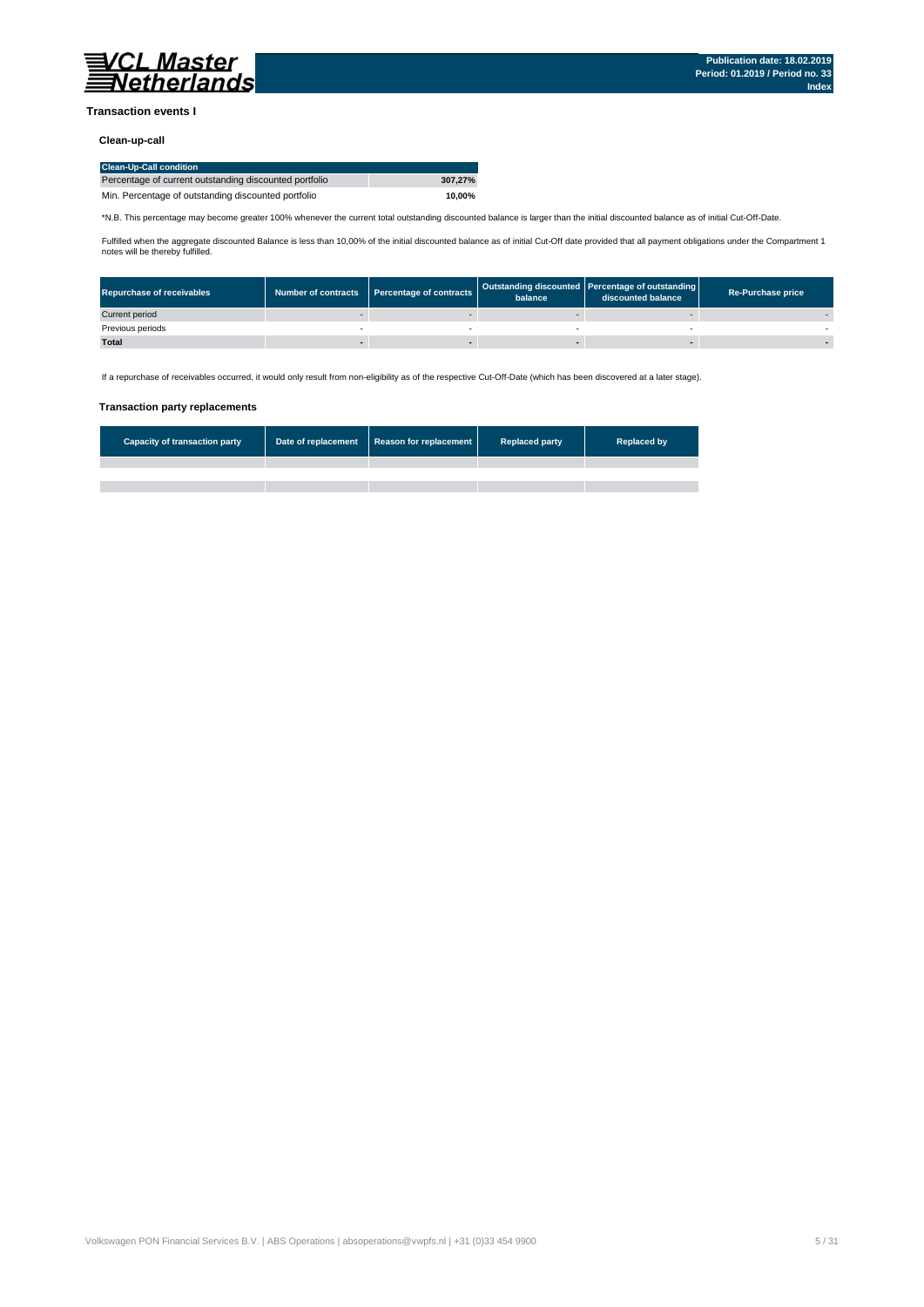**No**

#### **Transaction events II**

| <b>Revolving period</b>                                                            |            |
|------------------------------------------------------------------------------------|------------|
| Series revolving period expiration date of<br>the last outstanding series of notes | 25-11-2019 |
| Date of occurance of an early amortisation<br>event                                | n.a.       |
| Revolving period                                                                   | 25-11-2019 |

| <b>Accumulation account balance</b>                              | 31-12-2018 | $31 - 1 - 2019$ |
|------------------------------------------------------------------|------------|-----------------|
| Amounts not invested for the purchase of<br>additional assets    | €0.00      | €0.00           |
| Percentage not invested for the purchase of<br>additional assets | $0.00\%$   | $0.00\%$        |

| <b>Dynamic gross loss ratio</b> | Ratio    | $>1.0\%$  | $> 2.0\%$ |
|---------------------------------|----------|-----------|-----------|
| 30-11-2018                      | 0.02087% | <b>No</b> | <b>No</b> |
| 31-12-2018                      | 0.02634% | No        | No        |
| $31 - 1 - 2019$                 | 0.00000% | <b>No</b> | <b>No</b> |

| Cumulative gross loss ratio                             | Ratio    | $> 2.00\%$ | $\geq 3.50\%$ | $\geq 4.50\%$  | $\geq 5.50\%$     |
|---------------------------------------------------------|----------|------------|---------------|----------------|-------------------|
| $31 - 1 - 2019$                                         | 0.35514% | <b>No</b>  | <b>No</b>     | N <sub>o</sub> | <b>No</b>         |
|                                                         |          |            |               |                |                   |
| Discounted balance as of the previous period            |          |            |               |                | €781.505.597.23   |
| Discounted balance of all initial and additional assets |          |            |               |                | €1.243.765.036.28 |
| Weighted average seasoning                              |          |            |               |                | 20.16             |
| Late delingency ratio                                   |          |            |               |                | 0.00000%          |
|                                                         |          |            |               |                |                   |

#### **Enforcement event**

| <b>Credit enhancement increase condition</b>                                                          |       | Not in effect |
|-------------------------------------------------------------------------------------------------------|-------|---------------|
| a) the dynamic gross loss ratio for three consecutive payment dates exceeds                           |       |               |
| (i) if weighted average seasoning is less 12 months                                                   | 1.00% | <b>No</b>     |
| (ii) if weighted average seasoning is $\geq$ = 12 months                                              | 2.00% | No            |
| b) the cumulative gross loss ratio exceeds                                                            |       |               |
| (i) if weighted average seasoning is less then 12 months                                              | 2.00% | <b>No</b>     |
| (ii) if weighted average seasoning is between 12 (incl.) - 24 (incl.) months                          | 3.50% | No            |
| (iii) if weighted average seasoning is between 24 (excl.) - 36 (incl.) months                         | 4.50% | No            |
| (iv) if weighted average seasoning is $>$ 36 months                                                   | 5.50% | No            |
| c) the late delinguency ratio exceeds at any payment date                                             | 2.00% | No            |
| d) the occurence of a servicer replacement event                                                      |       | No            |
| e) the occurence of an insolvency event with respect to VWL/DL                                        |       | No            |
| f) the cash collateral account does not contain the specified general cash collateral account balance |       | No            |

| <b>Early amortisation event</b>                                                                                                                                                                                                                                                                                                                                                                                                                                                                                                                                                                                                                    | No        |
|----------------------------------------------------------------------------------------------------------------------------------------------------------------------------------------------------------------------------------------------------------------------------------------------------------------------------------------------------------------------------------------------------------------------------------------------------------------------------------------------------------------------------------------------------------------------------------------------------------------------------------------------------|-----------|
| (i) Occurence of a foreclosure event                                                                                                                                                                                                                                                                                                                                                                                                                                                                                                                                                                                                               | <b>No</b> |
| (ii) VCL Master accumulation account balance > 10% of total discounted receivables balance on two consecutive months                                                                                                                                                                                                                                                                                                                                                                                                                                                                                                                               | <b>No</b> |
| (iii) the Credit Enhancement Increase Condition is in effect                                                                                                                                                                                                                                                                                                                                                                                                                                                                                                                                                                                       | <b>No</b> |
| (iv) In case of default/termination event: failure to replace swap counterparty or failure to post collatereal by swap counterparty                                                                                                                                                                                                                                                                                                                                                                                                                                                                                                                | <b>No</b> |
| (v) Any payment date after six consecutive payment dates following the initial issue date, the sum of Class A Actual Overcollateralisation<br>Percentage is lower than 31,75% or the Class B Actual Overcollateralisation Percentage is lower than 24,25%                                                                                                                                                                                                                                                                                                                                                                                          | No        |
| (vi) Either of the Sellers ceases to be an Affiliate of the Volkswagen AG or any successor thereto                                                                                                                                                                                                                                                                                                                                                                                                                                                                                                                                                 | <b>No</b> |
| (vii) The 403-declaration with respect to a Seller is withdrawn by Volkswagen Pon Financial Services B.V. by depositing a declarartion to<br>this effect with the Trade Register of the Chamber of Commerce unless Volkswagen Pon Financial B.V. has provided to the relevant<br>Seller, no later than 30 Business Days following the depositing of the declaration to this effect, replacement security by other means in<br>form and substance sufficient to the Issuer and the Issuer and the Security Trustee (which may, at the sole discretion of Volkswagen Pon<br>Financial Services B.V., take the form of a quarantee or any other form. | No        |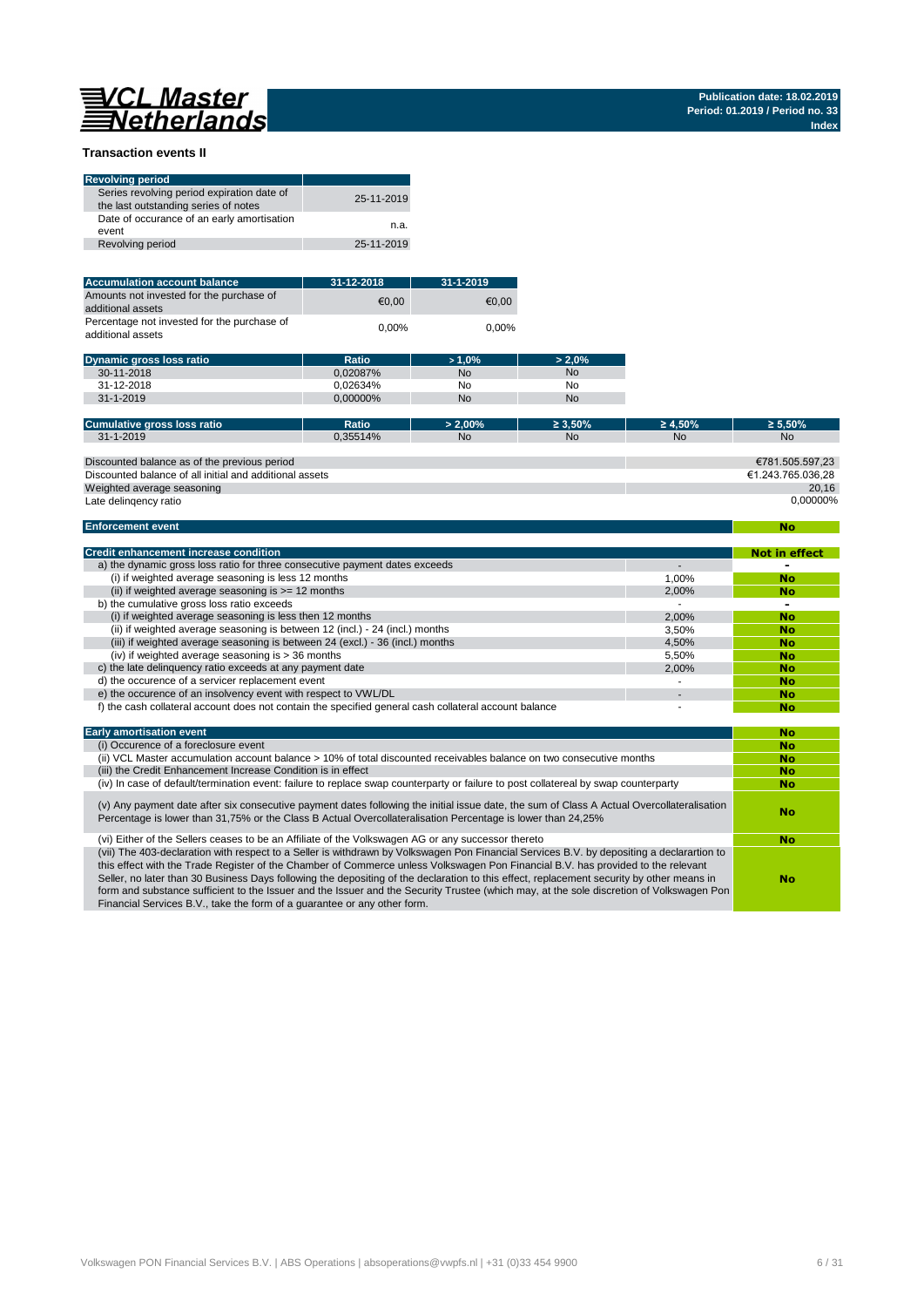

### **Publication date: 18.02.2019 Period: 01.2019 / Period no. 33 Index**

| <b>Transaction events III</b> |
|-------------------------------|
|-------------------------------|

| <b>Account bank</b>                                                        |                                                                                                                                                                                                                                                                                                                                                                                                                                                                                                                                                 | Moody's                                                                                                                                                                                                                                                                                           |                |                                                                                                                                                                                                                                                                                                    | <b>Fitch</b>                                                                                                                                                                                                                                                                                                                                    |                         |                                                                                                                                                                                                                                                                               |                  |
|----------------------------------------------------------------------------|-------------------------------------------------------------------------------------------------------------------------------------------------------------------------------------------------------------------------------------------------------------------------------------------------------------------------------------------------------------------------------------------------------------------------------------------------------------------------------------------------------------------------------------------------|---------------------------------------------------------------------------------------------------------------------------------------------------------------------------------------------------------------------------------------------------------------------------------------------------|----------------|----------------------------------------------------------------------------------------------------------------------------------------------------------------------------------------------------------------------------------------------------------------------------------------------------|-------------------------------------------------------------------------------------------------------------------------------------------------------------------------------------------------------------------------------------------------------------------------------------------------------------------------------------------------|-------------------------|-------------------------------------------------------------------------------------------------------------------------------------------------------------------------------------------------------------------------------------------------------------------------------|------------------|
| Elavon Financial Services Limited UK branch                                | Lona term                                                                                                                                                                                                                                                                                                                                                                                                                                                                                                                                       | <b>Short term</b>                                                                                                                                                                                                                                                                                 | <b>Outlook</b> | Long term                                                                                                                                                                                                                                                                                          | <b>Short term</b>                                                                                                                                                                                                                                                                                                                               | Outlook                 |                                                                                                                                                                                                                                                                               |                  |
| Current rating                                                             | A1                                                                                                                                                                                                                                                                                                                                                                                                                                                                                                                                              | $P-1$                                                                                                                                                                                                                                                                                             | <b>Stable</b>  | AA                                                                                                                                                                                                                                                                                                 | $F1+$                                                                                                                                                                                                                                                                                                                                           | <b>Stable</b>           |                                                                                                                                                                                                                                                                               |                  |
| Minimum required rating                                                    | Baa1                                                                                                                                                                                                                                                                                                                                                                                                                                                                                                                                            | $P-1$                                                                                                                                                                                                                                                                                             |                | A                                                                                                                                                                                                                                                                                                  | F <sub>1</sub>                                                                                                                                                                                                                                                                                                                                  |                         |                                                                                                                                                                                                                                                                               |                  |
| ** if not subject to short-term rating, long term rating of at<br>least A+ |                                                                                                                                                                                                                                                                                                                                                                                                                                                                                                                                                 | If the account bank ceases to have the account bank required rating it shall, at its own cost,<br>(iii) take any other action in order to maintain the rating of the Notes or to restore the rating of the Notes.<br>(Please refer to the prospectus for a complete description of the mechanism) |                | (i) procure transfer of the accounts held with it to an Eligible Collateral Bank which is to be appointed by the Issuer once selected by the Account Bank, or<br>(ii) find an irrevocable and unconditional guarantor providing the guarantee from an entity with Account Bank Required Rating, or |                                                                                                                                                                                                                                                                                                                                                 |                         | Required rating:                                                                                                                                                                                                                                                              | <b>Fulfilled</b> |
| Swap counterparty                                                          |                                                                                                                                                                                                                                                                                                                                                                                                                                                                                                                                                 | Moody's                                                                                                                                                                                                                                                                                           |                |                                                                                                                                                                                                                                                                                                    | <b>Fitch</b>                                                                                                                                                                                                                                                                                                                                    |                         |                                                                                                                                                                                                                                                                               |                  |
| Skandinaviska Enskilda Banken AB                                           | Long term                                                                                                                                                                                                                                                                                                                                                                                                                                                                                                                                       | <b>Short term</b>                                                                                                                                                                                                                                                                                 | Outlook        | Long term                                                                                                                                                                                                                                                                                          | <b>Short term</b>                                                                                                                                                                                                                                                                                                                               | Outlook                 |                                                                                                                                                                                                                                                                               |                  |
| Current rating                                                             | Aa2                                                                                                                                                                                                                                                                                                                                                                                                                                                                                                                                             | $P-1$                                                                                                                                                                                                                                                                                             | <b>Stable</b>  | AA-                                                                                                                                                                                                                                                                                                | $F1+$                                                                                                                                                                                                                                                                                                                                           | <b>Stable</b>           |                                                                                                                                                                                                                                                                               |                  |
| Minimum required rating                                                    | A <sub>3</sub>                                                                                                                                                                                                                                                                                                                                                                                                                                                                                                                                  |                                                                                                                                                                                                                                                                                                   |                | A                                                                                                                                                                                                                                                                                                  | F <sub>1</sub>                                                                                                                                                                                                                                                                                                                                  |                         |                                                                                                                                                                                                                                                                               |                  |
| * and either posts collateral or obtains garuantee from a                  |                                                                                                                                                                                                                                                                                                                                                                                                                                                                                                                                                 |                                                                                                                                                                                                                                                                                                   |                |                                                                                                                                                                                                                                                                                                    |                                                                                                                                                                                                                                                                                                                                                 |                         |                                                                                                                                                                                                                                                                               |                  |
|                                                                            | If the swap counterparty ceases to maintain its credit rating at the miniumum required rating, the swap counterparty:<br>(i) posts an amount of collateral (in the form of cash and/or securities) as set forth in the Swap Agreement; or<br>(ii) obtains a guaranty from an instituton with an acceptable ratng; or<br>(iii) assigns its rights and obligations under the relevant Swap Agreement to a substitute swap counterparty with an acceptable rating.<br>(Please refer to the prospectus for a complete description of the mechanism) |                                                                                                                                                                                                                                                                                                   |                |                                                                                                                                                                                                                                                                                                    |                                                                                                                                                                                                                                                                                                                                                 | <b>Required rating:</b> | <b>Fulfilled</b>                                                                                                                                                                                                                                                              |                  |
|                                                                            |                                                                                                                                                                                                                                                                                                                                                                                                                                                                                                                                                 | Moody's                                                                                                                                                                                                                                                                                           |                |                                                                                                                                                                                                                                                                                                    | <b>Fitch</b>                                                                                                                                                                                                                                                                                                                                    |                         |                                                                                                                                                                                                                                                                               |                  |
| Volkswagen Financial Services AG                                           | Long term                                                                                                                                                                                                                                                                                                                                                                                                                                                                                                                                       | <b>Short term</b>                                                                                                                                                                                                                                                                                 | <b>Outlook</b> | Long term                                                                                                                                                                                                                                                                                          | <b>Short term</b>                                                                                                                                                                                                                                                                                                                               | <b>Outlook</b>          |                                                                                                                                                                                                                                                                               |                  |
| Current rating                                                             | A <sub>3</sub>                                                                                                                                                                                                                                                                                                                                                                                                                                                                                                                                  | $P-2$                                                                                                                                                                                                                                                                                             | <b>Stable</b>  |                                                                                                                                                                                                                                                                                                    |                                                                                                                                                                                                                                                                                                                                                 |                         |                                                                                                                                                                                                                                                                               |                  |
| Minimum required rating                                                    | Baa1                                                                                                                                                                                                                                                                                                                                                                                                                                                                                                                                            | J.                                                                                                                                                                                                                                                                                                |                |                                                                                                                                                                                                                                                                                                    |                                                                                                                                                                                                                                                                                                                                                 |                         |                                                                                                                                                                                                                                                                               |                  |
|                                                                            |                                                                                                                                                                                                                                                                                                                                                                                                                                                                                                                                                 |                                                                                                                                                                                                                                                                                                   |                |                                                                                                                                                                                                                                                                                                    |                                                                                                                                                                                                                                                                                                                                                 |                         | Required rating:                                                                                                                                                                                                                                                              | <b>Fulfilled</b> |
|                                                                            |                                                                                                                                                                                                                                                                                                                                                                                                                                                                                                                                                 | Moody's                                                                                                                                                                                                                                                                                           |                |                                                                                                                                                                                                                                                                                                    | Fitch                                                                                                                                                                                                                                                                                                                                           |                         |                                                                                                                                                                                                                                                                               |                  |
| Volkswagen Pon Financial Services BV                                       | Long term                                                                                                                                                                                                                                                                                                                                                                                                                                                                                                                                       | <b>Short term</b>                                                                                                                                                                                                                                                                                 | Outlook        | Long term                                                                                                                                                                                                                                                                                          | <b>Short term</b>                                                                                                                                                                                                                                                                                                                               | Outlook                 |                                                                                                                                                                                                                                                                               |                  |
|                                                                            |                                                                                                                                                                                                                                                                                                                                                                                                                                                                                                                                                 | ٠                                                                                                                                                                                                                                                                                                 |                |                                                                                                                                                                                                                                                                                                    |                                                                                                                                                                                                                                                                                                                                                 |                         |                                                                                                                                                                                                                                                                               |                  |
|                                                                            |                                                                                                                                                                                                                                                                                                                                                                                                                                                                                                                                                 |                                                                                                                                                                                                                                                                                                   |                |                                                                                                                                                                                                                                                                                                    | the Monthly Remittance Condition. Please reference the Prospectus for a complete<br>description of this mechanism. If there should be a change in the credit quality of<br>with the conditions set out in the Monthly Remittance Condition, Fitch Ratings will notify<br>the Servicer and the next Investor Report will be amended accordingly. |                         | Fitch Ratings currently views the credit quality of Volkswagen Pon Financial Services B.V.<br>to be commensurate with the agreed upon rating requirements set out in the definition of<br>Volkswagen Pon Financial Services B.V. such that it would no longer be commensurate | <b>Fulfilled</b> |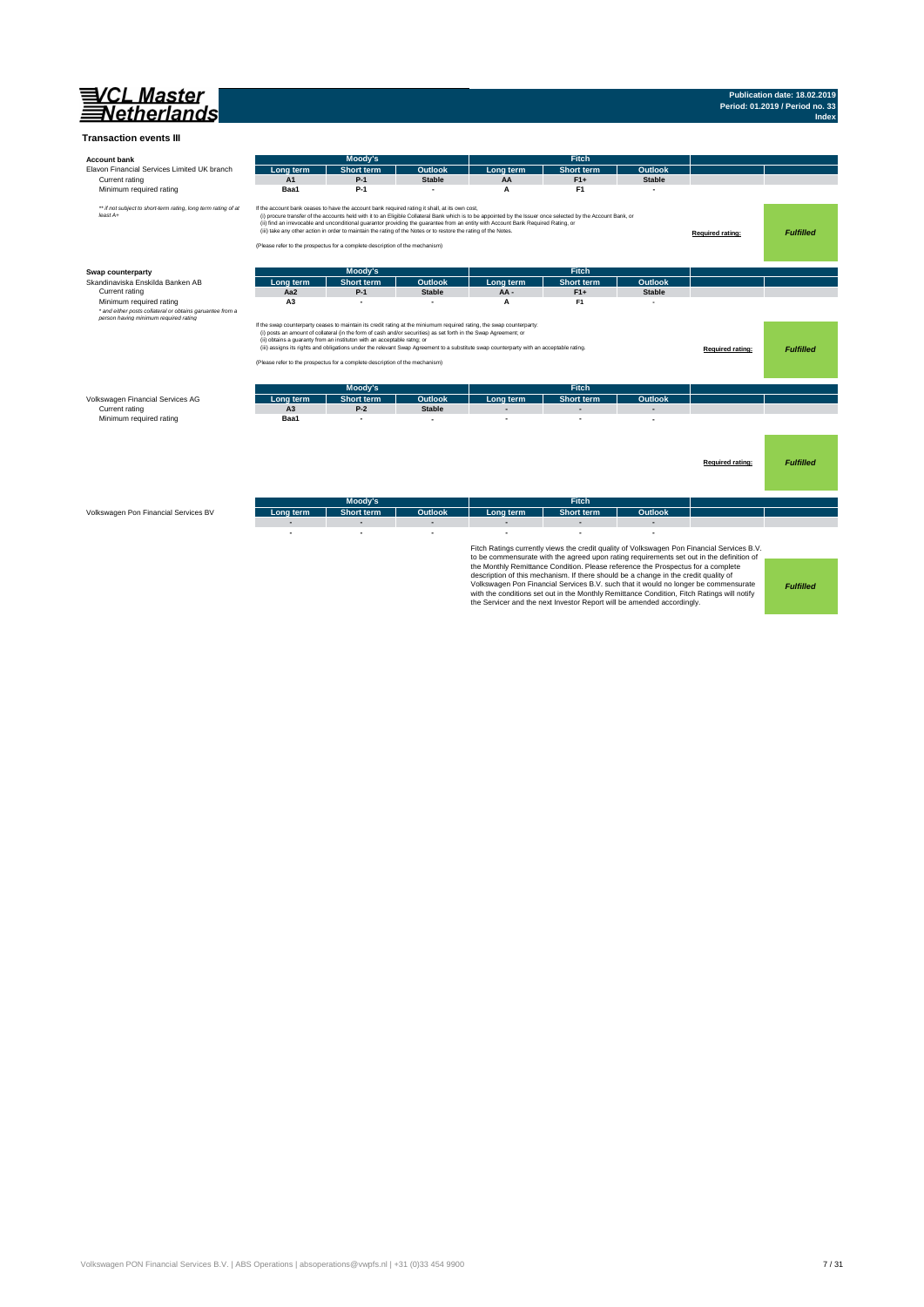

#### **Information regarding the notes I**

|                             | <b>Class A Notes</b>   |                        |                        |                        |                        |                        | <b>Class B Notes</b>   |                        |
|-----------------------------|------------------------|------------------------|------------------------|------------------------|------------------------|------------------------|------------------------|------------------------|
| Rating at issue date        | <b>Series A 2016-1</b> | <b>Series A 2016-2</b> | <b>Series A 2016-3</b> | <b>Series A 2016-4</b> | <b>Series A 2016-5</b> | <b>Series A 2016-6</b> | <b>Series B 2016-1</b> | <b>Series B 2016-2</b> |
| Moody's                     | Aaa (sf)               | Aaa (sf)               | Aaa (sf)               | Aaa (sf)               | Aaa (sf)               | Aaa (sf)               | Aa1 $(sf)$             | Aa1 $(sf)$             |
| <b>DBRS</b>                 | AAA (sf)               | AAA (sf)               | AAA (sf)               | AAA (sf)               | AAA (sf)               | AAA (sf)               | A (high) (sf)          | A (high) (sf)          |
| <b>Current rating</b>       |                        |                        |                        |                        |                        |                        |                        |                        |
| Moody's                     |                        | Aaa (sf)               | Aaa (sf)               | Aaa (sf)               | Aaa (sf)               | Aaa (sf)               | Aa2 $(sf)$             | Aa2 $(sf)$             |
| Fitch                       |                        | AAA (sf)               | AAA (sf)               | AAA (sf)               | AAA (sf)               | AAA (sf)               | AA (sf)                | AA (sf)                |
| <b>Information on notes</b> |                        |                        |                        |                        |                        |                        |                        |                        |
| <b>ISIN</b>                 | XS1417315725           | XS1419661035           | XS1419662272           | XS1419662603           | XS1419662942           | XS1452378745           | XS1417318588           | XS1419666851           |
| Common code                 | 141731572              | 141966103              | 141966227              | 141966260              | 141966294              | 145237874              | 141731858              | 141966685              |
| Original face value         | €16.200.000.00         | €48,600,000,00         | €32.400.000.00         | €16.200.000.00         | €58.300.000.00         | €37.100.000.00         | €13.600.000.00         | €5.400.000.00          |
| Spread / Margin             | 0.450%                 | 0,450%                 | 0.450%                 | 0.450%                 | 0.450%                 | 0,450%                 | 0,900%                 | 0,900%                 |
| Current coupon              | 0.082%                 | 0,082%                 | 0.082%                 | 0.082%                 | 0.082%                 | $0.082\%$              | 0,532%                 | 0,532%                 |

| <b>Information on notes</b>  | <b>Class A-Series</b> | <b>Class B-Series</b> |
|------------------------------|-----------------------|-----------------------|
| Legal final maturity date    | $nov-24$              | $nov-24$              |
| Fixed/Floating               | floating              | floating              |
| Day count convention         | actual/360            | actual/360            |
| Index rate (1-Month-Euribor) | $-0.368%$             | $-0.368%$             |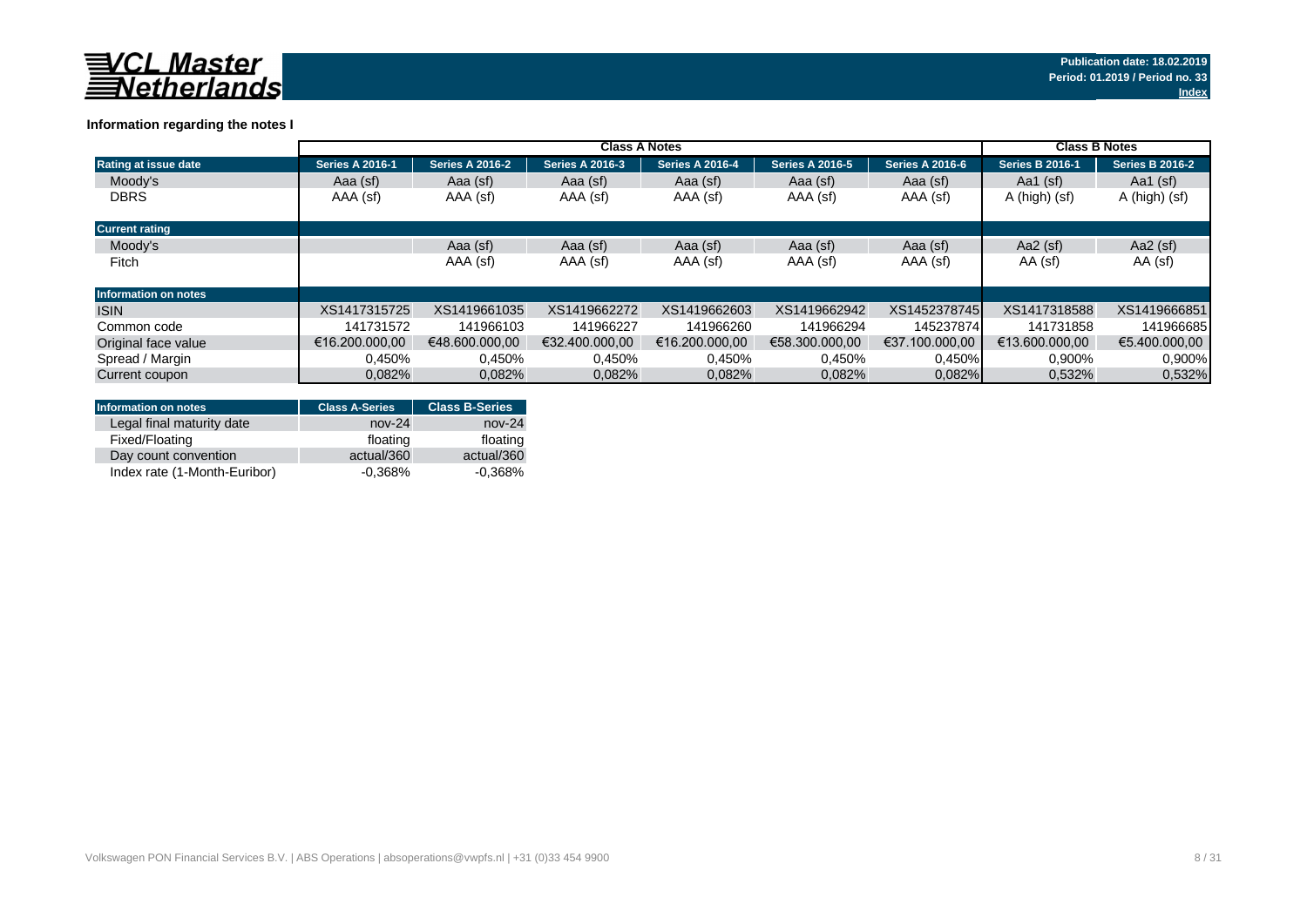#### **Information regarding the notes II**

| Monthly period:                      | 1-2019                      |
|--------------------------------------|-----------------------------|
| Payment date:                        | 25-2-2019                   |
| Interest accrual period (from/until) | 25.01.2019 until 25.02.2019 |
| Davs accrued                         |                             |
| Index rate                           | 1-Month Euribor             |
| Base interest rate:                  | $-0.3680%$                  |
| Day count convention                 | actual/360                  |

|                                                           |                            | <b>Class A Notes</b>   |                        |                             |                        |                        | <b>Class B Notes</b>   |                       |                           |                           |                           |
|-----------------------------------------------------------|----------------------------|------------------------|------------------------|-----------------------------|------------------------|------------------------|------------------------|-----------------------|---------------------------|---------------------------|---------------------------|
| <b>Interest payments</b>                                  | <b>Total Class A and B</b> | <b>Series A 2016-1</b> | <b>Series A 2016-2</b> | <b>Series A 2016-3</b>      | <b>Series A 2016-4</b> | <b>Series A 2016-5</b> | <b>Series A 2016-6</b> | <b>Total Class A</b>  | <b>Series B 2016-1</b>    | <b>Series B 2016-2</b>    | <b>Total Class B</b>      |
| Note balance                                              | €574.500.000.00            | €0,00                  | €124.500.000.00        | €82.800.000.00              | €54.800.000.00         | €172.800.000.00        | €82.800.000,00         | €517.700.000.00       | €40.600.000.00            | €16.200.000.00            | €56.800.000,00            |
| Paid interest                                             | €62.576.08                 | €0,00                  | €8.791,08              | €5.846,60                   | €3.869,49              | €12.201,60             | €5.846,60              | €36.555.37            | €18.599,31                | €7.421,40                 | €26.020,71                |
| <b>Unpaid Interest</b>                                    |                            |                        |                        |                             |                        |                        |                        |                       |                           |                           |                           |
| Unpaid interest of the reporting period                   | €0.00                      | €0,00                  | $\epsilon$ 0,00        | €0,00                       | €0,00                  | $\epsilon$ 0,00        | €0,00                  | €0,00                 | €0,00                     | €0,00                     | €0,00                     |
| Cumulative unpaid interest                                | €0.00                      | €0.00                  | €0.00                  | €0.00                       | €0.00                  | €0.00                  | €0.00                  | €0.00                 | €0.00                     | €0.00                     | €0,00                     |
| <b>Note balance</b>                                       |                            |                        |                        |                             |                        |                        |                        |                       |                           |                           |                           |
| Note balance as of the beginning of the period            | €574.500.000.00            | €0.00                  | €124.500.000,00        | €82.800.000.00              | €54.800.000.00         | €172.800.000.00        | €82.800.000,00         | €517.700.000.00       | €40.600.000.00            | €16.200.000,00            | €56.800.000,00            |
| Additional issue amount                                   | €0.00                      | €0.00                  | €0,00                  | €0,00                       | €0.00                  | €0.00                  | €0,00                  | €0.00                 | €0.00                     | €0.00                     | €0,00                     |
| Redemption amount due to amortizing series                | €0.00                      | €0,00                  | €0,00                  | €0,00                       | €0,00                  | €0.00                  | €0,00                  | €0,00                 | €0.00                     | €0,00                     | €0,00                     |
| Term take out redemption                                  | €0.00                      | €0.00                  | €0.00                  | €0.00                       | €0.00                  | €0.00                  | €0.00                  | €0.00                 | €0.00                     | €0.00                     | €0,00                     |
| Class balance as of the end of the period                 | €574.500.000.00            | $\epsilon$ 0.00        | €124.500.000.00        | €82.800.000.00              | €54.800.000.00         | €172.800.000.00        | €82.800.000.00         | €517.700.000.00       | €40.600.000.00            | €16.200.000.00            | €56.800.000.00            |
|                                                           |                            |                        |                        |                             |                        |                        |                        |                       |                           |                           |                           |
| Payments to Investors per note                            |                            |                        |                        |                             |                        |                        |                        |                       |                           |                           |                           |
| Interest                                                  |                            | €7.06                  | €7,06                  | €7,06                       | €7.06                  | €7.06                  | €7,06                  |                       | €45.81                    | €45.81                    |                           |
| Principal repayment by note                               |                            | €0,00                  | €0,00                  | €0,00                       | €0,00                  | €0,00                  | €0,00                  |                       | €0,00                     | €0,00                     |                           |
| <b>Total</b>                                              |                            | €7.06                  | €7.06                  | €7.06                       | €7.06                  | €7.06                  | €7.06                  |                       | €0.00                     | €0.00                     |                           |
|                                                           |                            |                        |                        |                             |                        |                        |                        |                       |                           |                           |                           |
| <b>Notes</b>                                              |                            |                        |                        |                             |                        |                        |                        |                       |                           |                           |                           |
| Number of notes as of the beginning of the period         | 5.745                      |                        | 1.245                  | 828                         | 548                    | 1.728                  | 828                    | 5.177                 | 406                       | 162                       | 568                       |
| Increase of outstanding notes from tap-up                 |                            |                        |                        |                             |                        |                        |                        |                       |                           |                           |                           |
| Reduction of outstanding notes from term take out         |                            |                        |                        |                             |                        |                        |                        |                       |                           |                           |                           |
| Number of notes as of the end of the period               | 5.745                      |                        | 1.245                  | 828                         | 548                    | 1.728                  | 828                    | 5.177                 | 406                       | 162                       | 568                       |
| Face value per note                                       |                            | €100.000,00            | €100.000,00            | €100.000,00                 | €100.000,00            | €100.000,00            | €100.000,00            | €100.000.00           | €100.000,00               | €100.000,00               | €100.000,00               |
| Balance per note                                          |                            | €100.000,00            | €100,000.00            | €100.000,00                 | €100.000,00            | €100.000,00            | €100.000,00            | €100.000,00           | €100.000,00               | €100.000,00               | €100.000,00               |
| <b>Note factor</b>                                        |                            | 1.000000               | 1.000000               | 1.000000                    | 1.000000               | 1.000000               | 1.000000               | 1.000000              | 1.000000                  | 1.000000                  | 1.000000                  |
|                                                           |                            |                        |                        |                             |                        |                        |                        |                       |                           |                           |                           |
| Overcollateralisation                                     |                            |                        |                        |                             |                        |                        |                        |                       |                           |                           |                           |
| Current OC amount (before TU / TTO)                       |                            | €0.00<br>31.5884%      | €57.486.709.44         | €38.232.124.83              | €25.303.386.96         | €79.788.782.25         | €38.232.124.83         | €239.043.128.31       | €130.265.334.67           | €51.977.793.64            | €182.243.128.31           |
| Current OC percentage (before TU / TTO)                   |                            | 34% / 43%              | 31,5884%<br>34% / 43%  | 31,5884%                    | 31,5884%<br>34% / 43%  | 31,5884%<br>34% / 43%  | 31.5884%<br>34% / 43%  | 31.5884%<br>34% / 43% | 23.3195%<br>26.5% / 35.5% | 23,3195%<br>26.5% / 35.5% | 23.3195%<br>26.5% / 35.5% |
| Target OC percentage (revolving period/amortising period) |                            | €0,00                  | €63.571.404.70         | 34% / 43%<br>€42.278.813.73 | €27.981.630.34         | €88.234.046.05         | €42.278.813.73         | €264.344.708.56       | €148.350.619.15           | €59.194.089.41            |                           |
| Current OC amount (after TU / TTO)                        |                            |                        |                        |                             |                        |                        |                        |                       |                           |                           | €207.544.708,56           |
| Current OC percentage (after TU / TTO)                    |                            | 0.0000%                | 33.8017%               | 33,8017%                    | 33.8017%               | 33.8017%               | 33,8017%               | 33.8017%              | 26.5387%                  | 26.5387%                  | 26.5387%                  |

| <b>Subordinated loan</b>                  |                      |                      |
|-------------------------------------------|----------------------|----------------------|
| Balance as of the beginning of the period | €179.030.616.98      |                      |
| Balance increase from tap up              | €0.00                |                      |
| Redemption payments from term take out    | €0.00                |                      |
| Regular redemption from waterfall         | €0.00                |                      |
| Redemption from cash collateral account   | €0.00                |                      |
| Balance as of the end of the period       | €179.030.616.98      |                      |
| Capitalization of interest                | €2.564.930.50        |                      |
| O/C                                       | <b>Class A Notes</b> | <b>Class B Notes</b> |
| Current OC amount (before TU / TTO)       | € 239.043.128.31     | € 182.243.128.31     |
| Current OC percentage (before TU / TTO)   | 31.5884%             | 23.3195%             |
| Current OC amount (after TU / TTO)        | €264.344.708.56      | €207.544.708,56      |
| Current OC percentage (after TU / TTO)    | 33.8017%             | 26.5387%             |
|                                           |                      |                      |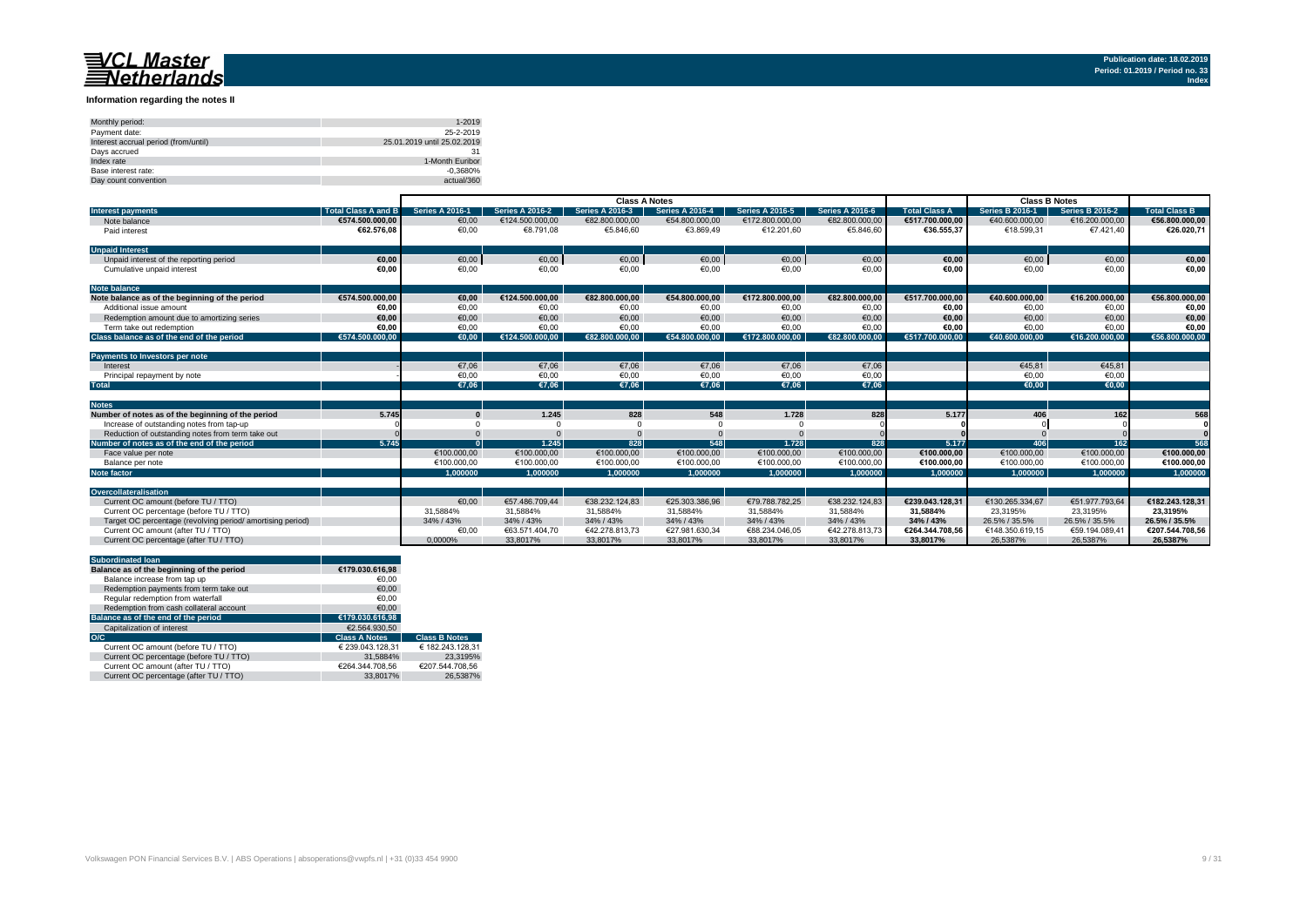

#### **Credit enhancement**

| <b>Cash collateral account (CCA)</b>                             | in EUR           |
|------------------------------------------------------------------|------------------|
| Initial balance at poolcut                                       | €9.158.618,28    |
| Thereof general cash reserve                                     | €2.288.400,00    |
| Thereof maintenance reserve                                      | €6.870.218,28    |
| Targeted balance (floor after Top Up)                            | €51.688.603,25   |
| Thereof general cash reserve                                     | €6.894.000,00    |
| Thereof maintenance reserve                                      | €44.794.603,25   |
| Balance as of the beginning of the period                        | €51.193.494,24   |
| Thereof general cash reserve                                     | €6.894.000,00    |
| Thereof maintenance reserve                                      | €44.299.494,24   |
| <b>Payments</b>                                                  | €495.109,01      |
| General payment from CCA                                         | € $0,00$         |
| General payment to CCA                                           | €0,00            |
| Payment from CCA due to TTO                                      | € $0,00$         |
| Payment to CCA due to tap-up                                     | €0,00            |
| Payment from CCA due to maintenance reserve                      | (65.307.661, 10) |
| Payment to CCA due to maintenance reserve                        | €5.724.822,26    |
| Payment to CCA due to top-up                                     | €77.947,85       |
| Balance as of the end of the period                              | €51.688.603,25   |
| Thereof general cash reserve                                     | €6.894.000,00    |
| Thereof maintenance reserve                                      | €44.794.603,25   |
| General cash reserve in percent of total current note<br>balance | 1,200%           |
| Specified general cash collateral amount                         | €6.894.000,00    |
| <b>Accrued interest</b>                                          | €0,00            |

#### **Set off risk**

There is no set off risk applicable.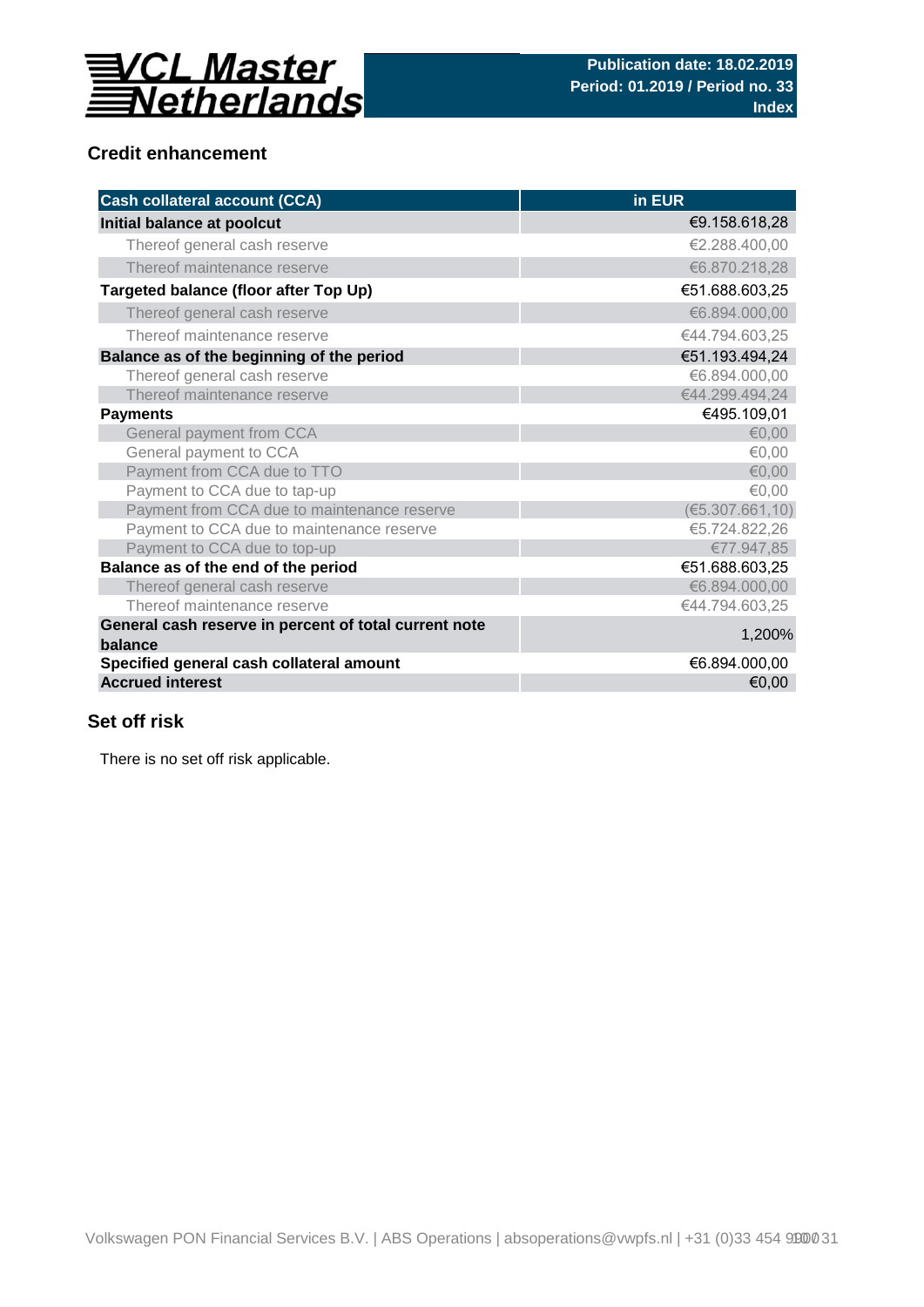

#### **Swap fixing / Waterfall**

| Amortising interest rate swap                                                               | <b>Class A</b>                       | <b>Class B</b>          |
|---------------------------------------------------------------------------------------------|--------------------------------------|-------------------------|
| Underlying principal for reporting period                                                   | €517.700.000,00                      | €56.800.000,00          |
| Paying leg                                                                                  | Fix interest rate                    | Fix interest rate       |
| Receiving leg                                                                               | Floating interest rate               | Floating interest rate  |
|                                                                                             | (E132.516.83)                        | (€15.182.96)            |
| Net swap payments / receipts                                                                |                                      |                         |
|                                                                                             |                                      |                         |
| Available distribution amount calculation                                                   | <b>Payment to waterfall position</b> | <b>Remaining amount</b> |
| (i) Lease Collections, minus (A) amounts credited to the Maintenance Surplus Reserve Ledger | €29.811.669,28                       | €29.811.669,28          |
| and (B) amounts of any Issuer Increase Advance                                              |                                      |                         |
| (ii) amounts of interest paid or principal repaid under the Issuer Facility Agreement       | €0.00                                | €29.811.669,28          |
| (iii) Vehicle Realisation Proceeds                                                          | €11.389.856,91                       | €41.201.526,19          |
| (iv) Lease Incidental Shortfall payments                                                    | €0,00                                | €41.201.526,19          |
| (vi) payments from the CCA                                                                  | €0.00                                | €41.201.526,19          |
|                                                                                             | €5.307.661,10                        | €46.509.187,29          |
| (vii) amounts debited from the Maintenance Reserve Ledger                                   |                                      |                         |
| (viii) Maintenance Surplus debited from the Maintenance Reserve Ledger                      | €0,00                                | €46.509.187,29          |
| (ix) Net Swap Receipts                                                                      | €0.00                                | €46.509.187,29          |
| (x) transfers from the Accumulation Account to the Distribution Account                     | €0,00                                | €46.509.187,29          |
| (xi) the Buffer Release Amount                                                              | (€1.742.960,93)                      | €44.766.226,36          |
|                                                                                             |                                      |                         |
| Waterfall                                                                                   | Payment to waterfall position        | <b>Remaining amount</b> |
| Available distribution amount                                                               |                                      | €44.766.226,36          |
| 1) Taxes and Issuer Profit Amount                                                           | (€1.487,00)                          | €44.764.739,36          |
| 1.i) Taxes                                                                                  | (E1.487,00)                          | €44.764.739,36          |
|                                                                                             |                                      |                         |
| 1.ii) Issuer Profit Amount                                                                  | €0,00                                | €44.764.739,36          |
| 2) Senior Maintenance Coordinator Fee                                                       | (E19.317.136,06)                     | €25.447.603,30          |
| 3) Payments in respect of fees I                                                            | (€651.254,66)                        | €24.796.348,63          |
| 3.i) Payment to directors of the issuer                                                     | €0,00                                | €25.447.603,30          |
| 3.ii) Servicer Fee - Volkswagen Leasing B.V.                                                | (6556.097, 23)                       | €24.891.506,07          |
| Servicer Fee - DutchLease B.V.                                                              | (€95.157,44)                         | €24.796.348,63          |
| 3.iii) Payment to Maintenance Coordinator - Volkswagen Leasing B.V.                         | €0,00                                | €24.796.348,63          |
|                                                                                             |                                      |                         |
| Payment to Maintenance Coordinator - DutchLease B.V.                                        | €0.00                                | €24.796.348,63          |
| 3.iv) Payment to Rating Agencies                                                            | €0,00                                | €24.796.348,63          |
| 3.v) Payment to Process Agent                                                               | € $0,00$                             | €24.796.348,63          |
| 3.vi) Payment to Account Bank                                                               | €0,00                                | €24.796.348,63          |
| 3.vii) Payment to Agents                                                                    | €0.00                                | €24.796.348,63          |
| 3.viii) Payment in respect of listing of the notes                                          | €0.00                                | €24.796.348,63          |
| 3.ix) Payment in respect of auditors' fees and legal counsel fees                           | €0.00                                | €24.796.348,63          |
|                                                                                             |                                      |                         |
| 3.x) Payment in respect administration costs and expenses                                   | €0,00                                | €24.796.348,63          |
| 3.xi) Payment to other third parties providing services                                     | €0,00                                | €24.796.348,63          |
| 4) Net Swap Payments or Swap Termination Payments - Series A and B                          | (€147.699,79)                        | €24.648.648,84          |
| - Net swap payments on series A 2016-1                                                      | €0,00                                | €24.796.348,63          |
| - Net swap payments on series A 2016-2                                                      | (€31.868,55)                         | €24.764.480,08          |
| - Net swap payments on series A 2016-3                                                      | (E21.194, 50)                        | €24.743.285,58          |
| - Net swap payments on series A 2016-4                                                      | (€14.027,28)                         | €24.729.258,30          |
|                                                                                             |                                      |                         |
| - Net swap payments on series A 2016-5                                                      | (€44.232,00)                         | €24.685.026,30          |
| - Net swap payments on series A 2016-6                                                      | (E21.194, 50)                        | €24.663.831,80          |
| - Net swap payments on series B 2016-1                                                      | (E10.852, 61)                        | €24.652.979,19          |
| - Net swap payments on series B 2016-2                                                      | (€4.330,35)                          | €24.648.648,84          |
| 5) Interest payment class A                                                                 | (636.555, 37)                        | €24.612.093,47          |
| (a) Accrued interest & (b) interest shortfalls on series A 2016-1                           | €0,00                                | €24.648.648,84          |
| (a) Accrued interest & (b) interest shortfalls on series A 2016-2                           | (68.791,08)                          | €24.639.857,76          |
|                                                                                             |                                      |                         |
| (a) Accrued interest & (b) interest shortfalls on series A 2016-3                           | (65.846, 60)                         | €24.634.011,16          |
| (a) Accrued interest & (b) interest shortfalls on series A 2016-4                           | (€3.869,49)                          | €24.630.141,67          |
| (a) Accrued interest & (b) interest shortfalls on series A 2016-5                           | (€12.201,60)                         | €24.617.940,07          |
| (a) Accrued interest & (b) interest shortfalls on series A 2016-6                           | (65.846, 60)                         | €24.612.093,47          |
| 6) Interest payment class B                                                                 | (€26.020,71)                         | €24.586.072,76          |
| (a) Accrued interest & (b) interest shortfalls on series B 2016-1                           | (E18.599, 31)                        | €24.593.494,16          |
| (a) Accrued interest & (b) interest shortfalls on series B 2016-2                           | (E7.421, 40)                         | €24.586.072,76          |
|                                                                                             |                                      |                         |
| 7) Payment to cash collateral account until the general CCA equals specified general CCA    | €0,00                                | €24.586.072,76          |
| 8) Redemption amount class A                                                                | €0,00                                | €24.586.072,76          |
| (a) Redemption on series A 2016-1                                                           | € $0,00$                             | €24.586.072,76          |
| (a) Redemption on series A 2016-2                                                           | €0,00                                | €24.586.072,76          |
| (a) Redemption on series A 2016-3                                                           | €0,00                                | €24.586.072,76          |
| (a) Redemption on series A 2016-4                                                           | €0,00                                | €24.586.072,76          |
| (a) Redemption on series A 2016-5                                                           | €0,00                                | €24.586.072,76          |
| (a) Redemption on series A 2016-6                                                           | €0,00                                | €24.586.072,76          |
| Class A accumulation account                                                                |                                      | €0,00                   |
|                                                                                             | (€24.586.072,76)                     |                         |
| 9) Redemption amount class B                                                                | €0,00                                | €0,00                   |
| (a) Redemption on series B 2014-1                                                           | €0,00                                | €0,00                   |
| (a) Redemption on series B 2014-2                                                           | €0,00                                | €0,00                   |
| Class B accumulation account                                                                | €0,00                                | €0,00                   |
| 10) Payments to swap counterparties, other than those made under item 4                     |                                      | €0,00                   |
| 11) Accrued and unpaid interest on the subordinated loan                                    | €0,00                                | €0,00                   |
|                                                                                             |                                      |                         |
| (a) Interest subordinated loan                                                              | $\epsilon$ 0,00                      | $\epsilon$ 0,00         |
| (b) Unpaid interest subordinated loan                                                       | €0,00                                | € $0,00$                |
| 12) Redemption subordinated loan                                                            | €0,00                                | €0,00                   |
| 13) Final success fee                                                                       | €0,00                                | €0,00                   |
|                                                                                             |                                      |                         |
| Distribution of cash collateral account surplus                                             | Payment to waterfall position        | <b>Remaining amount</b> |
| Payment in respect of accrued and unpaid interest on the Subordinated Loan                  | €0,00                                | €0,00                   |
|                                                                                             |                                      |                         |
| Payment in respect of reduction of outstanding principal amount of Subordinated Loan        | €0,00                                | €0,00                   |
| Payment in respect of Sellers final success fee                                             | €0,00                                | €0,00                   |
|                                                                                             |                                      |                         |
| Payments due to term take out - not part of the waterfall                                   | <b>Payment</b>                       | <b>Remaining amount</b> |
| Purchase price from term take out                                                           | €0,00                                | €0,00                   |
| Redemption class A                                                                          | €0,00                                | €0,00                   |
| Redemption class B                                                                          | €0,00                                | €0,00                   |
|                                                                                             |                                      |                         |
| Redemption subordinated loan                                                                | €0,00                                | €0,00                   |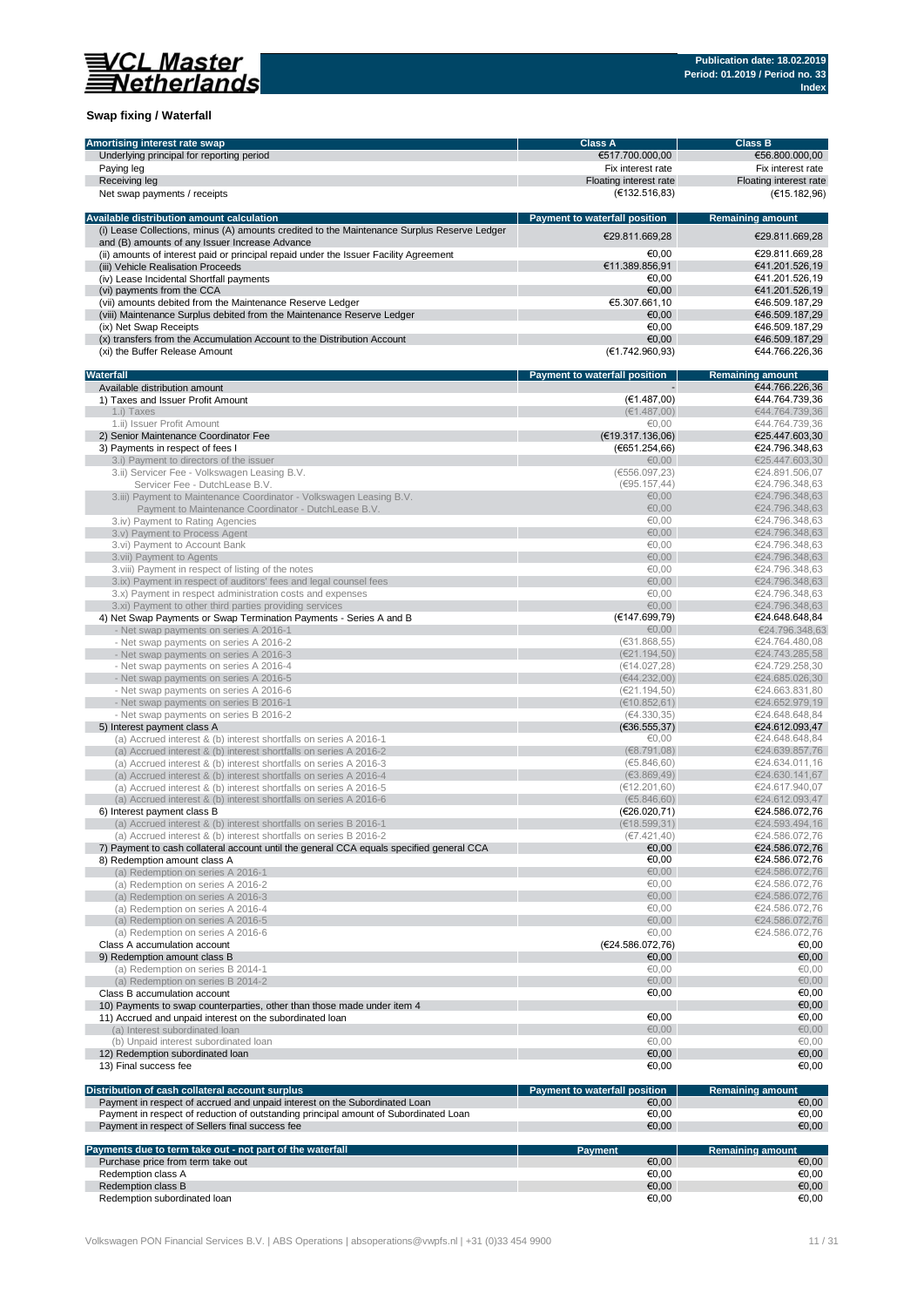

#### **Retention of net economic interest**

#### **Retention amount at poolcut**

| <b>Type of asset</b>     | <b>Number of</b><br><b>contracts</b> | Percentage of<br><b>contracts</b> | <b>Outstanding</b><br>nominal balance | Percentage of<br>nominal balance |
|--------------------------|--------------------------------------|-----------------------------------|---------------------------------------|----------------------------------|
| Portfolio sold to SPV    | 13.854                               | 95,05%                            | €280.729.495,18                       | 95,00%                           |
| Retention of VWL/DLN     | 722                                  | 4.95%                             | €14.783.720,00                        | 5,00%                            |
| <b>Total</b>             | 14.576                               | 100,00%                           | €295.513.215,18                       | 100,00%                          |
|                          |                                      |                                   |                                       |                                  |
| <b>Retention amounts</b> |                                      |                                   |                                       |                                  |
| Minimum retention        | €14.775.660,76                       | 5,00%                             |                                       |                                  |
| Actual retention         | €14.783.720,00                       | 5.00%                             |                                       |                                  |

#### **Retention amount end of reporting period**

| Type of asset         | Number of<br><b>contracts</b> | Percentage of<br><b>contracts</b> | <b>Outstanding</b><br>nominal balance | Percentage of<br>nominal balance |
|-----------------------|-------------------------------|-----------------------------------|---------------------------------------|----------------------------------|
| Portfolio sold to SPV | 47.634                        | 95,02%                            | €841.878.710,99                       | 94,94%                           |
| Retention of VWL/DLN  | 2.496                         | 4.98%                             | €44.890.511.21                        | 5,06%                            |
| <b>Total</b>          | 50.130                        | 100,00%                           | €886.769.222,20                       | 100,00%                          |

| <b>Retention amounts</b> |                |       |
|--------------------------|----------------|-------|
| Minimum retention        | €44.309.405.84 | 5.00% |
| Actual retention         | €44.890.511.21 | 5.06% |

article 405 Abs. 1 c CRR. In its capacity as originator and original lender, Volkswagen Leasing B.V. and DutchLease B.V. comply with the retention requirements of a material net economic interest in accordance with

By adhering to option c) of the direction, Volkwagen Leasing B.V. and DutchLease B.V. keep the exposure designated for retention on its balance sheet on an ongoing basis.

The latest end of month level of retention will be published on a monthly basis within the investor report.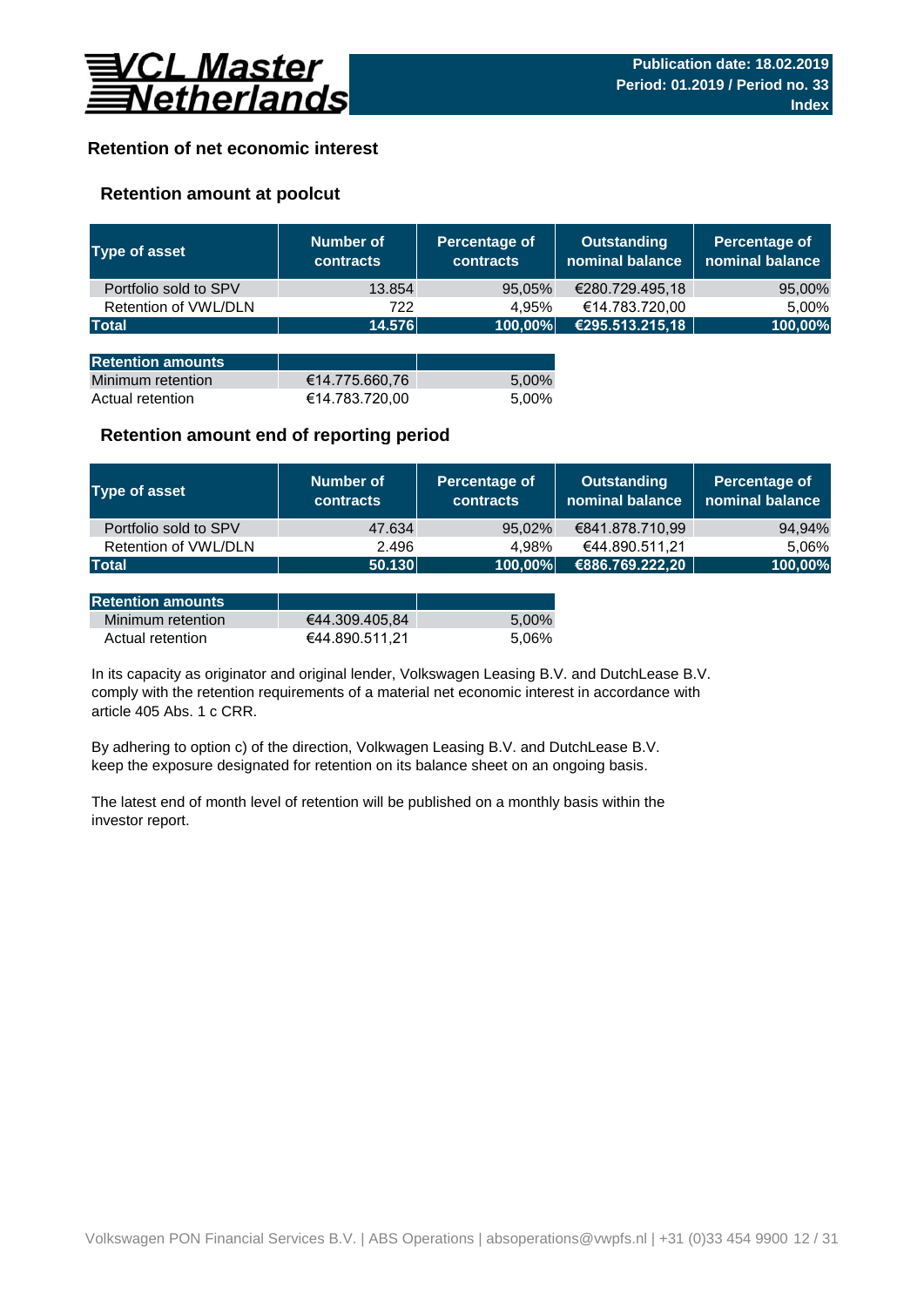**Amortisation profile I**

#### **Class A Class B Class B Class B Class B Class B Class B Class B Class B Class B Eq. 1 Note class Payment date and the Sale of the Case of the Sale of the Sale of the Sale of the Sale of the Sale of the Sale of the Sale of the Sale of the Sale of the Sale of the Sale of the Sale of the Sale of the Sale of the Sale of** Poolcut ∈19.000.000,00 ∈171.700.000,00 ∈171.700.000,00 ∈19.000.000,00 ∈19.000.000,00 ∈19.000.000,00 ∈19.000.000,00 ∈19.000.000,00 ∈19.000.000,00 ∈19.000.000,00 ∈19.000.000,00 ∈19.000.000,00 ∈19.000.000,00 ∈19.000.000,00 ∈ r 06-2016 €171.700.000,00 €19.000.000,00  $\begin{array}{r}\n 07-2016 \\
 \hline\n 623.200.000,00 \\
 \hline\n 625.800.000,00 \\
 \hline\n 625.800.000,00 \\
 \hline\n 625.800.000,00 \\
 \hline\n 625.800.000,00 \\
 \hline\n 625.800.000,00 \\
 \hline\n 625.800.000,00 \\
 \hline\n 625.800.000,00 \\
 \hline\n 625.800.000,00 \\
 \hline\n 625.800.000,00 \\
 \h$ Ì. 08-2016 €233.200.000,00 €25.800.000,00 09-2016 €275.000.000,00 €30.400.000,00 10-2016 €275.000.000,00 €30.400.000,00 11-2016 €296.600.000,00 €32.800.000,00 11-2016<br>  $C296.600.000,00$ <br>  $C296.600.000,00$ <br>  $C296.600.000,00$ <br>  $C296.600.000,00$ <br>  $C296.600.000,00$ <br>  $C296.600.000,00$ <br>  $C296.600.000,00$ <br>  $C296.600.000,00$ <br>  $C286.600.000,00$ <br>  $C286.600.000,00$ <br>  $C286.600.000,00$ <br>  $C$ 12-2016 €296.600.000,00 €32.800.000,00 01-2017 €296.600.000,00 €32.800.000,00  $6346.700.000,00$  ∈38.300.000,00 ∈38.300.000,00 × 0**4-2017** €38.300.000,00 €346.700.000,00 €346.700.000,00 €38.300.000,00 €38.300.000,00 €38.300.000,00 €38.300.000,00<br>05-2017 €38.300.000,00 €346.700.000,00 €346.700.000,00 €346.700.000,00 €346.700 €38.300.000,00 €38.300.0 × 06-2017 €375.300.000,00 €41.400.000,00  $\epsilon$ 375.300.000,00  $\epsilon$  (and the set of  $\epsilon$ 41.400.000,00  $\epsilon$ 0**8-2017 ∈**41.400.000,00 ∈375.300.000,00 ∈375.300.000,00 ∈41.400.000,00 ∈41.400.000,00 ∈41.400.000,00 ∈41.400.000,00 ∈41.400.000,00 ∈41.400.000,00 ∈41.400.000,00 ∈41.400.000,00 ∈41.400.000,00 ∈41.400.000,00 ∈41.400.000,00 п 10-2017 €404.500.000,00 €44.600.000,00 11-2017 €404.500.000,00 €404.500.000,00 €404.500.000,00 €404.500.000,00 €404.500.000,00 €44.600.000,00 €44.600.000,00 n. 12-2017 €404.500.000,00 €404.500.000,00 €404.500.000,00 €404.500.000,00 €44.600.000,00 €44.600.000,00  $01-2018$  ∈404.500.000,00 ∈404.500.000,00 ∈404.500.000,00 ∈404.600.000,00 × 02-2018 €404.500.000,00 **€44.600.000,00** 03-2018 €451.400.000,00 €49.700.000,00 п 04-2018 €451.400.000,00 €49.700.000,00  $65-2018$  ∈451.400.000,00 ∈451.400.000,00 ∈451.400.000,00 ∈49.700.000,00 × 06-2018 €49.700.000,00 €451.400.000,00 € 451.400.000,00 € 5451.400.000,00 € 5451.400.000,00 € 549.700.000,00 07-2018 €451.400.000,00 €49.700.000,00 r  $\frac{6483.400.000,00}{6483.400.000,00}$   $\frac{6483.400.000,00}{6483.400,000,00}$   $\frac{653.200.000,00}{653.200,000,00}$  $6483.400.000,00$   $6483.400.000,00$   $653.200.000,00$ 10-2018 €483.400.000,00 €53.200.000,00 11-2018 €483.400.000,00 €53.200.000,00 1**2-2018** €56.800.000,00 €517.700.000,00 €517.700.000,00 €56.800.000,00 €517.700.000,00 €56.800.000,00 €56.800.000,00 €56.800.000,00 €56.800.000,00 €56.800.000,00 €56.800.000,00 €56.800.000,00 €56.800.000,00 €56.800.000,0 × 02-2019 €517.700.000,00 €517.700.000,00 €517.700.000,00 €617.700.000,00 €617.700.000,00 €617.700.000,00 €6.800.000,00  $03-2019$  ∈56.800.000,00 i. 0**4-2019** €56.800.000,00 €517.700.000,00 €517.700.000,00 €517.700.000,00 €517.700.000,00 €517.700.000,00 €56.800.000,00  $0.2019$  ∈517.700.000,00 ∈517.700.000,00 ∈ €517.700.000,00 ∈ €517.700.000,00 ∈ €517.700.000,00 ∈ €51.700.000,00 ∈ €51.700.000,00 ∈ €51.700.000,00 ∈ €51.700.000,00 ∈ ∈ €51.700.000,00 ∈ ∈ €51.700.000,00 ∈ ∈ €51.700.000,00 ×. 06-2019 €56.800.000,00 €517.700.000,00 €517.700.000,00 €517.700.000,00 €517.700.000,00 €517.700.000,00 €56.800.000,00  $07-2019$  ∈56.800.000,00 i. 08-2019 €517.700.000,00 €56.800.000,00  $09-2019$  ∈56.800.000,00 10-2019 €517.700.000,00 €56.800.000,00 11-2019 €517.700.000,00 €56.800.000,00 12-2019 €489.819.087,73 €56.800.000,00 01-2020 ∈56.800.000,00 п 02-2020 €56.800.000,00,00 € 56.800.000,00 € 57.5 € 57.5 € 57.5 € 57.5 € 57.5 € 57.5 € 57.5 € 57.5 € 57.5 € 57.5 € 57.5 € 57.5 € 57.5 € 57.5 € 57.5 € 57.5 € 57.5 € 57.5 € 57.5 € 57.5 € 57.5 € 57.5 € 57.5 € 57.5 € 57.5 € 5  $03$ -2020 ∈56.800.000,00 Ì. 04-2020 €56.800.000,00 € 66.800.000,00 € 66.800.000,00 € 66.800.000,00 € 66.800.000,00 € 66.800.000,00 € 65.800  $6347.344.497,27$   $649.155.967,4020$   $6347.344.497,27$   $649.155.967,4020$ п 06-2020 ∈43.472.883,60 €43.472.883,60 € 533.292.107,62 € 533.292.107,62 € 43.472.883,60  $07$ -2020 ∈41.613.928,46 ∈41.613.928,46 r. 08-2020 €39.481.036,09 €302.687.943,34 €302.687.943,34 €302.687.943,34 €302.687.943,34 €30.481.036,09  $09-2020$  ∈37.479.590,79 €37.479.590,79 п 10-2020 €273.829.753,61 €35.716.924,38 11-2020 €259.721.114,97 €33.876.667,17 12-2020 €31.954.443,61 €31.954.443,61 €31.954.443,61 €31.954.443,61 €31.954.443,61 €31.954.443,61 €31.954.443,61 01-2021 ∈29.917.029,40 €229.363.892,08 ∈229.363.892,08 ∈29.917.029,40 02-2021 €28.179.355,43  $03$ -2021 ∈27.019.624,46 ∈27.019.624,46 04-2021 €186.552.799,50 €24.332.973,85  **∈22.709.830,83** 06-2021 €163.725.350,98 €21.355.480,56  $07-2021$  ∈19.899.060,43 08-2021 €141.548.617,99 €18.462.863,22  $09-2021$  ∈ 130.045.181,29  $\blacksquare$   $045.181,29$   $\blacksquare$   $05.2021$   $\blacksquare$   $05.2414,95$ 10-2021 €15.649.669,27 € 119.980.797,76 € 119.980.797,76 € 119.980.797,76 € 119.980.797,76 € 119.980.797,76 € 1 11-2021 €111.221.489,28 €14.507.150,78 12-2021 €101.899.785,58 €13.291.276,38 01-2022 ∈93.656.575,03 ∈93.656.575,03 ∈93.656.575,03 €93.656.575,03 €93.656.575,03 €13.291.276,38 02-2022 €86.774.586,68 €11.318.424,35  $03-2022$  ∈11.318.424,35 r. 04-2022  $\epsilon$  68.636.557,10  $05-2022$  ∈  $05-2022$  ∈  $05-74$  ∈  $05-2022$  ∈  $05-74$  ∈  $05-2022$  ∈  $05-74$  ∈  $05-74$  ∈  $05-74$  ∈  $05-74$  ∈  $05-74$  ∈  $05-74$  ∈  $05-74$  ∈  $05-74$  ∈  $05-74$  ∈  $05-74$  ∈  $05-74$  ∈  $05-74$  ∈  $05-74$  ∈  $05-74$  ∈  $05-74$  ∈  $0$ 06-2022  $\epsilon$ 51.289.924,54  $\epsilon$ 51.289.924,54  $\epsilon$ 51.289.924,54  $\epsilon$ 51.289.924,54  $\epsilon$ 5.689.990,16  $07-2022$  ∈39.064.936,34 ∈6.689.990,16 08-2022 €26.337.416,37 €6.689.990,16  $09-2022$  ∈ 6.689.990,16 10-2022 €8.689.990,16 €8.770.496,04 €8.770.496,04 €8.770.496,04 €8.770.496,04 €8.770.496,04 €8.689.990,16 11-2022 ∈ 3.574.545,88 ∈ 3.574.545,88 ∈ 3.574.545,88 ∈ 3.574.545,88 ∈ 3.574.545,88 ∈ 3.574.545,88 ∈ 3.574.545,88 ∈ 3.574.545,88 ∈ 3.574.545,88 ∈ 3.574.545,88 ∈ 3.574.545,88 ∈ 3.574.545,88 ∈ 3.574.545,88 ∈ 3.574.545,88 ∈

12-2022 €6.600.029,44  $01$ -2023  $\in$  0.00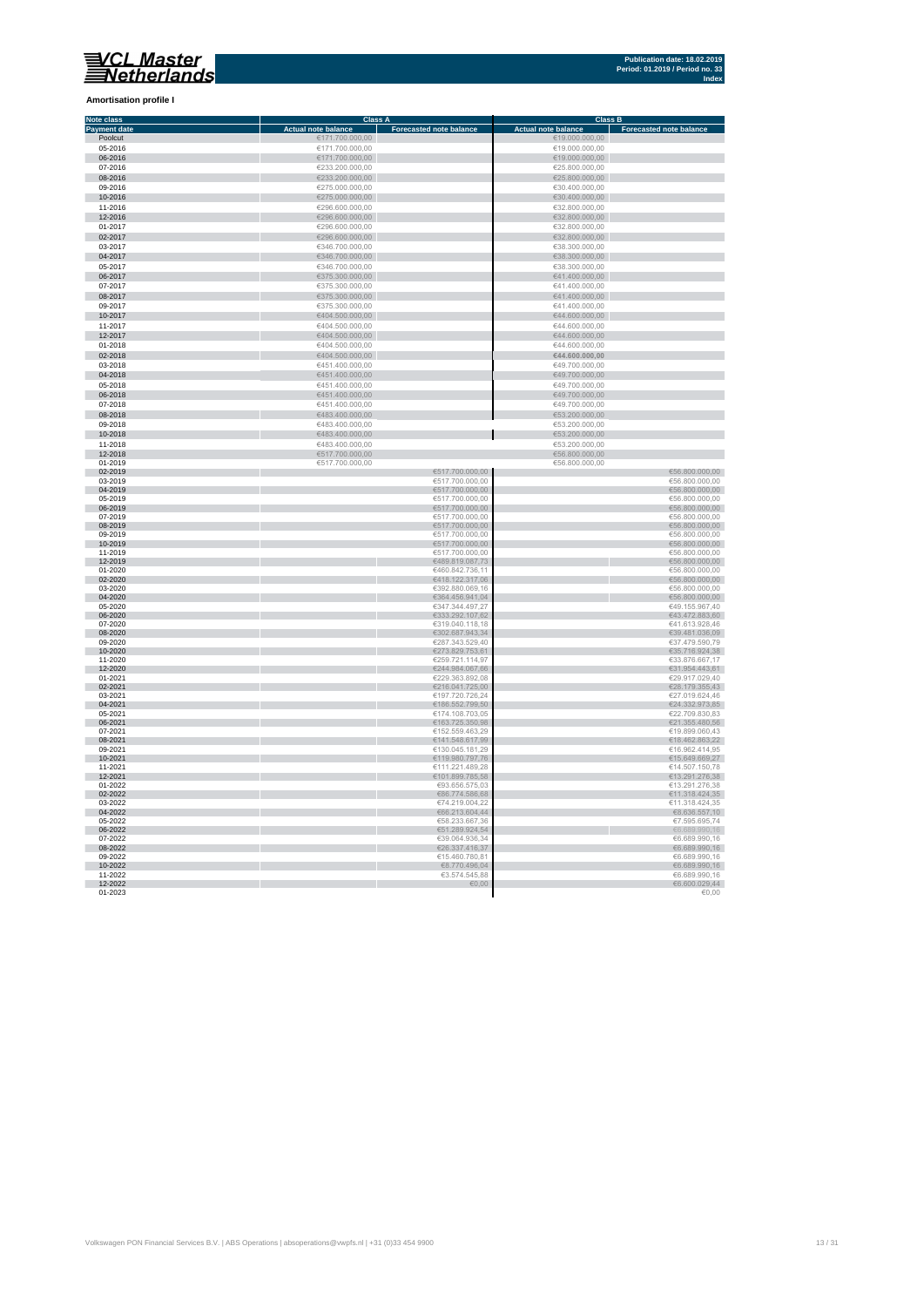

**Amortisation profile I**

**Note class Payment date Actual note balance Forecasted note balance Actual note balance2 Forecasted note balance3 Class A Class B**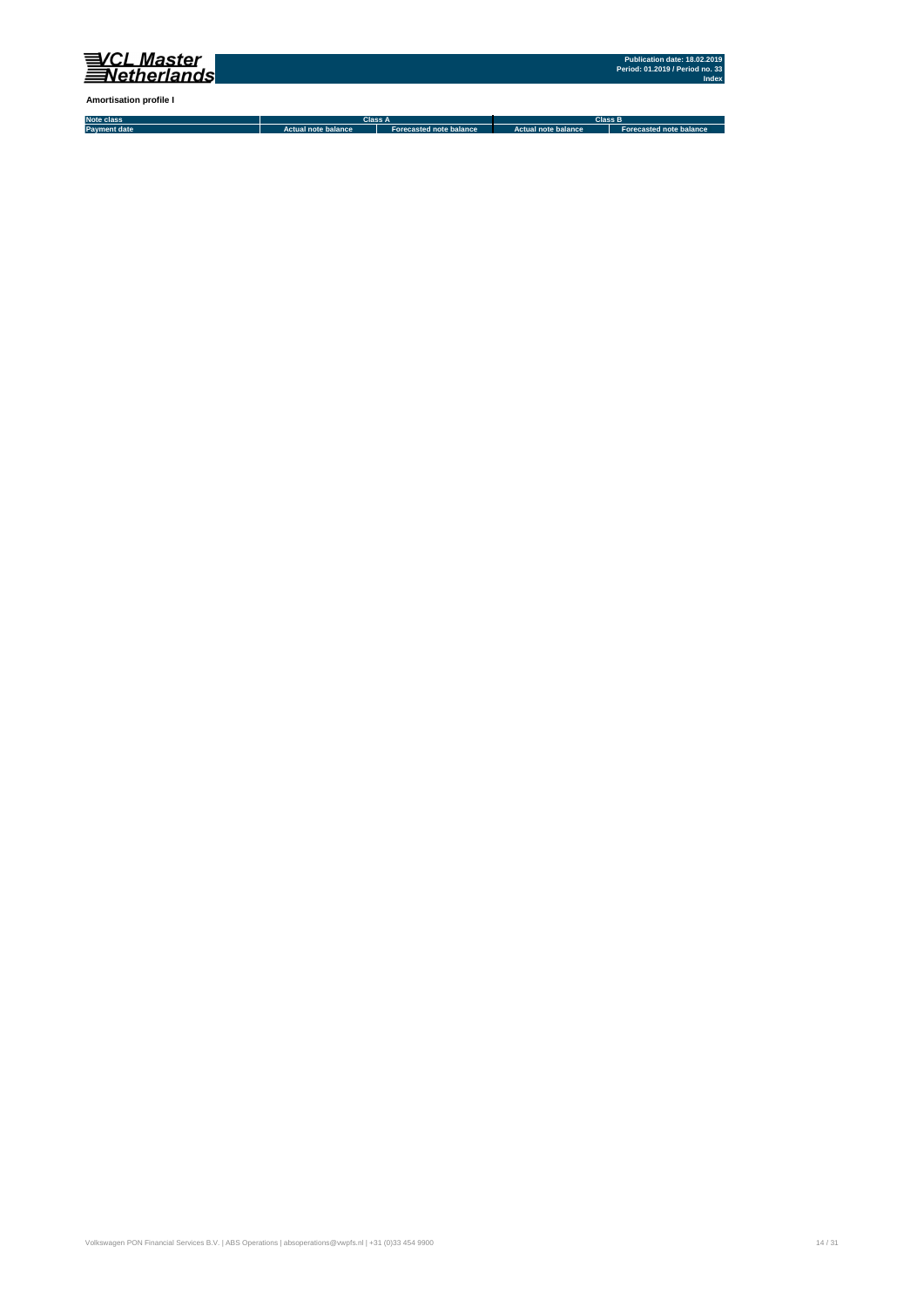# VCL Master<br>Netherlands

#### **Amortisation profile II**



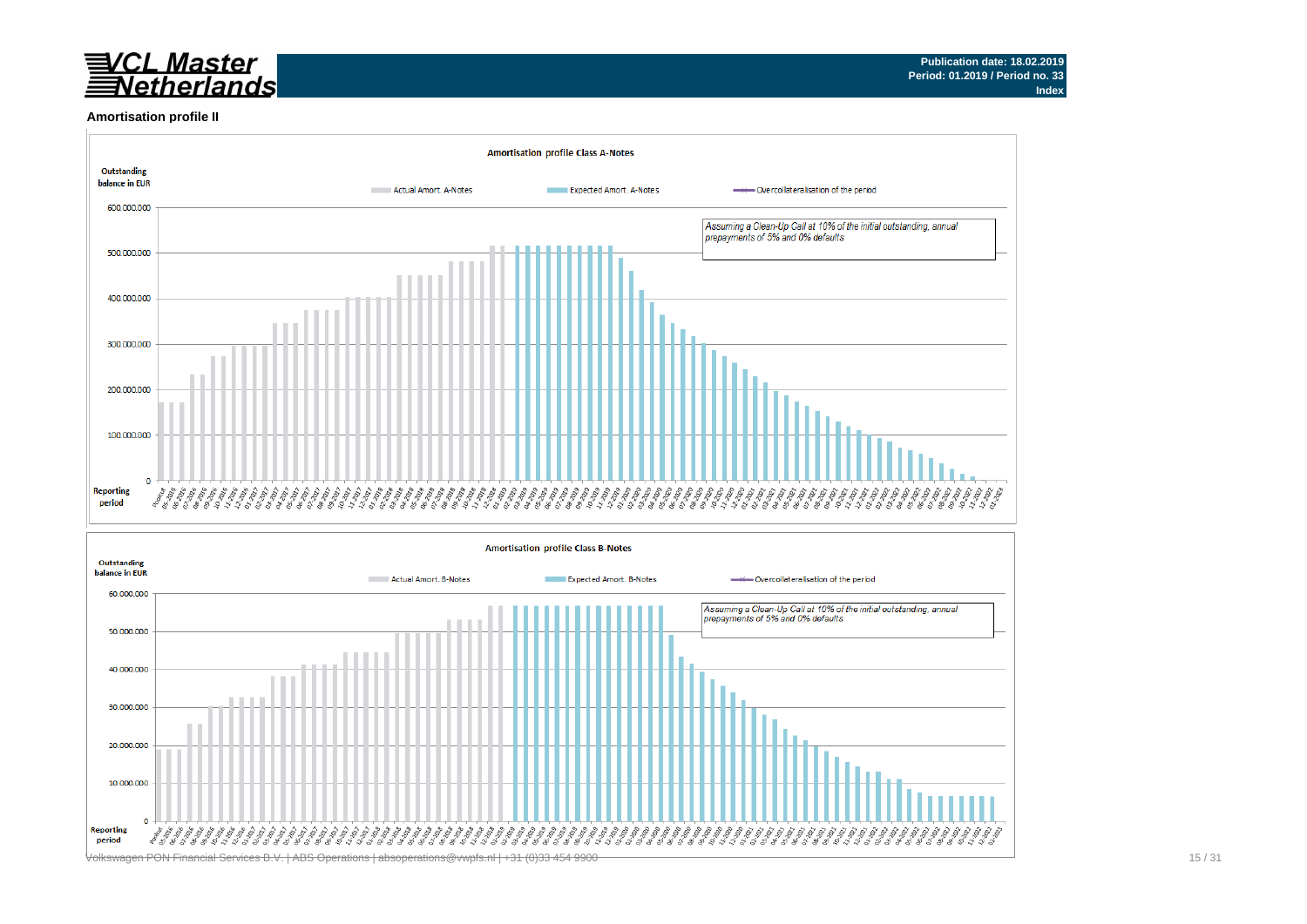

#### **Run out schedule I**

| <b>Reporting period</b> | <b>Principal</b>        | <b>Interest</b>     | <b>Instalment</b> |
|-------------------------|-------------------------|---------------------|-------------------|
| arrears                 | €1.429.451,66           | €314.120,81         | €1.743.572,47     |
| 02-2019                 | €15.799.416,51          | €2.572.215,86       | €18.371.632,37    |
| 03-2019                 | €19.617.256,76          | €3.122.139,08       | €22.739.395,84    |
| 04-2019                 | €19.270.602,02          | €2.734.096,19       | €22.004.698,21    |
| 05-2019                 | €19.217.848.16          | €2.685.451,67       | €21.903.299.83    |
| 06-2019                 | €20.288.241,93          | €2.603.461,28       | €22.891.703,21    |
| 07-2019                 | €20.901.170,17          | €2.528.722,87       | €23.429.893,04    |
| 08-2019                 | €22.080.987,07          | €2.451.723,37       | €24.532.710,44    |
| 09-2019                 | €22.196.078,27          | €2.370.378,16       | €24.566.456,43    |
| 10-2019                 | €24.528.977.43          | €2.288.610,87       | €26.817.588,30    |
| 11-2019                 | €27.638.587,08          | €2.198.246,11       | €29.836.833,19    |
| 12-2019                 | €21.640.681,37          | €2.096.429,07       | €23.737.110,44    |
| 01-2020                 | €31.644.656,27          | €2.016.705,97       | €33.661.362,24    |
| 02-2020                 | €18.864.439,77          | €1.776.185,53       | €20.640.625,30    |
| 03-2020                 | €21.140.955,64          | €1.955.035,47       | €23.095.991,11    |
| 04-2020                 | €18.583.979,54          | €1.752.752,98       | €20.336.732,52    |
| 05-2020                 | €18.705.408,29          | €1.684.292,28       | €20.389.700,57    |
| 06-2020                 | €21.412.757,53          | €1.615.383,18       | €23.028.140,71    |
| 07-2020                 | €20.044.117,05          | €1.536.499,00       | €21.580.616,05    |
| 08-2020                 | €17.718.212,72          | €1.462.659.08       | €19.180.871,80    |
| 09-2020                 | €18.675.166,92          | €1.397.387,34       | €20.072.554,26    |
| 10-2020                 | €19.570.427,06          | €1.328.588,36       | €20.899.015,42    |
| 11-2020                 | €20.685.280,06          | €1.256.492,73       | €21.941.772,79    |
| 12-2020                 | €17.723.459.02          | €1.180.289,91       | €18.903.748,93    |
| 01-2021                 | €23.829.833,13          | €1.114.998,67       | €24.944.831,80    |
| 02-2021                 | €14.715.546,23          | €933.215,87         | €15.648.762,10    |
|                         |                         | €1.067.342,99       |                   |
| 03-2021                 | €16.323.409,82          |                     | €17.390.752,81    |
| 04-2021                 | €13.931.038,32          | €909.071,76         | €14.840.110,08    |
| 05-2021                 | €14.848.287,36          | €865.353,21         | €15.713.640,57    |
| 06-2021                 | €14.461.516,21          | €806.845,55         | €15.268.361,76    |
| 07-2021                 | €15.402.016,93          | €753.570,25         | €16.155.587,18    |
| 08-2021                 | €13.882.983,25          | €696.830,77         | €14.579.814,02    |
| 09-2021                 | €12.303.256,51          | €645.687,28         | €12.948.943,79    |
| 10-2021                 | €13.517.884,26          | €600.363,31         | €14.118.247,57    |
| 11-2021                 | €14.632.032,71          | €550.564,17         | €15.182.596,88    |
| 12-2021                 | €6.543.381,72           | €496.661,05         | €7.040.042,77     |
| 01-2022                 | €17.474.638,01          | €472.556,28         | €17.947.194,29    |
| 02-2022                 | €9.601.763.29           | €376.878,15         | €9.978.641,44     |
| 03-2022                 | €10.720.172,59          | €404.225,84         | €11.124.398,43    |
| 04-2022                 | €9.325.222,10           | €332.522,17         | €9.657.744,27     |
| 05-2022                 | €10.418.502,40          | €299.759,85         | €10.718.262,25    |
| 06-2022                 | €9.646.750.33           | €260.581,73         | €9.907.332,06     |
| 07-2022                 | €10.285.640,08          | €225.044,58         | €10.510.684,66    |
| 08-2022                 | €8.800.574,88           | €187.153,08         | €8.987.727,96     |
| 09-2022                 | €6.441.449,19           | €154.732,05         | €6.596.181,24     |
| 10-2022                 | €6.705.771,75           | €131.002,49         | €6.836.774,24     |
| 11-2022                 | €6.176.835,59           | €106.299,05         | €6.283.134,64     |
| 12-2022                 | €994.646,81             | €83.543,93          | €1.078.190,74     |
| 01-2023                 | €3.322.261,47           | €79.879,67          | €3.402.141,14     |
| 02-2023                 | €2.215.253,47           | €63.358,56          | €2.278.612,03     |
| 03-2023                 | €2.037.871,38           | €63.778,22          | €2.101.649,60     |
| 04-2023                 | €1.812.226,00           | €51.970,25          | €1.864.196,25     |
| 05-2023                 | €2.057.061,67           | €45.299,16          | €2.102.360,83     |
| 06-2023                 | €2.010.606,28           | €37.718,61          | €2.048.324,89     |
| 07-2023                 | €1.694.583,23           | €30.311,55          | €1.724.894,78     |
| 08-2023                 | €1.561.057,98           | €24.069,11          | €1.585.127,09     |
| 09-2023                 | €2.268.150,62           | €18.318,33          | €2.286.468,95     |
| 10-2023                 | €1.340.475,90           | €9.962,58           | €1.350.438,48     |
| 11-2023                 | €969.027,78             | €5.024,37           | €974.052,15       |
| 12-2023                 | €385.704,91             | €1.454,47           | €387.159,38       |
| 01-2024                 | €273,65                 | €33,58              | €307,23           |
| 02-2024                 | €274,66                 | €32,57              | €307,23           |
| 03-2024                 | €275,67                 | €31,56              | €307,23           |
| 04-2024                 | €276,68                 | €30,55              | €307,23           |
| 05-2024                 | €277,70                 | €29,53              | €307,23           |
| 06-2024                 | €7.737,74               | €28,51              | €7.766,25         |
| <b>Total</b>            | €<br>782.044.708,56   € | 59.834.002,43 $\in$ | 841.878.710,99    |

Volkswagen PON Financial Services B.V. | ABS Operations | absoperations@vwpfs.nl | +31 (0)33 454 9900 16 / 31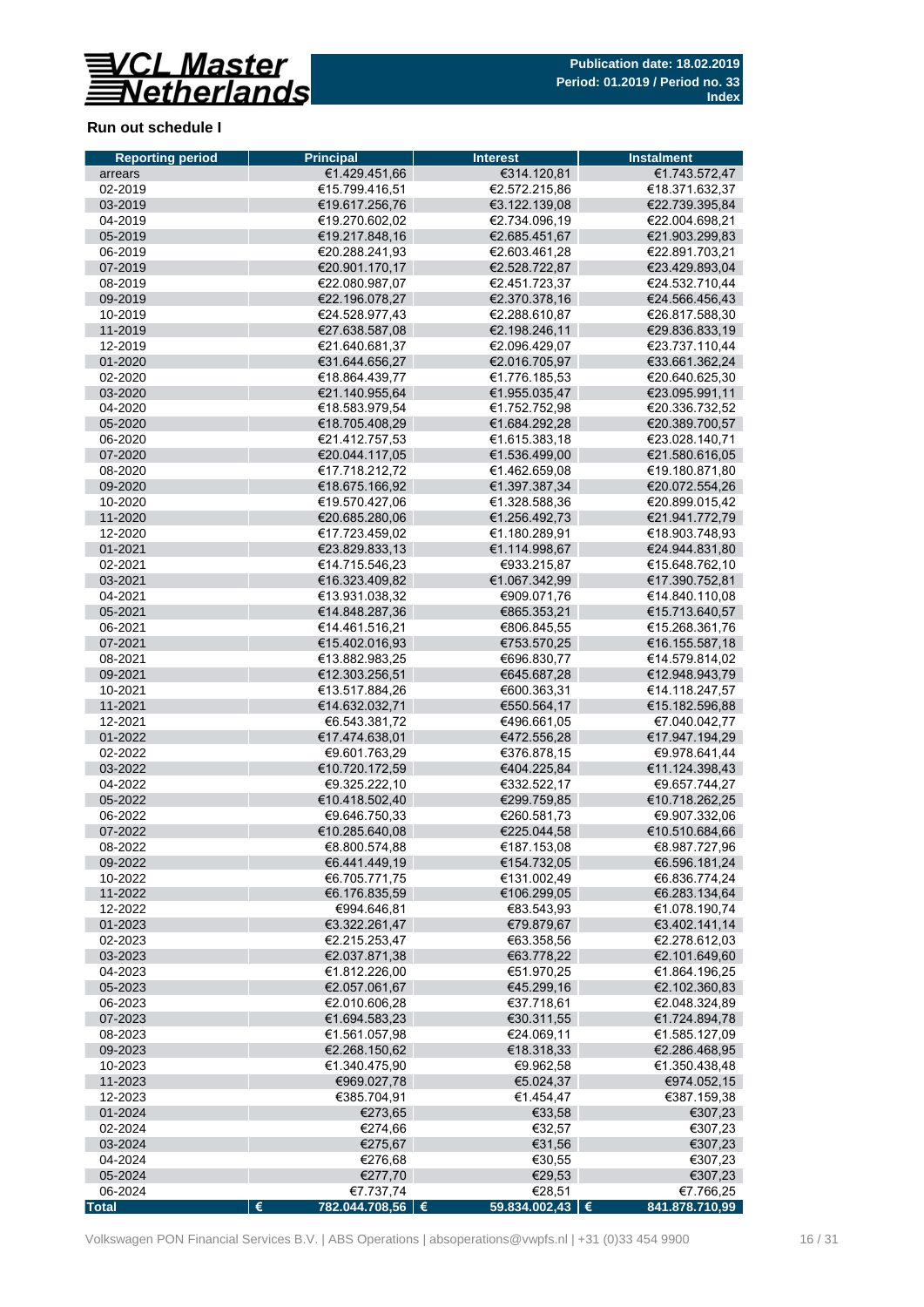

#### **Run out schedule II**

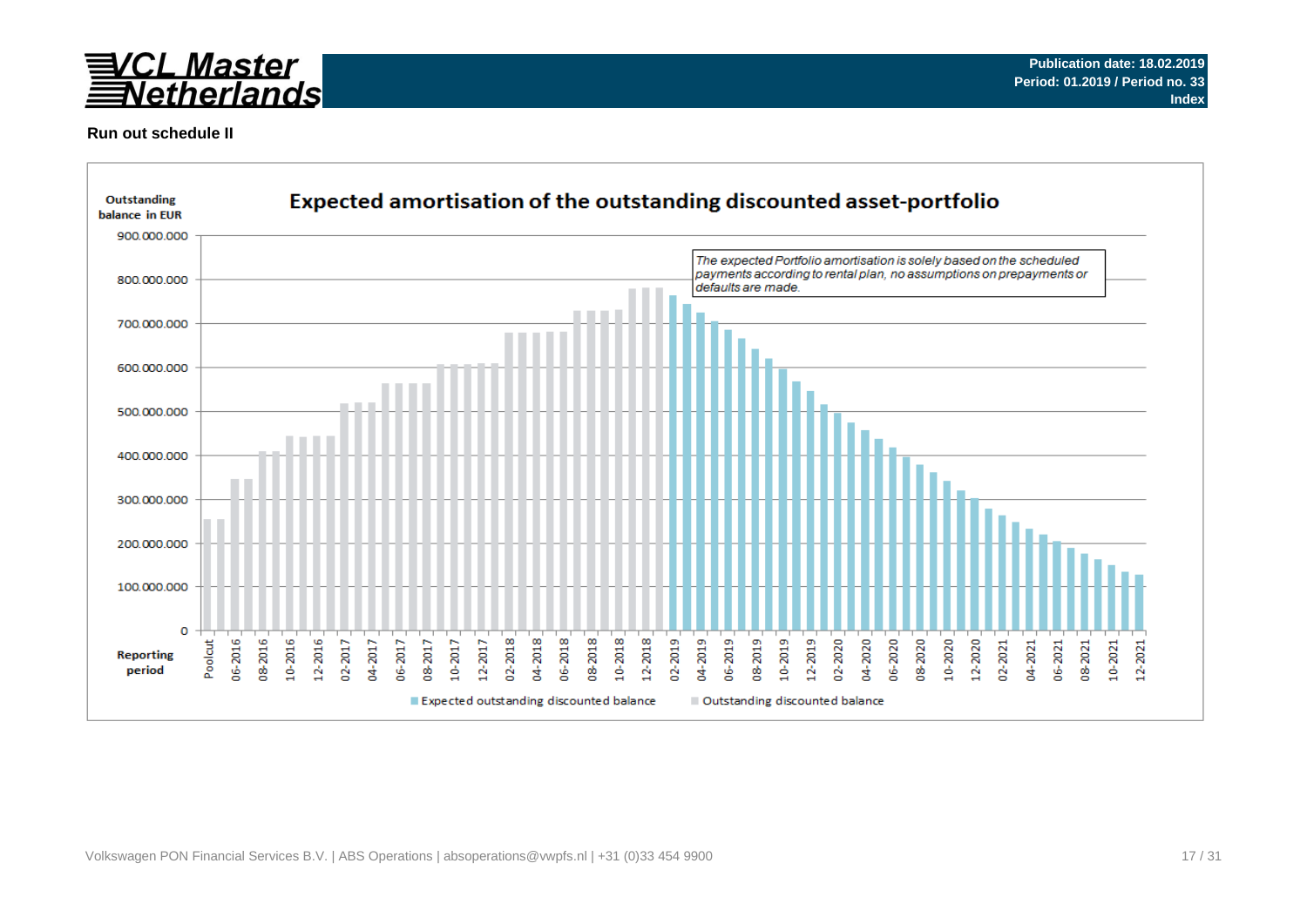#### **Outstanding contracts**

| <b>Collections by source</b>                | <b>Collections</b> |
|---------------------------------------------|--------------------|
| Paid instalments of monthly period          | €14.453.907.55     |
| therof capital                              | €11.358.234.91     |
| therof interest                             | €3.095.672.64      |
| Paid instalments of previous periods        | €1.342.766.92      |
| Payment due from early settlement           | €345.901.49        |
| Compensation Payments from contract changes | (€72.261.71)       |
| thereof payments from the Issuer to VWL/DLN | (€238,067,80)      |
| therof payments from VWL/DLN to the Issuer  | €165,806.09        |
| Servicing collections                       | €13.822.467.97     |
| VAT collections                             | €5.643.709.32      |
| <b>Total Lease Collections</b>              | €35.536.491.54     |

| <b>Collections by status</b> | <b>Number of</b><br>contracts | <b>Collections</b> |
|------------------------------|-------------------------------|--------------------|
| Current                      | 44.180                        | €33.570.367.99     |
| Delinquent                   | 2.254                         | €854.957.45        |
| Early settlement             | 400                           | €498.404.34        |
| Default                      | 40                            | €1.779.47          |
| End of term                  | 581                           | €587.579.75        |
| Write Off                    | 19                            | €23.402.54         |
| <b>Total</b>                 | 47.474                        | €35.536.491.54     |

| Evolution of outstanding pool during the reporting<br>period | <b>Number of active</b><br>contracts | Outstanding<br>discounted<br>balance | Outstanding<br>nominal balance |
|--------------------------------------------------------------|--------------------------------------|--------------------------------------|--------------------------------|
| Balance as of the begin of the period                        | 47.474                               | €781.505.597.23                      | €841.646.611.00                |
| Balance at the end of the period - before top/tap-up         | 46.478                               | €756.743.128.31                      | €813.713.285.02                |
| Top/tap-up of the period                                     | 1.156                                | €25.301.580.25                       | €28.165.425.97                 |
| Term take out                                                | $\overline{\phantom{a}}$             |                                      |                                |
| Balance as of the end of the period                          | 47.634                               | €782.044.708.56                      | €841.878.710.99                |

| Total portfolio as of pool cut date |                        |                            |                        | <b>Type of car</b>                       |                        | <b>Customer type</b>      |                               |                                  |                               |                                  |  |
|-------------------------------------|------------------------|----------------------------|------------------------|------------------------------------------|------------------------|---------------------------|-------------------------------|----------------------------------|-------------------------------|----------------------------------|--|
|                                     |                        |                            |                        | <b>New vehicle</b>                       | <b>Used vehicle</b>    |                           |                               | <b>Commercial</b>                | <b>Private</b>                |                                  |  |
| Contract status development I       | Number of<br>contracts | Outstanding<br>discounted  | Number of<br>contracts | <b>Outstanding</b><br>discounted balance | Number of<br>contracts | Outstanding<br>discounted | <b>Number of</b><br>contracts | <b>Outstanding</b><br>discounted | <b>Number of</b><br>contracts | Outstanding<br>discounted        |  |
| Current                             | 13.854                 | balance<br>€254.509.899.87 | 13.108                 | €244.342.851.74                          | 746                    | halance<br>€10.167.048.13 | 7.789                         | halance<br>€178.013.878.55       | 6.065                         | <b>balance</b><br>€76.496.021.32 |  |
| Delinquent                          |                        | €0,00                      |                        | €0,00                                    |                        | €0,00                     |                               | €0,00                            |                               | €0,00                            |  |
| Early settlement                    |                        | €0,00                      |                        | €0,00                                    |                        | €0,00                     |                               | €0,00                            |                               | €0,00                            |  |
| Default                             |                        | €0.00                      |                        | €0,00                                    |                        | €0,00                     |                               | €0,00                            |                               | €0,00                            |  |
| End of term                         |                        | €0,00                      |                        | €0.00                                    |                        | €0.00                     |                               | €0.00                            |                               | €0,00                            |  |
| Write Off                           |                        | €0.00                      |                        | €0.00                                    |                        | €0.00                     |                               | €0.00                            |                               | €0.00                            |  |
| <b>Total</b>                        | 13.854                 | €254.509.899.87            | 13.108                 | €244.342.851.74                          | 746                    | €10.167.048.13            | 7.789                         | €178.013.878.55                  | 6.065                         | €76.496.021,32                   |  |

|                                       | Total portfolio as of current reporting period |                                      |                               |                                          |                               |                                      | Customer type                 |                                      |                               |                                      |  |  |
|---------------------------------------|------------------------------------------------|--------------------------------------|-------------------------------|------------------------------------------|-------------------------------|--------------------------------------|-------------------------------|--------------------------------------|-------------------------------|--------------------------------------|--|--|
|                                       |                                                |                                      |                               | <b>New vehicle</b>                       | <b>Used vehicle</b>           |                                      |                               | Commercial                           |                               | <b>Private</b>                       |  |  |
| <b>Contract status development II</b> | Number of<br>contracts                         | Outstanding<br>discounted<br>balance | <b>Number of</b><br>contracts | <b>Outstanding</b><br>discounted balance | Number of<br><b>contracts</b> | Outstanding<br>discounted<br>balance | <b>Number of</b><br>contracts | Outstanding<br>discounted<br>halance | <b>Number of</b><br>contracts | Outstanding<br>discounted<br>balance |  |  |
| Current                               | 45.759                                         | €743.131.412.51                      | 42.574                        | €695.487.256.90                          | 3.185                         | €47.644.155.61                       | 26.655                        | €514.773.472.03                      | 19,104                        | €228.357.940.48                      |  |  |
| Delinquent                            | 2.275                                          | €38.304.415.73                       | 2.116                         | €35.851.680.75                           | 159                           | €2.452.734.98                        | 1.930                         | €34.291.666.59                       | 345                           | €4.012.749.14                        |  |  |
| Early settlement                      | 6.536                                          | €204.114.01                          | 5.815                         | €204.114.01                              | 721                           | €0.00                                | 3.785                         | €153.306.27                          | 2.751                         | €50.807.74                           |  |  |
| Default                               | 153                                            | €163,048,09                          | 141                           | €160.625.04                              | 12                            | €2.423.05                            | 152                           | €163,048,09                          |                               | €0.00                                |  |  |
| End of term                           | 6.066                                          | €63.754.03                           | 5.100                         | €42.268.25                               | 966                           | €21.485.78                           | 3.878                         | €56.781.13                           | 2.188                         | €6.972.90                            |  |  |
| Write Off                             | 265                                            | €177.964.19                          | 243                           | €142.549.72                              | 22                            | €35.414.47                           | 222                           | €0.00                                | 43                            | €177.964.19                          |  |  |
| <b>Total</b>                          | 61.054                                         | €782.044.708.56                      | 55.989                        | 731.888.494.67                           | $5.065 \in$                   | 50.156.213.89                        | 36.622                        | 549.438.274.11                       |                               | 24.432 €232.606.434.45               |  |  |

| <b>Contract status development III</b>        |                               |                                      |                        |                                   |                               |                                      | Contract status as of the end of the current period |                                      |                               |                                      |                        |                                   |
|-----------------------------------------------|-------------------------------|--------------------------------------|------------------------|-----------------------------------|-------------------------------|--------------------------------------|-----------------------------------------------------|--------------------------------------|-------------------------------|--------------------------------------|------------------------|-----------------------------------|
|                                               | Current                       |                                      | <b>Delinguent</b>      |                                   |                               | <b>Early settlement</b>              |                                                     | <b>Default</b>                       | End of term                   |                                      | <b>Write Off</b>       |                                   |
| Contract status as of the begin of the period | <b>Number of</b><br>contracts | Outstanding<br>discounted<br>balance | Number of<br>contracts | Outstanding<br>discounted balance | <b>Number of</b><br>contracts | Outstanding<br>discounted<br>balance | Number of<br>contracts                              | Outstanding<br>discounted<br>balance | <b>Number of</b><br>contracts | Outstanding<br>discounted<br>balance | Number of<br>contracts | Outstanding<br>discounted balance |
| Top-/Tap-Up contracts                         | 1.156                         | €25.301.580.25                       |                        | €0,00                             |                               | €0,00                                |                                                     | €0,00                                |                               | €0,00                                |                        | €0,00                             |
| Current                                       | 43.893                        | €705.769.924.94                      | 1.442                  | €25.475.021.14                    | 385                           | €102.088.08                          |                                                     | €300.57                              | 555                           | €2.472.42                            |                        | €0,00                             |
| Delinquent                                    | 663                           | €12.059.907.32                       | 823                    | €12.826.947.89                    | 21                            | €0.00                                |                                                     | €28.131.71                           | 26                            | €0.00                                |                        | €0,00                             |
| Early settlement                              |                               | €0,00                                |                        | €0,00                             | 6.123                         | €102.025,93                          |                                                     | €0,00                                |                               | €0,00                                |                        | €0,00                             |
| Default                                       |                               | €0.00                                |                        | €0.00                             |                               | €0.00                                | 146                                                 | €134.615.81                          |                               | €0.00                                |                        | €0,00                             |
| End of term                                   | A7                            | €0.00                                |                        | €2.446.70                         |                               | €0,00                                |                                                     | €0.00                                | 5.485                         | €61.281.61                           |                        | €0.00                             |
| Write Off                                     |                               | €0.00                                |                        | €0,00                             |                               | €0,00                                |                                                     | €0,00                                |                               | €0,00                                | 254                    | €177.964,19                       |
| <b>Total</b>                                  | 45.759                        | €743.131.412.51                      | 2.275                  | €38.304.415.73                    | 6.536                         | €204.114.01                          | 153                                                 | €163.048.09                          | 6.066                         | €63.754.03                           | 265                    | €177.964.19                       |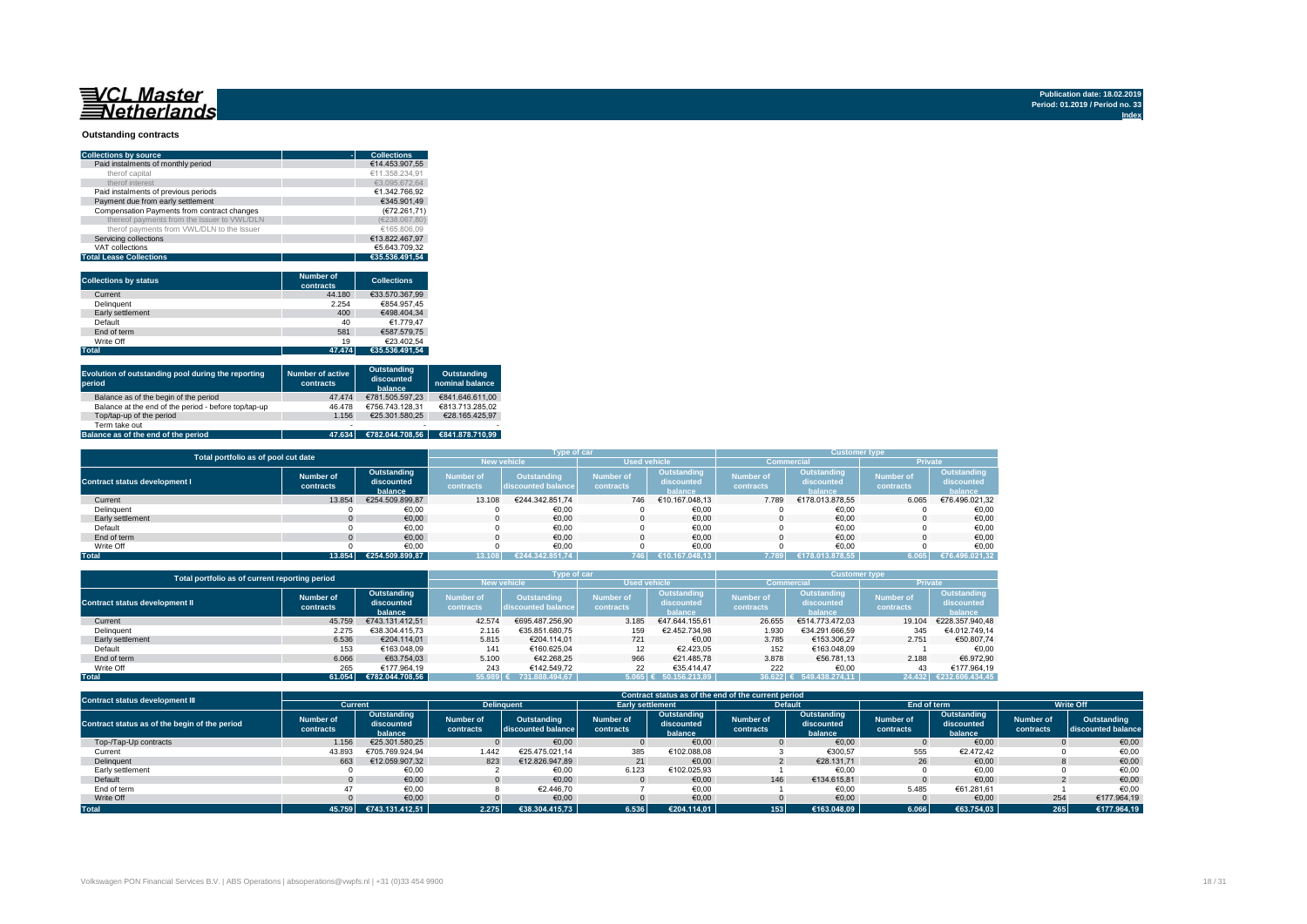

#### **Delinquencies & defaults I**

|                        |                               |                            | <b>Delinquent contracts</b> |                                                        |                               | Type of car |                                      |                               | <b>Customer type</b> |                                      |                               |  |                                             |                               |                |                                      |
|------------------------|-------------------------------|----------------------------|-----------------------------|--------------------------------------------------------|-------------------------------|-------------|--------------------------------------|-------------------------------|----------------------|--------------------------------------|-------------------------------|--|---------------------------------------------|-------------------------------|----------------|--------------------------------------|
|                        |                               |                            |                             |                                                        | <b>New vehicle</b>            |             |                                      | <b>Used vehicle</b>           |                      |                                      | <b>Commercial</b>             |  |                                             | <b>Private</b>                |                |                                      |
| <b>Days in arrears</b> | <b>Number of</b><br>contracts | Percentage of<br>contracts | Outstanding                 | Percentage of<br>discounted balance discounted balance | <b>Number of</b><br>contracts |             | Outstanding<br>discounted<br>balance | <b>Number of</b><br>contracts |                      | Outstanding<br>discounted<br>balance | <b>Number of</b><br>contracts |  | <b>Outstanding</b><br>discounted<br>balance | <b>Number of</b><br>contracts |                | Outstanding<br>discounted<br>balance |
| < 1 month delinquent   | 2.241                         | 4,70%                      | €37.736.774.37              | 4,83%                                                  | $2.085 \in$                   |             | 35.340.379,60                        | 156 €                         |                      | 2.396.394,77                         | 1.904 €                       |  | 33.819.089,90                               |                               | 337 $\epsilon$ | 3.917.684,47                         |
| 1 month delinquent     | 34                            | 0,07%                      | €567.641,36                 | 0,07%                                                  | 31 €                          |             | 511.301,15                           |                               | €                    | 56.340,21                            | 26 €                          |  | 472.576,69                                  |                               | 8 €            | 95.064,67                            |
| 2 months delinquent    | $\overline{0}$                | 0,00%                      | €0,00                       | 0,00%                                                  | 0 €                           |             | $\overline{\phantom{a}}$             | $0 \in$                       |                      | $\overline{\phantom{a}}$             | $0 \in$                       |  |                                             |                               | $0 \in$        |                                      |
| 3 months delinquent    |                               | 0,00%                      | €0,00                       | 0,00%                                                  | $0 \in$                       |             |                                      | $\Omega$                      | €                    |                                      | $\mathbf 0$                   |  |                                             |                               | $0 \in$        |                                      |
| 4 months delinquent    |                               | 0,00%                      | €0,00                       | 0,00%                                                  |                               | $0 \in$     | $\overline{\phantom{0}}$             | $0 \in$                       |                      | $\overline{\phantom{a}}$             | $\Omega$                      |  | $\overline{\phantom{a}}$                    |                               | $0 \in$        | $\overline{a}$                       |
| 5 months delinquent    |                               | 0,00%                      | €0,00                       | 0,00%                                                  | $0 \in$                       |             |                                      | $0 \in$                       |                      | <b>.</b>                             | $\mathbf 0$                   |  |                                             |                               | $0 \in$        |                                      |
| 6 months delinquent    |                               | 0,00%                      | €0.00                       | 0.00%                                                  |                               | $0 \in$     | $\overline{\phantom{0}}$             | $0 \in$                       |                      | $\overline{\phantom{a}}$             | $\Omega$                      |  |                                             |                               | $0 \in$        |                                      |
| 7 months delinquent    |                               | 0,00%                      | €0,00                       | 0,00%                                                  | 0 €                           |             |                                      | $\Omega$                      | €                    |                                      | $\Omega$                      |  |                                             |                               | $0 \in$        |                                      |
| 8 months delinquent    | $\Omega$                      | 0,00%                      | €0.00                       | 0,00%                                                  |                               | $0 \in$     | ۰                                    | $0 \in$                       |                      | $\overline{\phantom{a}}$             | $\Omega$                      |  |                                             |                               | $0 \in$        |                                      |
| 9 months delinquent    |                               | 0,00%                      | €0,00                       | 0,00%                                                  | $0 \in$                       |             |                                      | $0 \in$                       |                      | $\overline{\phantom{a}}$             | $\Omega$                      |  |                                             |                               | $0 \in$        |                                      |
| 10 months delinquent   |                               | 0,00%                      | €0.00                       | 0,00%                                                  |                               | $0 \in$     |                                      | $0 \in$                       |                      | $\overline{\phantom{a}}$             | $\Omega$                      |  |                                             |                               | $0 \in$        |                                      |
| > 10 months delinquent |                               | 0,00%                      | €0.00                       | 0,00%                                                  | 0 €                           |             |                                      |                               | €                    |                                      | $\Omega$                      |  |                                             |                               | $0 \in$        |                                      |
| <b>Total</b>           | 2.275                         | 4,78%                      | €38.304.415,73              | 4,90%                                                  | 2.116                         |             | €35.851.680.75                       | 159                           |                      | €2.452.734.98                        | 1.930                         |  | €34.291.666.59                              | 345                           |                | €4.012.749,14                        |

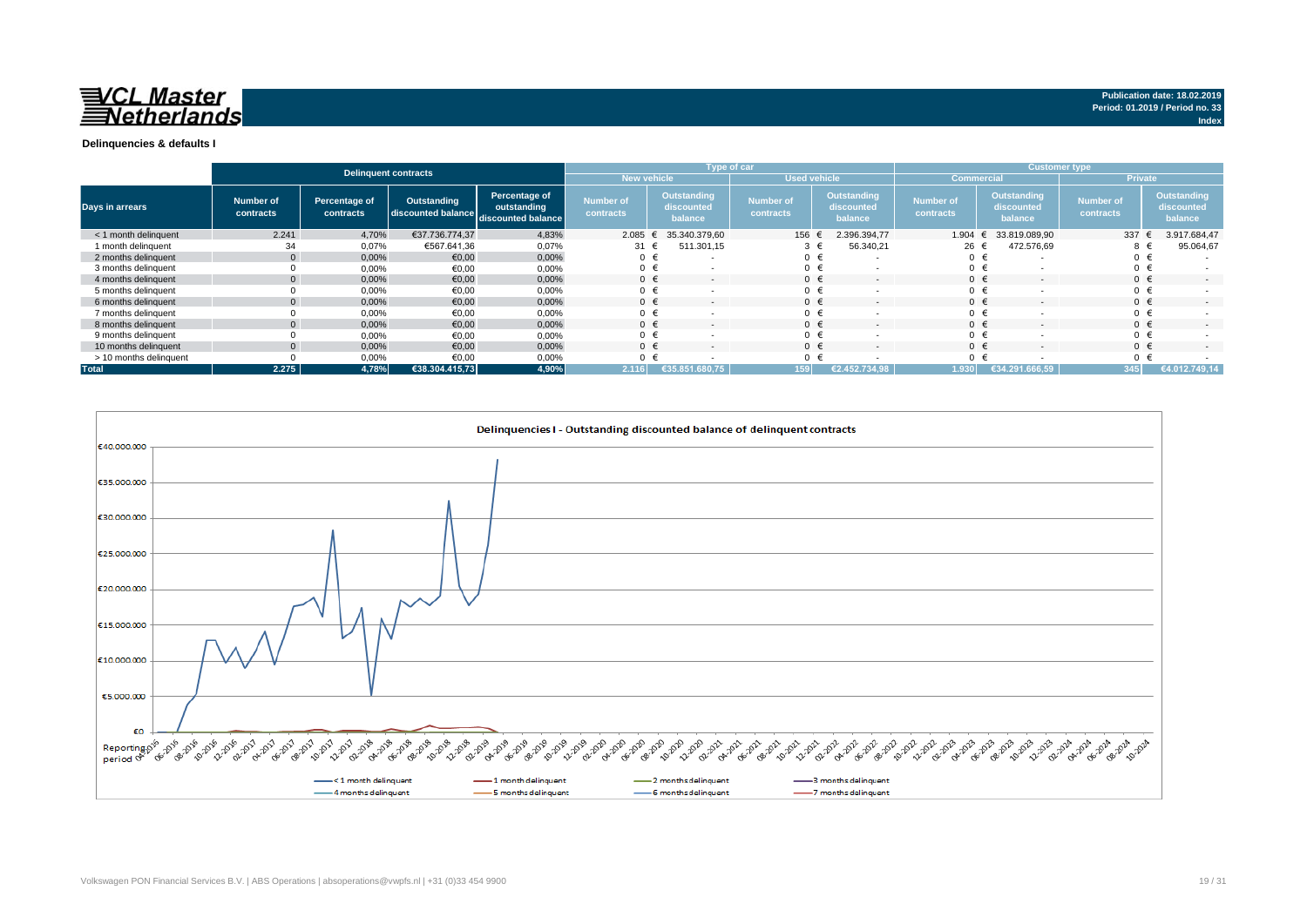

**Index**

**Delinquencies & Defaults II**

|                        |                        |                            |                                   |                                                                      |                                   |                               |                                      | Type of car                   |                                      |                               |                                      | <b>Customer type</b>          |                                      |
|------------------------|------------------------|----------------------------|-----------------------------------|----------------------------------------------------------------------|-----------------------------------|-------------------------------|--------------------------------------|-------------------------------|--------------------------------------|-------------------------------|--------------------------------------|-------------------------------|--------------------------------------|
|                        |                        |                            | Defaulted contracts               |                                                                      |                                   | <b>New vehicle</b>            |                                      | <b>Used vehicle</b>           |                                      | <b>Commercial</b>             |                                      |                               | <b>Private</b>                       |
| <b>Days in arrears</b> | Number of<br>contracts | Percentage of<br>contracts | Outstanding<br>discounted balance | Percentage of<br>outstanding<br>discounted balance at day of default | Outstanding<br>discounted balance | <b>Number of</b><br>contracts | Outstanding<br>discounted<br>balance | <b>Number of</b><br>contracts | Outstanding<br>discounted<br>balance | <b>Number of</b><br>contracts | Outstanding<br>discounted<br>balance | <b>Number of</b><br>contracts | Outstanding<br>discounted<br>balance |
| < 1 month delinquent   | 116                    | 0.24%                      | €163,048.09                       | 0,02%                                                                | €163.048.09                       | 109                           | €160.625,04                          |                               | €2.423.05                            | 116                           | €163.048,09                          |                               | €0,00                                |
| 1 month delinquent     |                        | 0,00%                      | €0,00                             | 0,00%                                                                | €0,00                             |                               | €0,00                                |                               | €0,00                                |                               | €0,00                                |                               | €0,00                                |
| 2 months delinguent    | $\mathbf{0}$           | 0,00%                      | €0.00                             | 0,00%                                                                | €0,00                             |                               | €0.00                                | $\Omega$                      | €0.00                                |                               | €0.00                                |                               | €0,00                                |
| 3 months delinquent    |                        | $0,00\%$                   | €0,00                             | 0,00%                                                                | €0,00                             |                               | €0,00                                |                               | €0,00                                |                               | €0,00                                |                               | €0,00                                |
| 4 months delinquent    | $\mathbf{0}$           | 0,00%                      | €0,00                             | 0,00%                                                                | €0,00                             |                               | €0.00                                |                               | €0.00                                |                               | €0.00                                |                               | €0,00                                |
| 5 months delinguent    |                        | 0,00%                      | €0,00                             | 0,00%                                                                | €0,00                             |                               | €0.00                                |                               | €0.00                                |                               | €0.00                                |                               | €0,00                                |
| 6 months delinquent    | $\Omega$               | 0,00%                      | €0,00                             | 0,00%                                                                | €0,00                             |                               | €0,00                                |                               | €0,00                                |                               | €0,00                                |                               | €0,00                                |
| 7 months delinquent    |                        | $0,00\%$                   | €0,00                             | 0,00%                                                                | €0,00                             |                               | €0,00                                |                               | €0,00                                |                               | €0,00                                |                               | €0,00                                |
| 8 months delinquent    | $\mathbf{0}$           | 0,00%                      | €0,00                             | 0,00%                                                                | €0,00                             |                               | €0.00                                |                               | €0.00                                |                               | €0.00                                |                               | €0.00                                |
| 9 months delinquent    |                        | 0,00%                      | €0,00                             | 0,00%                                                                | €0,00                             |                               | €0,00                                |                               | €0,00                                |                               | €0,00                                |                               | €0,00                                |
| 10 months delinguent   | $\Omega$               | 0,00%                      | €0,00                             | 0,00%                                                                | €0,00                             |                               | €0.00                                |                               | €0.00                                |                               | €0.00                                |                               | €0,00                                |
| > 10 months delinquent |                        | 0,00%                      | €0,00                             | 0,00%                                                                | €0,00                             |                               | €0.00                                |                               | €0,00                                |                               | €0,00                                |                               | €0,00                                |
| <b>Total</b>           | 116                    | 0.24%                      | €163.048,09                       | 0,02%                                                                | €163.048,09                       | 109                           | €160.625.04                          |                               | €2.423.05                            | 116                           | €163.048.09                          |                               | €0,00                                |

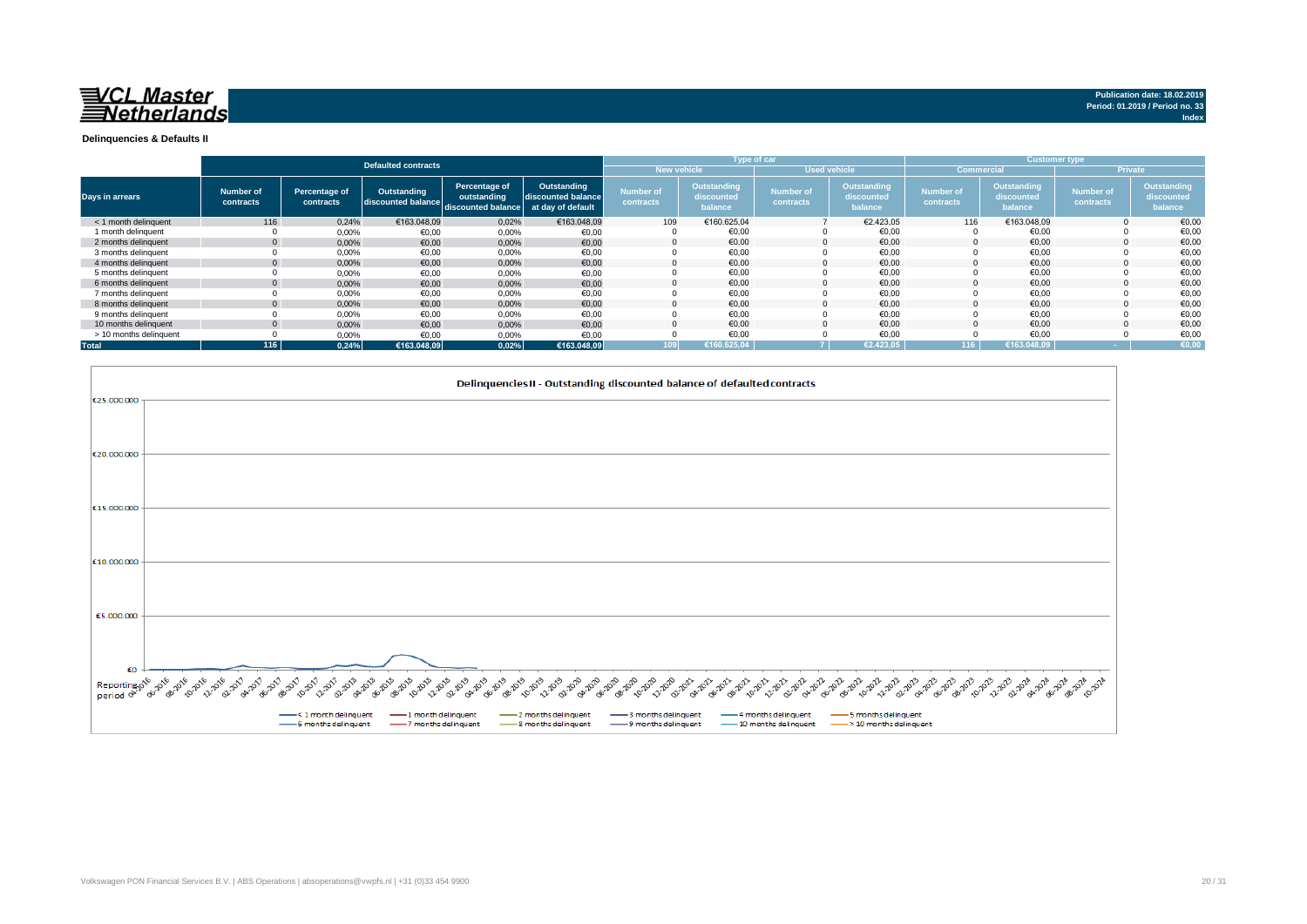### **NOL Master**<br>*Netherlands*

#### **Delinquencies & defaults III**

|                        |                        | Delinguent and defaulted contracts |                                      |                                                       |                                      |                                      | Type of car                   |                                             | <b>Customer type</b>   |                                          |                               |                                      |  |
|------------------------|------------------------|------------------------------------|--------------------------------------|-------------------------------------------------------|--------------------------------------|--------------------------------------|-------------------------------|---------------------------------------------|------------------------|------------------------------------------|-------------------------------|--------------------------------------|--|
|                        |                        |                                    |                                      |                                                       | <b>New vehicle</b>                   |                                      | <b>Used vehicle</b>           |                                             |                        | <b>Commercial</b>                        | <b>Private</b>                |                                      |  |
| <b>Days in arrears</b> | Number of<br>contracts | Percentage of<br>contracts         | Outstanding<br>discounted<br>balance | Percentage of<br>outstanding<br>discounted<br>balance | <b>Number of</b><br><b>contracts</b> | Outstanding<br>discounted<br>balance | <b>Number of</b><br>contracts | <b>Outstanding</b><br>discounted<br>balance | Number of<br>contracts | <b>Outstanding</b><br>discounted balance | <b>Number of</b><br>contracts | Outstanding<br>discounted<br>balance |  |
| < 1 month delinquent   | 2.357                  | 4,95%                              | €37.899.822,46                       | 4,85%                                                 | 2.194                                | 35.501.004.64<br>ŧ                   | 163                           | 2.398.817.82                                | 2.020                  | 33.982.137,99                            | 337                           | 3.917.684,47                         |  |
| 1 month delinguent     | 34                     | 0,07%                              | €567.641,36                          | 0,07%                                                 | 31                                   | 511.301,15                           |                               | 56.340,21                                   | $26 \quad$             | 472.576,69                               |                               | 95.064,67                            |  |
| 2 months delinguent    |                        | 0,00%                              | €0,00                                | 0,00%                                                 | $0 \in$                              | $\sim$                               | $0 \in$                       | $\overline{\phantom{a}}$                    |                        | $0 \in$<br>$\sim$                        |                               | $\sim$                               |  |
| 3 months delinquent    |                        | 0,00%                              | €0,00                                | 0,00%                                                 | $\mathbf{0}$                         |                                      |                               |                                             |                        | $0 \in$                                  |                               |                                      |  |
| 4 months delinquent    |                        | 0.00%                              | €0,00                                | 0,00%                                                 | $0 \in$                              | $\sim$                               | $0 \in$                       |                                             |                        | $0 \in$                                  |                               | $\sim$                               |  |
| 5 months delinguent    |                        | 0,00%                              | €0,00                                | 0,00%                                                 | $\mathbf{0}$                         |                                      | $0 \in$                       |                                             |                        | $0 \in$                                  |                               |                                      |  |
| 6 months delinguent    |                        | 0,00%                              | €0,00                                | 0,00%                                                 | $0 \in$                              | $\sim$                               | $0 \in$                       |                                             |                        | $0 \in$<br>$\sim$                        |                               | $\overline{\phantom{a}}$             |  |
| 7 months delinguent    |                        | 0,00%                              | €0,00                                | 0,00%                                                 | $\mathbf{0}$                         |                                      |                               |                                             | $0 \in$                |                                          |                               |                                      |  |
| 8 months delinquent    |                        | 0,00%                              | €0,00                                | 0,00%                                                 | $0 \in$                              |                                      | $0 \in$                       |                                             |                        | $0 \in$                                  |                               | $\sim$                               |  |
| 9 months delinquent    |                        | 0,00%                              | €0,00                                | 0,00%                                                 | 0                                    |                                      |                               |                                             |                        | $0 \in$                                  |                               |                                      |  |
| 10 months delinquent   |                        | 0,00%                              | €0,00                                | 0,00%                                                 | $\Omega$                             |                                      | $0 \in$                       |                                             |                        | $0 \in$                                  | $0 \in$                       | $\sim$                               |  |
| > 10 months delinguent |                        | 0,00%                              | €0,00                                | 0,00%                                                 | $\Omega$                             |                                      |                               |                                             | 0                      |                                          |                               |                                      |  |
| <b>Total</b>           | 2.391                  | 5,02%                              | €38.467.463,82                       | 4,92%                                                 | 2.225                                | 36.012.305.79                        | 166 ∣∢                        | 2.455.158.03                                | 2.046                  | 34.454.714.68                            | $345 \in$                     | 4.012.749,14                         |  |

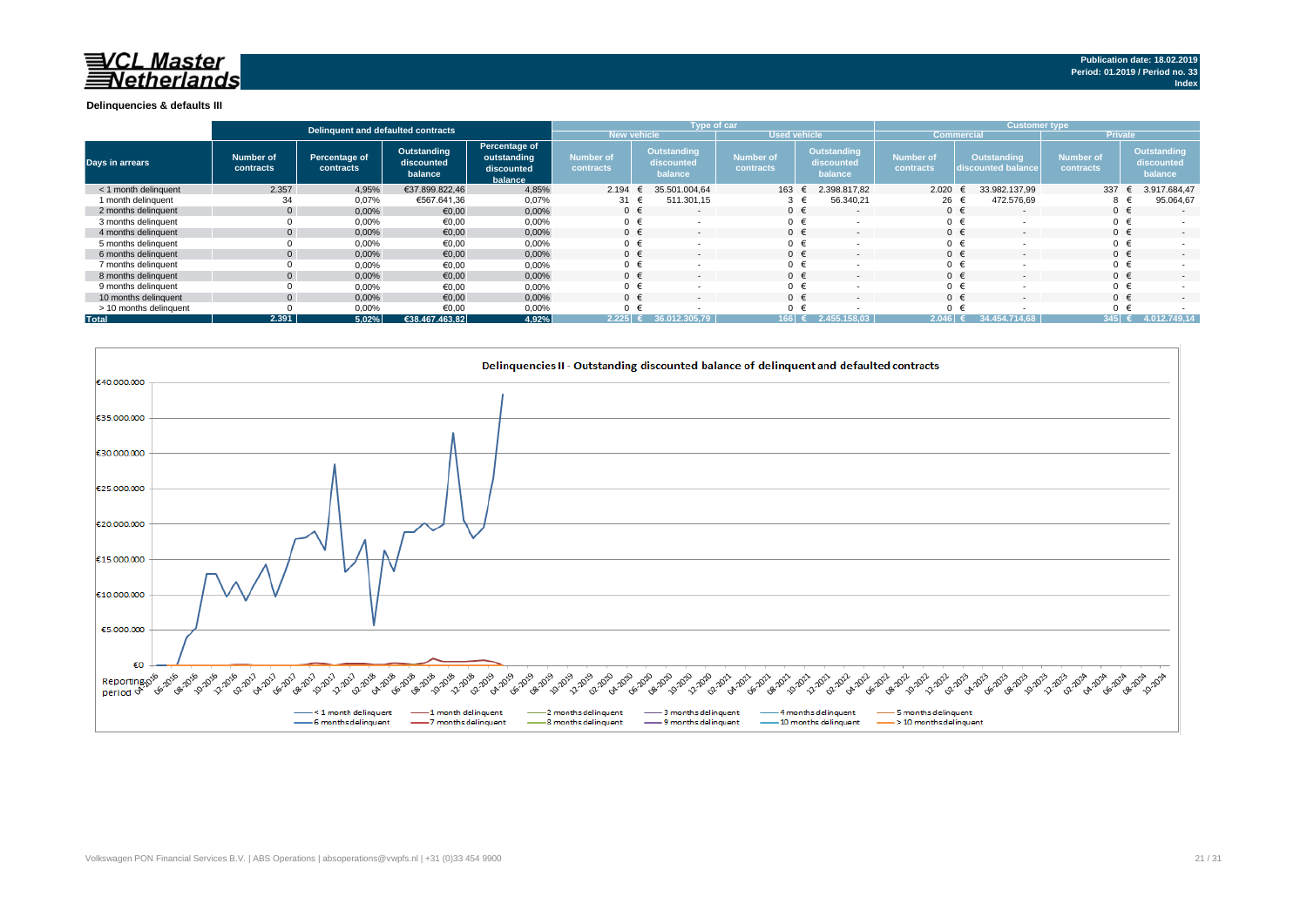

#### **Write-Offs**

| Write-Offs of the monthly<br>period | <b>Number of contracts</b> | Amount     |
|-------------------------------------|----------------------------|------------|
| $31 - 1 - 2019$                     |                            | €13.667.02 |
|                                     |                            |            |

**Cumulative Write-Offs as of the end of the monthly period Discounted balance of all initial and additional assets Cumulative net loss ratio**

€62.294,70 €1.243.765.036,28 0,00501%

|                       | <b>Current period</b>      |                   | <b>Cumulative Write-Offs</b> |                   |
|-----------------------|----------------------------|-------------------|------------------------------|-------------------|
| <b>Monthly period</b> | <b>Number of contracts</b> | <b>Write-Offs</b> | <b>Number of contracts</b>   | <b>Write-Offs</b> |
| 30-4-2016             | $\pmb{0}$                  | €0,00             | $\mathbf 0$                  | €0,00             |
| 31-5-2016             | 0                          | €0,00             | 0                            | €0,00             |
| 30-6-2016             | $\mathbf 0$                | €0.00             | $\mathbf 0$                  | €0,00             |
| 31-7-2016             | $\mathbf 0$                | €0,00             | $\mathbf 0$                  | €0,00             |
| 31-8-2016             | $\mathbf 0$                | €0,00             | $\mathbf 0$                  | €0,00             |
| 30-9-2016             | 1                          | €467,06           | $\mathbf 1$                  | €467,06           |
| 31-10-2016            | $\pmb{0}$                  | €0,00             | $\mathbf{1}$                 | €467,06           |
| 30-11-2016            | 1                          | €0.00             | $\overline{2}$               | €467,06           |
| 31-12-2016            | 3                          | €2.508,91         | $\overline{5}$               | €2.975,97         |
| 31-1-2017             | $\mathbf 0$                | €0,00             | 5                            | €2.975,97         |
| 28-2-2017             | $\mathbf 0$                | €0.00             | 5                            | €2.975,97         |
| 31-3-2017             | $\mathbf{1}$               | €311,30           | 6                            | €3.287,27         |
| 30-4-2017             | $\mathbf 0$                | €0,00             | $6\phantom{1}$               | €3.287,27         |
| 31-5-2017             | $\mathbf 0$                | €0,00             | 6                            | €3.287,27         |
| 30-6-2017             | $\overline{0}$             | €0,00             | 6                            | €3.287,27         |
| 31-7-2017             | $\mathbf 0$                | €0,00             | 6                            | €3.287,27         |
| 31-8-2017             | 0                          | €0,00             | $6\phantom{1}6$              | €3.287,27         |
| 30-9-2017             | 0                          | €0.00             | 6                            | €3.287,27         |
| 31-10-2017            | $\overline{0}$             | €0,00             | $6\phantom{1}$               | €3.287,27         |
| 30-11-2017            | $\mathbf 0$                | €0,00             | 6                            | €3.287,27         |
| 31-12-2017            | 22                         | €13.371,69        | 28                           | €16.658,96        |
| 31-1-2018             | $\mathbf 0$                | €0,00             | 28                           | €16.658,96        |
| 28-2-2018             | $\mathbf 0$                | €0,00             | 28                           | €16.658,96        |
| 31-3-2018             | 0                          | €0.00             | 28                           | €16.658,96        |
| 30-4-2018             | $\mathbf 0$                | €0,00             | 28                           | €16.658,96        |
| 31-5-2018             | 1                          | €344.61           | 29                           | €17.003,57        |
| 30-6-2018             | $\overline{2}$             | €504,76           | 31                           | €17.508,33        |
| 31-7-2018             | $\mathbf 0$                | €0,00             | 31                           | €17.508,33        |
| 31-8-2018             | 43                         | €29.609.22        | 74                           | €47.117,55        |
| 30-9-2018             | $\overline{2}$             | €1.510,13         | 76                           | €48.627,68        |
| 31-10-2018            | $\mathbf 0$                | €0,00             | 76                           | €48.627,68        |
| 30-11-2018            | $\mathbf 0$                | €0,00             | 76                           | €48.627,68        |
| 31-12-2018            | $\mathbf 0$                | €0,00             | 76                           | €48.627,68        |
| 31-1-2019             | 5                          | €13.667,02        | 81                           | €62.294.70        |
| <b>Total</b>          | 81                         | €62.294.70        |                              |                   |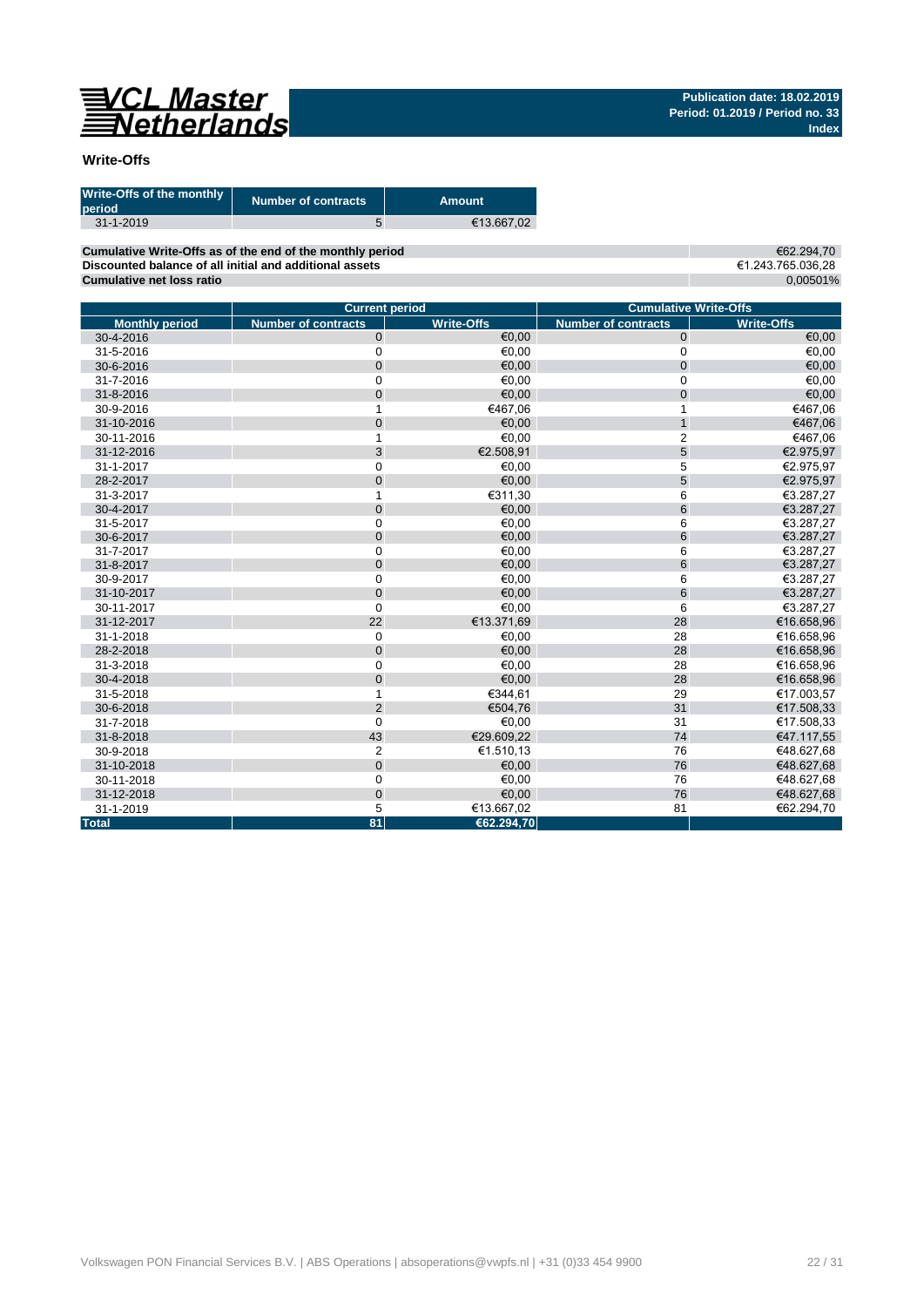## VCL Master<br>ENetherlands

**Pool data I**

|                               |                     |                                                                                                                       | <b>Total porfolio</b> |                               |                                           | <b>Type of car</b>      |                                      |                                                                       | <b>Customer type</b> |                               |                                             |                         |
|-------------------------------|---------------------|-----------------------------------------------------------------------------------------------------------------------|-----------------------|-------------------------------|-------------------------------------------|-------------------------|--------------------------------------|-----------------------------------------------------------------------|----------------------|-------------------------------|---------------------------------------------|-------------------------|
|                               |                     |                                                                                                                       |                       |                               | <b>Used vehicle</b><br><b>New vehicle</b> |                         |                                      | <b>Commercial</b>                                                     |                      | <b>Private</b>                |                                             |                         |
| Distribution by payment type  | Number of contracts | Percentage of<br>Outstanding<br>Percentage of<br>outstanding<br>discounted balance<br>contracts<br>discounted balance |                       | <b>Number of</b><br>contracts | Outstanding<br>discounted<br>balance      | Number of<br>contracts  | Outstanding<br>discounted<br>balance | Outstanding<br><b>Number of</b><br>discounted<br>contracts<br>balance |                      | <b>Number of</b><br>contracts | <b>Outstanding</b><br>discounted<br>balance |                         |
| Direct borrower account debit | 41.279              | 86.66%                                                                                                                | 662.365.177.48        | 84,70%                        |                                           | 38.422 € 618.936.268.50 |                                      | 2.857 € 43.428.908.98                                                 |                      | 22.041 € 431.184.082.85       |                                             | 19.238 € 231.181.094,63 |
| Others                        | 6.355               | 13.34% €                                                                                                              | 119.679.531.08        | 15,30%                        |                                           | 5.912 € 112.952.226.17  | 443                                  | € 6.727.304,91                                                        |                      | 6.236 € 118.254.191,26        | 119                                         | 1.425.339,82            |
| <b>Total</b>                  | 47.634              | 100,00%                                                                                                               | €782.044.708.56       | 100,00%                       |                                           | 44.334 € 731.888.494,67 | 3.300 $\epsilon$                     | 50.156.213.89                                                         |                      | 28.277 €549.438.274.11        |                                             | 19.357 €232.606.434,45  |

|                                                  |                     |                            | <b>Total porfolio</b>             |                                                    |                                           |                                      | <b>Type of car</b>            |                                      | <b>Customer type</b>                |                                      |                               |                                      |
|--------------------------------------------------|---------------------|----------------------------|-----------------------------------|----------------------------------------------------|-------------------------------------------|--------------------------------------|-------------------------------|--------------------------------------|-------------------------------------|--------------------------------------|-------------------------------|--------------------------------------|
|                                                  |                     |                            |                                   |                                                    | <b>Used vehicle</b><br><b>New vehicle</b> |                                      |                               |                                      | <b>Private</b><br><b>Commercial</b> |                                      |                               |                                      |
| <b>Distribution by contract</b><br>concentration | Number of contracts | Percentage of<br>contracts | Outstanding<br>discounted balance | Percentage of<br>outstanding<br>discounted balance | <b>Number of</b><br>contracts             | Outstanding<br>discounted<br>balance | <b>Number of</b><br>contracts | Outstanding<br>discounted<br>balance | <b>Number of</b><br>contracts       | Outstanding<br>discounted<br>balance | <b>Number of</b><br>contracts | Outstanding<br>discounted<br>balance |
|                                                  | 23.639              | 49,63%                     | 330.464.056.99                    | 42,26%                                             |                                           | 22.283 € 310.847.891.60              | 1.356                         | € 19.616.165.39                      |                                     | 4.410 € 99.501.950.70                |                               | 19.229 € 230.962.106,29              |
| $2 - 10$                                         | 10.872              | 22,82%                     | 218.700.114.39                    | 27,97%                                             |                                           | 9.760 € 200.890.627.38               |                               | 1.112 € 17.809.487.01                |                                     | 10.744 € 217.055.786,23              | 128 €                         | 1.644.328,16                         |
| $11 - 20$                                        | 4.582               | 9.62% $\in$                | 88.720.785.30                     | 11,34%                                             |                                           | 4.252 € 83.545.869.63                | 330 $\epsilon$                | 5.174.915.67                         |                                     | 4.582 € 88.720.785.30                | $0 \in$                       |                                      |
| $21 - 50$                                        | 5.467               | 11.48%                     | 101.309.170.63                    | 12,95%                                             |                                           | 5.121 € 95.737.254.45                | 346 €                         | 5.571.916.18                         |                                     | 5.467 € 101.309.170.63               | $0 \in$                       |                                      |
| > 50                                             | 3.074               | 6,45%                      | 42.850.581.25                     | 5,48%                                              |                                           | 2.918 € 40.866.851,61                | 156 €                         | 1.983.729,64                         |                                     | 3.074 € 42.850.581,25                | $0 \in$                       |                                      |
| <b>Total</b>                                     | 47.634              | $100.00\%$                 | €782.044.708.56                   | 100,00%                                            | 44.334                                    | ₹731.888.494,67                      | 3.300                         | €50.156.213.89                       |                                     | 28.277 €549.438.274.11               | 19.357                        | €232.606.434,45                      |

|                                       |                            |                            | <b>Total porfolio</b>             |                                                    |                               |                                      | Type of car                   |                                             | <b>Customer type</b>          |                                             |                               |                                             |
|---------------------------------------|----------------------------|----------------------------|-----------------------------------|----------------------------------------------------|-------------------------------|--------------------------------------|-------------------------------|---------------------------------------------|-------------------------------|---------------------------------------------|-------------------------------|---------------------------------------------|
|                                       |                            |                            |                                   |                                                    | <b>New vehicle</b>            |                                      |                               | <b>Used vehicle</b>                         | <b>Commercial</b>             |                                             | Private                       |                                             |
| <b>Distribution by largest lessee</b> | <b>Number of contracts</b> | Percentage of<br>contracts | Outstanding<br>discounted balance | Percentage of<br>outstanding<br>discounted balance | <b>Number of</b><br>contracts | Outstanding<br>discounted<br>balance | <b>Number of</b><br>contracts | <b>Outstanding</b><br>discounted<br>balance | <b>Number of</b><br>contracts | <b>Outstanding</b><br>discounted<br>balance | <b>Number of</b><br>contracts | <b>Outstanding</b><br>discounted<br>balance |
|                                       | 60                         | $0,13%$ €                  | 1.214.084,30                      | 0,16%                                              | 60                            | 1.214.084,30                         |                               | $0 \in$<br>$\overline{\phantom{a}}$         | 60 €                          | 1.214.084,30                                | $0 \in$                       | $\sim$                                      |
|                                       | 96                         | $0,20%$ €                  | 1.020.936,65                      | 0,13%                                              | 95                            | 1.013.841,38                         |                               | 7.095,27<br>$1 \in$                         | 96 €                          | 1.020.936,65                                | $0 \in$                       |                                             |
| -3                                    | 106                        | $0,22%$ €                  | 1.014.970,76                      | 0,13%                                              | 98 €                          | 945.326,53                           |                               | $8 \in$<br>69.644,23                        | 106 €                         | 1.014.970,76                                | $0 \in$                       | $\sim$                                      |
|                                       | 50                         | $0,10%$ €                  | 1.004.730,07                      | 0,13%                                              | 50                            | .004.730,07                          |                               | $0 \in$                                     | 50                            | 1.004.730,07                                | $0 \in$                       |                                             |
|                                       | 60                         | $0,13%$ €                  | 999.601,44                        | 0,13%                                              | 60 €                          | 999.601,44                           |                               | $0 \in$<br>$\overline{\phantom{a}}$         | 60 €                          | 999.601,44                                  | $0 \in$                       | $\sim$                                      |
|                                       | 47                         | $0,10%$ €                  | 999.507,81                        | 0,13%                                              | 42 €                          | 888.110,71                           |                               | 111.397,10<br>5 €                           | 47 €                          | 999.507,81                                  | $0 \in$                       |                                             |
|                                       | 55                         | $0,12%$ €                  | 999.140,34                        | 0,13%                                              | 55 $\epsilon$                 | 999.140,34                           |                               | $0 \in$<br>$\overline{a}$                   | 55 $\epsilon$                 | 999.140,34                                  | $0 \in$                       | $\overline{\phantom{a}}$                    |
|                                       | 98                         | $0,21%$ €                  | 998.887,62                        | 0,13%                                              | 86 €                          | 882.812,51                           | 12 €                          | 116.075,11                                  | 98 €                          | 998.887,62                                  | $0 \in$                       |                                             |
| 9                                     | 41                         | $0,09%$ €                  | 997.793,85                        | 0,13%                                              | 37 $\epsilon$                 | 941.093,51                           |                               | $4 \in$<br>56.700,34                        | 41 €                          | 997.793,85                                  | $0 \in$                       | $\sim$                                      |
| 10                                    | 38                         | $0,08%$ €                  | 996.972,62                        | 0,13%                                              | 38 €                          | 996.972,62                           |                               | $0 \in$                                     | 38 $\epsilon$                 | 996.972,62                                  | $0 \in$                       |                                             |
| 11                                    | 62                         | $0,13%$ €                  | 996.785,14                        | 0,13%                                              | 61 €                          | 970.446.72                           |                               | 26.338,42<br>$1 \in$                        | 62 $\epsilon$                 | 996.785.14                                  | $0 \in$                       | $\overline{\phantom{a}}$                    |
| 12                                    | 50                         | $0,10%$ €                  | 995.049,11                        | 0,13%                                              | 47 €                          | 937.581,87                           | $3 \in$                       | 57.467,24                                   | 50 €                          | 995.049.11                                  | $0 \in$                       |                                             |
| 13                                    | 41                         | $0,09%$ €                  | 994.802,20                        | 0,13%                                              | 11 €                          | 390.472,22                           | 30 $\epsilon$                 | 604.329,98                                  | 41 €                          | 994.802,20                                  | $0 \in$                       | $\sim$                                      |
| 14                                    | 69                         | $0,14%$ €                  | 994.547,58                        | 0,13%                                              | 69                            | 994.547,58                           |                               | $0 \in$                                     | 69                            | 994.547.58                                  | $0 \in$                       |                                             |
| 15                                    | 73                         | $0,15%$ €                  | 993.537,62                        | 0,13%                                              | 73 €                          | 993.537,62                           |                               | $0 \in$<br>$\overline{\phantom{a}}$         | 73 €                          | 993.537,62                                  | $0 \in$                       | $\overline{\phantom{a}}$                    |
| 16                                    | 50                         | $0,10%$ €                  | 992.518,81                        | 0,13%                                              | 48 €                          | 953.416,00                           |                               | $2 \in$<br>39.102,81                        | $50 \in$                      | 992.518,81                                  | $0 \in$                       |                                             |
| 17                                    | 68                         | $0,14%$ €                  | 992.121,70                        | 0,13%                                              | 67 €                          | 971.034,93                           |                               | 21.086,77<br>1 €                            | 68 €                          | 992.121,70                                  | $0 \in$                       | $\sim$                                      |
| 18                                    | 74                         | $0,16%$ €                  | 992.002,18                        | 0,13%                                              | 74 €                          | 992.002,18                           |                               | $0 \in$<br>$\overline{a}$                   | 74 €                          | 992.002,18                                  | $0 \in$                       |                                             |
| 19                                    | 49                         | $0,10%$ €                  | 991.886,37                        | 0,13%                                              | 48 €                          | 961.538,20                           |                               | 30.348,17<br>$1 \in$                        | 49 €                          | 991.886,37                                  | $0 \in$                       | $\overline{\phantom{a}}$                    |
| 20                                    | 40                         | $0,08%$ €                  | 991.512,29                        | 0,13%                                              | 37 $\epsilon$                 | 937.233,92                           |                               | $3 \in$<br>54.278,37                        | 40                            | 991.512,29                                  | $0 \in$                       |                                             |
| <b>Total 1 - 20</b>                   | 1.227                      | 2,58%                      | €20.181.388,46                    | 2,58%                                              |                               | $1.156 \in 18.987.524.65$            | $71$ €                        | 1.193.863,81                                |                               | 1.227 € 20.181.388,46                       | $0 \in$                       | <b>Contract</b>                             |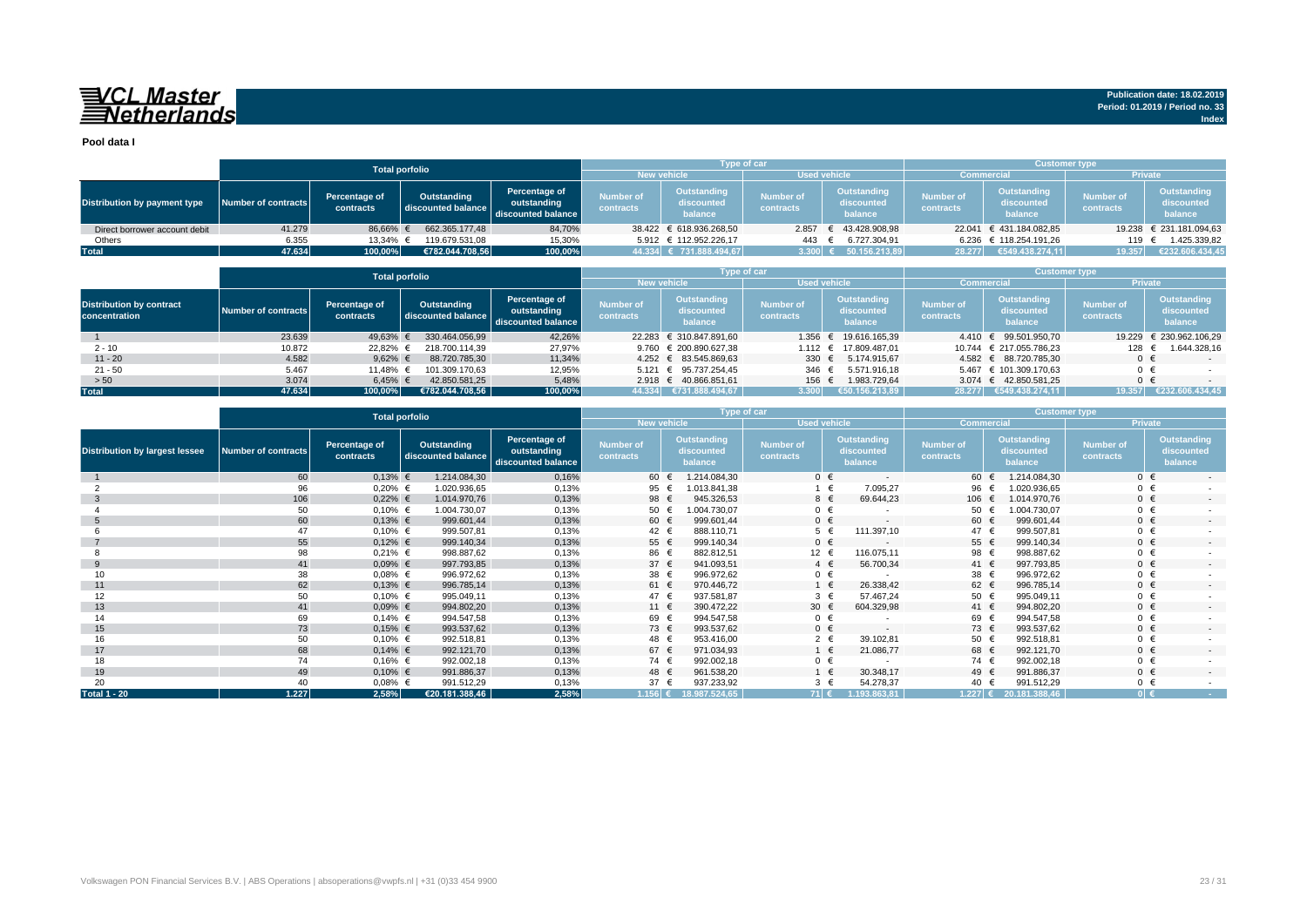#### **Pool data II**

|                                                             |                               |                            |                                   |                                                       |                               |                                             | Type of car                   |                                      | <b>Customer type</b>          |                                             |                               |                                             |
|-------------------------------------------------------------|-------------------------------|----------------------------|-----------------------------------|-------------------------------------------------------|-------------------------------|---------------------------------------------|-------------------------------|--------------------------------------|-------------------------------|---------------------------------------------|-------------------------------|---------------------------------------------|
|                                                             |                               |                            | <b>Total porfolio</b>             |                                                       | <b>New vehicle</b>            |                                             | <b>Used vehicle</b>           |                                      | <b>Commercial</b>             |                                             |                               | <b>Private</b>                              |
| <b>Distribution by</b><br>outstanding discounted<br>balance | <b>Number of</b><br>contracts | Percentage of<br>contracts | Outstanding<br>discounted balance | Percentage of<br>outstanding<br>discounted<br>balance | <b>Number of</b><br>contracts | <b>Outstanding</b><br>discounted<br>balance | <b>Number of</b><br>contracts | Outstanding<br>discounted<br>balance | <b>Number of</b><br>contracts | Outstanding<br>discounted<br>balance        | <b>Number of</b><br>contracts | <b>Outstanding</b><br>discounted<br>balance |
| $0.01 - 5.000.00$                                           | 413                           | $0.87\% \in$               | 1.371.675.27                      | 0,18%                                                 | 379 €                         | 1.254.356.37                                | 34 $\epsilon$                 | 117.318.90                           | 241 $\in$                     | 671.506.76                                  | 172 €                         | 700.168.51                                  |
| 5.000.01 - 10.000.00                                        | 11.977                        | 25.14% €                   | 95.789.252.01                     | 12,25%                                                | $11.128$ €                    | 89.069.886.34                               | 849                           | 6.719.365.67                         | 3.380 $\epsilon$              | 27.458.556.64                               | 8.597                         | 68.330.695.37                               |
| 10.000,01 - 15.000,00                                       | 13.209                        | 27.73% €                   | 164.278.381.06                    | 21.01%                                                |                               | 12.203 € 151.831.153.73                     | 1.006 €                       | 12.447.227.33                        |                               | $6.642 \text{ } \in \text{ } 83.743.447.88$ | 6.567                         | 80.534.933.18                               |
| 15.000.01 - 20.000.00                                       | 8.596                         | 18.05% €                   | 148.949.184.75                    | 19,05%                                                |                               | 7.979 € 138.188.783.00                      | 617                           | 10.760.401.75                        |                               | 6.452 € 112.318.721.52                      | 2.144                         | 36.630.463.23                               |
| 20.000,01 - 25.000,00                                       | 6.602                         | 13,86% €                   | 147.398.695.34                    | 18,85%                                                |                               | $6.121 \text{ } \in 136.669.828.16$         | 481                           | 10.728.867.18                        |                               | 5.384 € 120.401.803.24                      | 1.218                         | 26.996.892.10                               |
| 25.000,01 - 30.000,00                                       | 3.723                         | 7,82% €                    | 101.350.723.39                    | 12,96%                                                |                               | 3.497 € 95.257.527.40                       | 226 €                         | 6.093.195.99                         |                               | 3.268 € 89.051.896.76                       | 455                           | 12.298.826.63                               |
| > 30,000,00                                                 | 3.114                         | $6,54%$ €                  | 122.906.796.74                    | 15,72%                                                |                               | 3.027 € 119.616.959.67                      | 87 €                          | 3.289.837.07                         |                               | 2.910 € 115.792.341.31                      | 204                           | 7.114.455.43                                |
| <b>Total</b>                                                | 47.634                        | 100,00%                    | €782.044.708.56                   | 100,00%                                               |                               | $ 44.334 $ €731.888.494,67                  | 3.300                         | €50.156.213.89                       |                               | 28.277 € 549.438.274.11                     |                               | 19.357 € 232.606.434.45                     |
|                                                             |                               |                            |                                   |                                                       |                               |                                             |                               |                                      |                               |                                             |                               |                                             |

| <b>Statistics</b>                      |            |
|----------------------------------------|------------|
| Minimum outstanding discounted balance | 3.43       |
| Maximum outstanding discounted balance | 168.947.67 |
| Average outstanding discounted balance | 16.417.78  |

|                                                          | <b>Total porfolio</b>  |                            |                                   |                                                              |                        | <b>Type of car</b>                   |                               |                                      | <b>Customer type</b>          |                                      |                               |                                      |
|----------------------------------------------------------|------------------------|----------------------------|-----------------------------------|--------------------------------------------------------------|------------------------|--------------------------------------|-------------------------------|--------------------------------------|-------------------------------|--------------------------------------|-------------------------------|--------------------------------------|
|                                                          |                        |                            |                                   |                                                              |                        | <b>New vehicle</b>                   | <b>Used vehicle</b>           |                                      | <b>Commercial</b>             |                                      | <b>Private</b>                |                                      |
| <b>Distribution by</b><br>outstanding nominal<br>balance | Number of<br>contracts | Percentage of<br>contracts | Outstanding<br>discounted balance | <b>Percentage of</b><br>outstanding<br>discounted<br>balance | Number of<br>contracts | Outstanding<br>discounted<br>balance | <b>Number of</b><br>contracts | Outstanding<br>discounted<br>balance | <b>Number of</b><br>contracts | Outstanding<br>discounted<br>balance | <b>Number of</b><br>contracts | Outstanding<br>discounted<br>balance |
| $0.01 - 5.000.00$                                        | 367                    | 0.77%                      | €1.144.790.11                     | 0,15%                                                        | 338 $\epsilon$         | 1.052.192.04                         | 29 €                          | 92.598.07                            | 223 $\epsilon$                | 583.126.64                           | 144 €                         | 561.663.47                           |
| 5.000.01 - 10.000.00                                     | 10.273                 | 21,57%                     | €79.188.444.50                    | 10,13%                                                       | 9.517 $\epsilon$       | 73.398.604.01                        | 756 €                         | 5.789.840.49                         | $2.741 \in$                   | 21.224.547.14                        | $7.532$ €                     | 57.963.897.36                        |
| 10.000.01 - 15.000.00                                    | 12.592                 | 26,43%                     | €147.050.394.67                   | 18,80%                                                       |                        | 11.619 € 135.554.435.74              | 973 €                         | 11.495.958.93                        |                               | $6.085 \in 72.535.178.62$            | $6.507 \text{ } \in$          | 74.515.216.05                        |
| 15.000.01 - 20.000.00                                    | 8.937                  | 18.76%                     | €144.141.759.87                   | 18.43%                                                       |                        | 8.316 € 133.931.616.83               | 621                           | 10.210.143.04                        |                               | 6.156 € 100.817.059.61               | $2.781 \in$                   | 43.324.700.26                        |
| 20.000.01 - 25.000.00                                    | 6.444                  | 13,53%                     | €134.046.677.76                   | 17.14%                                                       |                        | 5.957 € 123.783.111.41               | 487 €                         | 10.263.566.35                        |                               | 5.117 € 106.892.605.47               | 1.327 €                       | 27.154.072.29                        |
| 25.000.01 - 30.000.00                                    | 4.330                  | 9,09%                      | €108.558.326.28                   | 13,88%                                                       |                        | 4.037 € 101.088.888.05               | 293 €                         | 7.469.438.23                         |                               | 3.656 € 91.914.901,63                | 674 €                         | 16.643.424.65                        |
| >30.000,00                                               | 4.691                  | 9,85%                      | €167.914.315.37                   | 21,47%                                                       |                        | 4.550 € 163.079.646.59               | 141 €                         | 4.834.668.78                         |                               | 4.299 € 155.470.855.00               |                               | 392 € 12.443.460.37                  |
| <b>Total</b>                                             | 47.634                 | 100.00%                    | €782.044.708.56                   | 100.00%                                                      | 44.334                 | €731.888.494,67                      | 3.300                         | €50.156.213.89                       | 28.277                        | €549.438.274,11                      | 19.357                        | €232.606.434,45                      |

| <b>Statistics</b>                   |            |
|-------------------------------------|------------|
| Minimum outstanding nominal balance | 3.44       |
| Maximum outstanding nominal balance | 185.432.33 |
| Average outstanding nominal balance | 17.673.90  |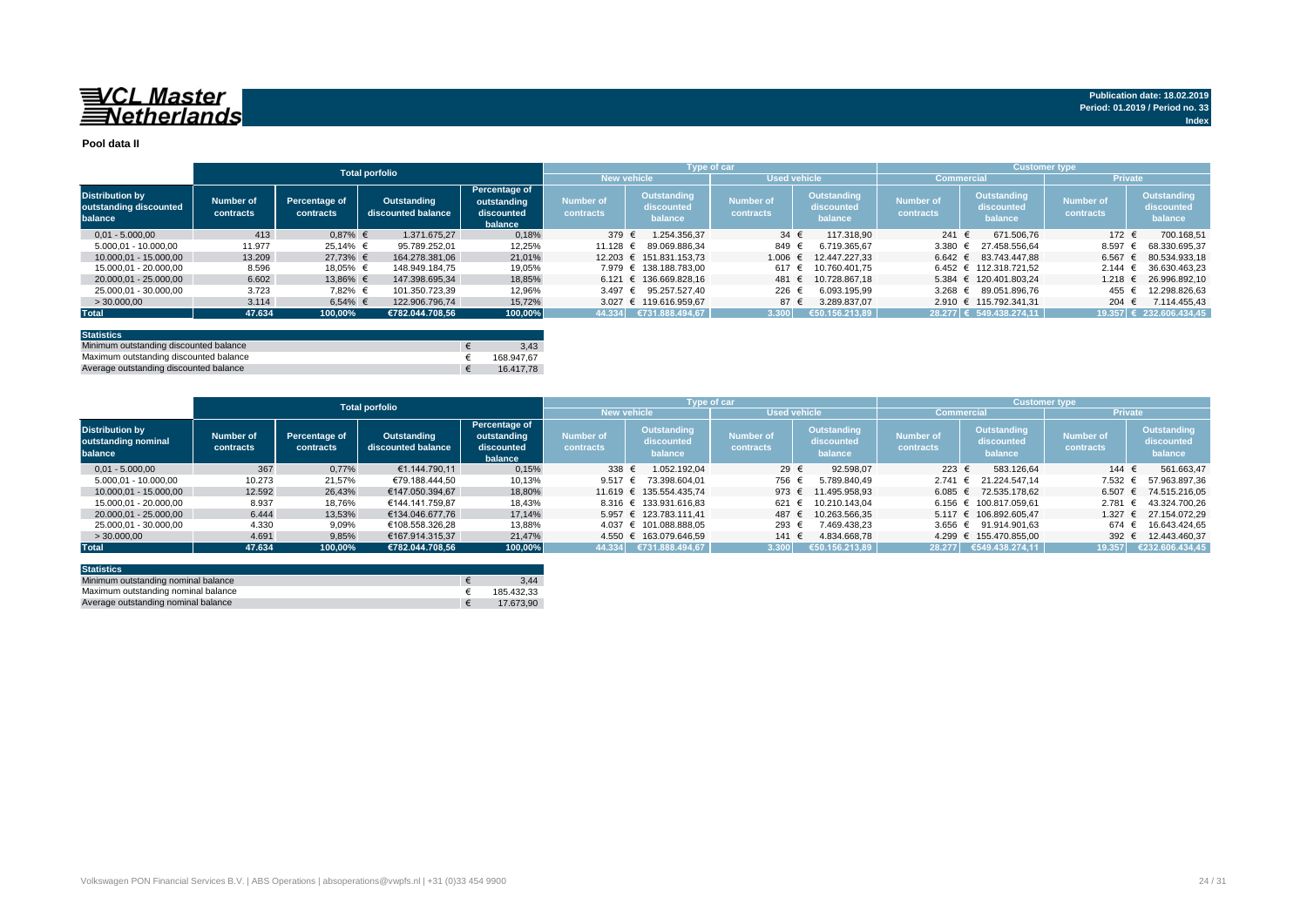

#### **Pool data III**

|                        |                                   |                    | <b>Total porfolio</b>      |               |                  |                         | Type of car         |                          | Customer type,   |                        |                |                 |  |
|------------------------|-----------------------------------|--------------------|----------------------------|---------------|------------------|-------------------------|---------------------|--------------------------|------------------|------------------------|----------------|-----------------|--|
|                        |                                   |                    |                            |               |                  | <b>New vehicle</b>      | <b>Used vehicle</b> |                          | Commercia        |                        | <b>Private</b> |                 |  |
| <b>Distribution by</b> | Number of                         | Percentage of      | Outstanding                | Percentage of | <b>Number of</b> | <b>Outstanding</b>      | <b>Number of</b>    | Outstanding              | <b>Number of</b> | Outstanding            | Number of      | Outstanding     |  |
|                        |                                   |                    | discounted<br>outstanding  |               | contracts        | discounted              | contracts           | discounted               |                  | discounted             | contracts      | discounted      |  |
| remaining term         | contracts<br>contracts<br>balance | discounted balance |                            | balance       |                  | balance                 | contracts           | balance                  |                  | balance                |                |                 |  |
| $01 - 12$              | 10.204                            |                    | 21.42% € 116.576.460.44    | 14.91%        | 9.049            | € 103.091.122.05        | 1.155               | 13.485.338.39            | 5.422            | 72.110.395.04          | 4.782          | 44.466.065.40   |  |
| $13 - 24$              | 14.375                            |                    | 30.18% € 214.628.042.10    | 27,44%        |                  | 12.984 € 192.522.372.77 | 1.391               | € 22.105.669.33          | 8.331            | € 147.491.203.54       | 6.044          | 67.136.838.56   |  |
| 25-36                  | 12.093                            |                    | 25.39% € 219.625.184.24    | 28,08%        |                  | 11.496 € 208.307.260.65 |                     | 597 € 11.317.923.59      |                  | 7.534 € 159.303.778.25 | $4.559$ €      | 60.321.405.99   |  |
| 37-48                  | 9.020                             |                    | 18.94% € 184.296.887.30    | 23,57%        |                  | 8.881 € 181.457.506.05  | 139                 | 2.839.381.25             | 5.511            | € 132.368.472.96       | 3.509          | 51.928.414.34   |  |
| 49-60                  | 1.941                             |                    | $4.07\% \in 46.894.531.19$ | 6,00%         |                  | 1.923 € 46.486.629.86   | 18 €                | 407.901.33               |                  | 1.478 € 38.140.821.03  | 463 €          | 8.753.710,16    |  |
| 61-72                  |                                   | $0.00\%$ €         | 23.603.29                  | 0,00%         |                  | 23.603.29               | $0 \in$             |                          |                  | 23.603.29              |                |                 |  |
| $>72$                  |                                   | $0.00\%$ €         |                            | 0,00%         |                  |                         | $0 \in$             | $\overline{\phantom{a}}$ |                  | $0 \in$                |                | $0 \in$         |  |
| <b>Total</b>           | 47.634                            |                    | 100,00% €782.044.708,56    | 100,00%       | 44.3341          | €731.888.494.67         | 3.300               | 156.213.89<br>€50.1      | 28.277           | €549.438.274.11        | 19.357         | €232.606.434.45 |  |

| <b>Statistics</b>               |       |
|---------------------------------|-------|
| Minimum Remaining Term          |       |
| Maximum Remaining Term          | 66    |
| Weighted Average Remaining Term | 27.81 |

|                        |           |               | <b>Total porfolio</b> |                    |                | Type of car             |              |                          | 'Customer type , |                        |                  |                       |
|------------------------|-----------|---------------|-----------------------|--------------------|----------------|-------------------------|--------------|--------------------------|------------------|------------------------|------------------|-----------------------|
|                        |           |               |                       |                    |                | <b>New vehicle</b>      | Used vehicle |                          |                  | Commercial             | <b>Private</b>   |                       |
|                        |           |               | Outstanding           | Percentage of      | Number of      | Outstanding             |              | Outstanding              | <b>Number of</b> | Outstanding            | <b>Number of</b> | Outstanding           |
| <b>Distribution by</b> | Number of | Percentage of | discounted            | outstanding        |                | Number of<br>discounted | discounted   |                          | discounted       |                        | discounted       |                       |
| seasoning              | contracts | contracts     | balance               | discounted balance | contracts      | balance                 | contracts    | balance                  | contracts        | balance                | contracts        | balance               |
| $01 - 12$              | 12.043    | 25.28%        | €244.047.695.07       | 31,21%             | 11.183         | € 230.676.174.23        |              | 860 € 13.371.520.84      |                  | 7.169 € 172.254.215.20 | 4.874            | € 71.793.479.87       |
| $13 - 24$              | 15.288    | 32,09%        | €262.135.223.49       | 33,52%             |                | 13.983 € 242.104.377.40 | 1.305        | 20.030.846.09<br>€       |                  | 8.632 € 178.714.194.69 |                  | 6.656 € 83.421.028,80 |
| $25 - 36$              | 12.459    | 26.16%        | €181.376.140.12       | 23,19%             |                | 11.440 € 165.930.393.34 | 1.019        | $\epsilon$ 15.445.746,78 |                  | 7.851 € 131.759.861.35 |                  | 4.608 € 49.616.278.77 |
| 37-48                  | 7.329     | 15,39%        | €90.028.753.29        | 11.51%             |                | 7.216 € 88.753.290.10   | 113 €        | 1.275.463.19             | 4.258            | 63.331.551.07          | 3.071            | 26.697.202.22<br>€    |
| 49-60                  | 503       | 1,06%         | €4.379.007.25         | 0,56%              | 500 $\epsilon$ | 4.346.370.26            | 3 €          | 32.636,99                | 356              | 3.300.570.20           | 147 €            | 1.078.437,05          |
| 61-72                  |           | 0,03%         | €77.889.34            | 0,01%              | 12 €           | 77.889.34               | $0 \in$      |                          |                  | 77.881.60              |                  | 7.74                  |
| $>72$                  |           | 0,00%         | €0,00                 | 0,00%              |                | $0 \in$                 | $0 \in$      |                          |                  |                        | $0 \in$          |                       |
| <b>Total</b>           | 47.634    | 100.00%       | €782.044.708.56       | 100,00%            | 44.334         | €731.888.494.67         | 3.300        | €50.156.213.89           | 28.277           | (549.438.274.11∤       | 19.357           | €232.606.434.45       |

| <b>Statistics</b>          |       |
|----------------------------|-------|
| Minimum seasoning          |       |
| Maximum seasoning          | 67    |
| Weighted average seasoning | 20.16 |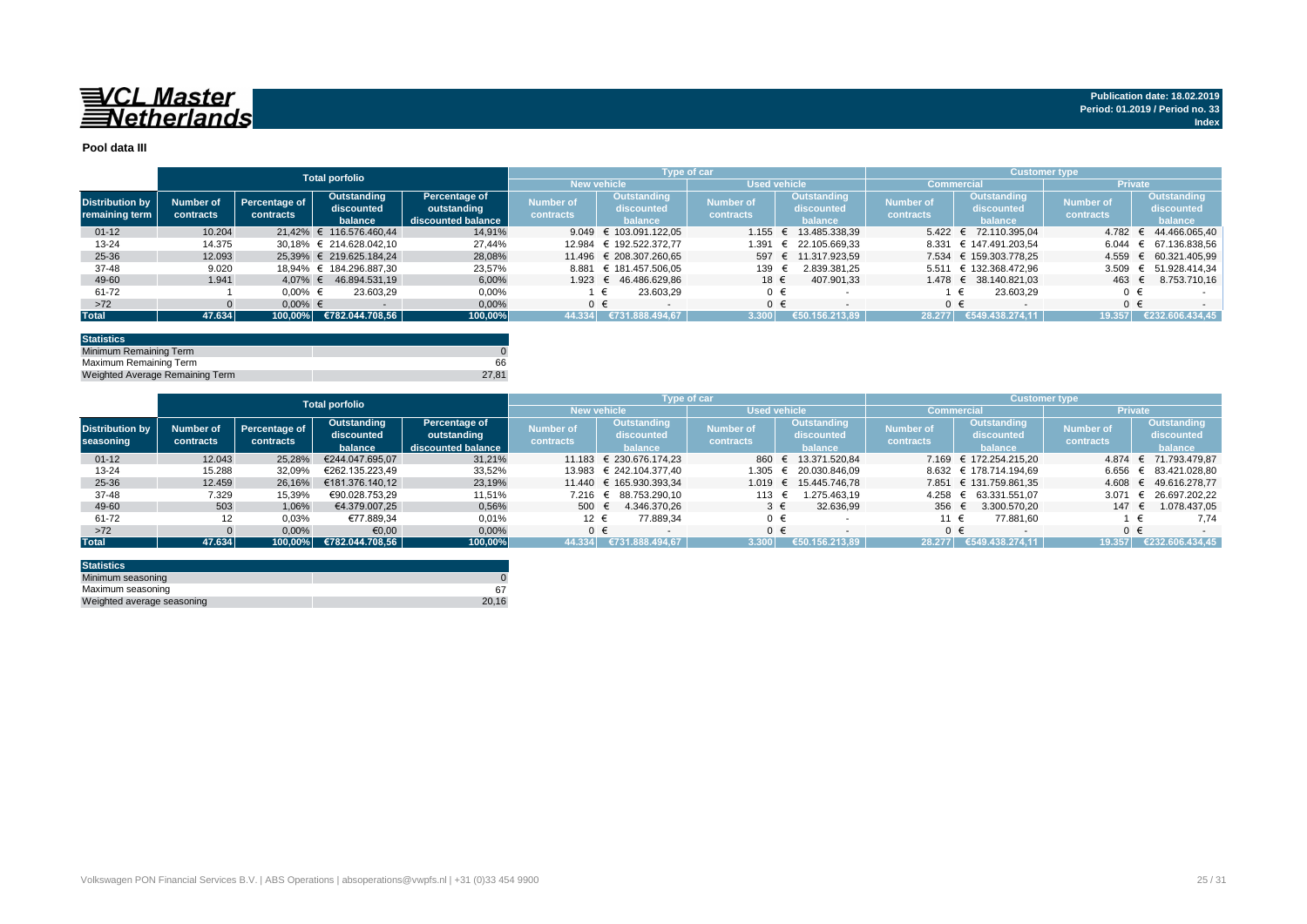**Pool data IV**

|                              |           |               | <b>Total porfolio</b>   |                    |                  | <b>Type of car</b>        |                  |                                 | <b>Customer type</b> |                         |                  |                       |  |  |  |  |
|------------------------------|-----------|---------------|-------------------------|--------------------|------------------|---------------------------|------------------|---------------------------------|----------------------|-------------------------|------------------|-----------------------|--|--|--|--|
|                              |           |               |                         |                    |                  | <b>New vehicle</b>        |                  | <b>Used vehicle</b>             |                      | <b>Commercial</b>       | <b>Private</b>   |                       |  |  |  |  |
|                              | Number of |               | Outstanding             | Percentage of      | <b>Number of</b> | Outstanding               |                  | Outstanding<br><b>Number of</b> |                      | Outstanding             | <b>Number of</b> | Outstanding           |  |  |  |  |
| <b>Distribution by brand</b> |           | Percentage of | discounted              | outstanding        |                  | discounted                | <b>Number of</b> | discounted                      |                      | discounted              |                  | discounted            |  |  |  |  |
|                              | contracts | contracts     | balance                 | discounted balance | contracts        | halance                   | contracts        | halance                         | contracts            | alance                  | contracts        | balance               |  |  |  |  |
| <b>VW</b>                    | 16.587    | 34,82%        | €252.186.822.14         | 32,25%             |                  | 15.200 € 230.228.008.90   |                  | 1.387 € 21.958.813.24           |                      | 9.019 € 164.266.547.31  | 7.568            | € 87.920.274,83       |  |  |  |  |
| <b>VW LCV</b>                | 4.157     | 8,73%         | €71.346.754.54          | 9,12%              |                  | 4.020 € 69.543.632.34     | 137 €            | 1.803.122.20                    |                      | 4.157 € 71.346.754.54   | 0 €              |                       |  |  |  |  |
| Audi                         | 5.466     | 11.47%        | €129.637.353.55         | 16,58%             |                  | 5.128 € 122.334.634.66    | 338 $\epsilon$   | 7.302.718.89                    |                      | 2.861 € 78.236.877.99   |                  | 2.605 € 51.400.475.56 |  |  |  |  |
| Seat                         | 5.894     | 12.37%        | €68.666.199.85          | 8,78%              |                  | $5.575 \in$ 65.470.856.41 | 319 $\in$        | 3.195.343.44                    |                      | 1.580 € 23.993.956.67   |                  | 4.314 € 44.672.243.18 |  |  |  |  |
| Skoda                        | 8.254     | 17.33%        | €109.262.516.31         | 13.97%             |                  | 7.946 € 105.602.002.23    | 308 $\epsilon$   | 3.660.514.08                    |                      | 3.388 € 60.688.760,38   |                  | 4.866 € 48.573.755.93 |  |  |  |  |
| Other brands                 | 7.276     | 15.27%        | €150.945.062.17         | 19.30%             |                  | 6.465 € 138.709.360.13    |                  | 811 € 12.235.702.04             |                      | 7.272 € 150.905.377.22  |                  | 39.684.95             |  |  |  |  |
| <b>Total</b>                 | 47.634    |               | 100,00% €782.044.708,56 | 100,00%            |                  | 44.334 €731.888.494,67    | 3.300            | €50.156.213.89                  |                      | 128.277 €549.438.274.11 | 19.357           | €232.606.434,45       |  |  |  |  |

|                                                   |                        |                                                                                                                          | <b>Total porfolio</b> |                               |                                             | <b>Type of car</b>            |                                                    |                               | <b>Customer type</b>                 |                               |                                             |                 |  |  |  |  |
|---------------------------------------------------|------------------------|--------------------------------------------------------------------------------------------------------------------------|-----------------------|-------------------------------|---------------------------------------------|-------------------------------|----------------------------------------------------|-------------------------------|--------------------------------------|-------------------------------|---------------------------------------------|-----------------|--|--|--|--|
|                                                   |                        |                                                                                                                          |                       |                               |                                             | New vehicle                   | <b>Used vehicle</b>                                |                               |                                      | Commercia                     | <b>Private</b>                              |                 |  |  |  |  |
| <b>Distribution by geographic</b><br>distribution | Number of<br>contracts | Percentage of<br>Outstanding<br>Percentage of<br>outstanding<br>discounted<br>contracts<br>discounted balance<br>balance |                       | <b>Number of</b><br>contracts | <b>Outstanding</b><br>discounted<br>balance | <b>Number of</b><br>contracts | <b>Outstanding</b><br>discounted<br><b>balance</b> | <b>Number of</b><br>contracts | Outstanding<br>discounted<br>balance | <b>Number of</b><br>contracts | <b>Outstanding</b><br>discounted<br>balance |                 |  |  |  |  |
| Noord-Holland                                     | 7.669                  | 16.10%                                                                                                                   | €134.669.522.40       | 17,22%                        |                                             | 7.033 € 124.191.077.92        | 636 €                                              | 10.478.444,48                 | $4.837 \text{ } \in$                 | 99.356.116.61                 | 2.832                                       | 35.313.405,79   |  |  |  |  |
| Flevoland                                         | 1.172                  | 2,46%                                                                                                                    | €17.300.560,66        | 2,21%                         |                                             | 1.109 € 16.446.880.10         | 63 €                                               | 853.680,56                    | 444 €                                | 8.930.370,48                  | 728 €                                       | 8.370.190,18    |  |  |  |  |
| Utrecht                                           | 4.576                  | 9,61%                                                                                                                    | €75.566.286.31        | 9,66%                         |                                             | 4.190 € 69.894.316.06         | 386 €                                              | 5.671.970.25                  |                                      | 2.852 € 55.822.158.99         | $1.724$ €                                   | 19.744.127.32   |  |  |  |  |
| Zuid-Holland                                      | 11.937                 | 25,06%                                                                                                                   | €192.304.603.34       | 24,59%                        |                                             | 11.140 € 180.072.054.30       | 797 €                                              | 12.232.549.04                 |                                      | 6.676 € 128.265.873.99        | 5.261                                       | 64.038.729.35   |  |  |  |  |
| Gelderland                                        | 5.061                  | 10.62%                                                                                                                   | €80.343.230.66        | 10.27%                        |                                             | 4.765 € 76.080.939.18         | 296 €                                              | 4.262.291.48                  | 3.232 $\epsilon$                     | 59.265.944.10                 | 1.829                                       | € 21.077.286.56 |  |  |  |  |
| Noord-Brabant                                     | 7.093                  | 14,89%                                                                                                                   | €116.484.175.84       | 14,89%                        |                                             | 6.662 € 110.208.134.71        | 431 €                                              | 6.276.041.13                  | 4.099 €                              | 80.180.859.80                 | 2.994                                       | € 36.303.316.04 |  |  |  |  |
| Zeeland                                           | 795                    | 1.67%                                                                                                                    | €12.583.866.02        | 1,61%                         |                                             | 752 € 11.967.659.14           | 43 $\in$                                           | 616,206.88                    | 384 $\epsilon$                       | 7.393.534.13                  | 411 €                                       | 5.190.331.89    |  |  |  |  |
| Limburg                                           | 3.262                  | 6,85%                                                                                                                    | €52.148.691.86        | 6,67%                         |                                             | 3.039 € 48.781.747.91         | 223 €                                              | 3.366.943.95                  | 1.831 €                              | 34.610.241.98                 | 1.431                                       | 17.538.449.88   |  |  |  |  |
| Overijssel                                        | 3.338                  | 7,01%                                                                                                                    | €58.154.968.02        | 7,44%                         |                                             | 3.086 € 54.326.199.91         | 252 €                                              | 3.828.768.11                  | $2.554 \text{ }€$                    | 48.603.891.35                 | 784 €                                       | 9.551.076.67    |  |  |  |  |
| Drenthe                                           | 868                    | 1,82%                                                                                                                    | €13.915.674.36        | 1,78%                         | 813 €                                       | 13.084.303.67                 | 55 €                                               | 831.370.69                    | 455 €                                | 9.167.573.62                  | 413 €                                       | 4.748.100,74    |  |  |  |  |
| Friesland                                         | 662                    | 1,39%                                                                                                                    | €9.168.486.88         | 1,17%                         | 638 €                                       | 8.800.462,19                  | 24 $\in$                                           | 368.024.69                    | 180 €                                | 3.715.675.26                  | 482 €                                       | 5.452.811,62    |  |  |  |  |
| Groningen                                         | 1.201                  | 2,52%                                                                                                                    | €19.404.642.21        | 2,48%                         | 1.107 €                                     | 18.034.719,58                 | 94 $\in$                                           | .369.922,63                   | 733 €                                | 14.126.033,80                 | 468                                         | 5.278.608,41    |  |  |  |  |
| Total                                             | 47.634                 | 100.00%                                                                                                                  | €782.044.708.56       | 100,00%                       |                                             | 44.334 €731.888.494.67        | 3.300                                              | €50.156.213.89                |                                      | 28.277 €549.438.274.11        | 19.357                                      | €232.606.434.45 |  |  |  |  |

|                                                                   |                               | <b>Total porfolio</b>      |                                      |                                     |                                      |                                             | Type of car                   |                                             | <b>Customer type</b>          |                                             |                        |                                             |  |  |  |  |
|-------------------------------------------------------------------|-------------------------------|----------------------------|--------------------------------------|-------------------------------------|--------------------------------------|---------------------------------------------|-------------------------------|---------------------------------------------|-------------------------------|---------------------------------------------|------------------------|---------------------------------------------|--|--|--|--|
|                                                                   |                               |                            |                                      |                                     |                                      | <b>New vehicle</b>                          | <b>Used vehicle</b>           |                                             | <b>Commercia</b>              |                                             | <b>Private</b>         |                                             |  |  |  |  |
| <b>Distribution by industry sector</b>                            | <b>Number of</b><br>contracts | Percentage of<br>contracts | Outstanding<br>discounted<br>balance | Percentage of<br>discounted balance | <b>Number of</b><br><b>contracts</b> | <b>Outstanding</b><br>discounted<br>balance | <b>Number of</b><br>contracts | <b>Outstanding</b><br>discounted<br>balance | <b>Number of</b><br>contracts | <b>Outstanding</b><br>discounted<br>balance | Number of<br>contracts | <b>Outstanding</b><br>discounted<br>balance |  |  |  |  |
| Agriculture / Forestry                                            | 178                           | 0,37%                      | €3.568.466.99                        | 0,46%                               | 170 €                                | 3.425.354.38                                | 8 €                           | 143.112.61                                  | 178 €                         | 3.568.466.99                                | $0 \in$                |                                             |  |  |  |  |
| Construction                                                      | 150                           | 0,31%                      | €2.793.117,46                        | 0,36%                               | 147 €                                | 2.748.064.43                                | $3 \in$                       | 45.053,03                                   | 150 €                         | 2.793.117.46                                | $0 \in$                |                                             |  |  |  |  |
| Energy / Mining                                                   | 159                           | 0,33%                      | €3.623.556.57                        | 0,46%                               | 148 €                                | 3.405.080.79                                | 11 €                          | 218.475.78                                  | 159 €                         | 3.623.556.57                                | $0 \in$                | $\sim$                                      |  |  |  |  |
| <b>Financial services</b>                                         | 1.743                         | 3,66%                      | €34.970.419.49                       | 4,47%                               | 1.634 €                              | 32.873.549.40                               | 109 €                         | 2.096.870.09                                | 1.743 €                       | 34.970.419.49                               | $0 \in$                |                                             |  |  |  |  |
| Hotel and restaurant industry                                     | 119                           | 0,25%                      | €2.254.290.41                        | 0,29%                               | 113 €                                | 2.163.746.69                                | 6 €                           | 90.543,72                                   | 119 €                         | 2.254.290.41                                | $0 \in$                | $\sim$                                      |  |  |  |  |
| Information technology                                            | 1.472                         | 3,09%                      | €27.292.302.97                       | 3,49%                               | 1.375 €                              | 25.757.301.54                               | 97 €                          | .535.001.43                                 | $1.472$ €                     | 27.292.302.97                               | $0 \in$                |                                             |  |  |  |  |
| Manufacturing industry                                            | 3.024                         | 6,35%                      | €63.094.134,32                       | 8,07%                               |                                      | 2.808 € 59.664.255,89                       | 216 €                         | 3.429.878.43                                | 3.024 $\in$                   | 63.094.134.32                               | $0 \in$                |                                             |  |  |  |  |
| Other                                                             | 8.351                         | 17.53%                     | €173.865.972,17                      | 22,23%                              |                                      | 7.048 € 152.094.754.76                      | 1.303                         | 21.771.217.41                               |                               | 8.348 € 173.833.576.07                      | $0 \in$                |                                             |  |  |  |  |
| Other services                                                    | 6.137                         | 12,88%                     | €103.792.820.21                      | 13.27%                              |                                      | 5.568 € 95.303.874.33                       | 569 €                         | 8.488.945.88                                |                               | 6.137 € 103.792.820.21                      | $0 \in$                |                                             |  |  |  |  |
| Private                                                           | 19.354                        | 40,63%                     | €232.574.038,35                      | 29,74%                              |                                      | 18.778 € 226.636.093.70                     | 576 €                         | 5.937.944.65                                | $0 \in$                       |                                             | 19.357                 | € 232.606.434.45                            |  |  |  |  |
| Public administration, education,<br>health care, public services | 552                           | 1,16%                      | €9.480.203,74                        | 1,21%                               | 505 $\epsilon$                       | 8.699.798,12                                | 47 $\in$                      | 780.405,62                                  | 552 $\epsilon$                | 9.480.203.74                                | $0 \in$                |                                             |  |  |  |  |
| Real estate                                                       | 580                           | 1,22%                      | €11.574.428.04                       | 1.48%                               | 529                                  | 10.773.982.66<br>€                          | $51 \text{ } \in$             | 800.445.38                                  | 580 €                         | 11.574.428.04                               | $0 \in$                |                                             |  |  |  |  |
| Retail / Wholesale                                                | 1.731                         | 3,63%                      | €29.383.313.35                       | 3,76%                               | 1.647 €                              | 28.162.033.60                               | 84 €                          | 1.221.279.75                                | 1.731 €                       | 29.383.313.35                               | $0 \in$                | $\sim$                                      |  |  |  |  |
| Transportation                                                    | 4.084                         | 8,57%                      | €83.777.644.49                       | 10,71%                              | 3.864                                | € 80.180.604,38                             | 220                           | 3.597.040.11                                |                               | 4.084 € 83.777.644.49                       | $0 \in$                |                                             |  |  |  |  |
| <b>Total</b>                                                      | 47.634                        | 100,00%                    | €782.044.708,56                      | 100,00%                             |                                      | $-44.334$ $\overline{5731.888.494.67}$      | 3.300                         | €50.156.213.89                              |                               | 28.277 €549.438.274,11                      | 19.357                 | €232.606.434.45                             |  |  |  |  |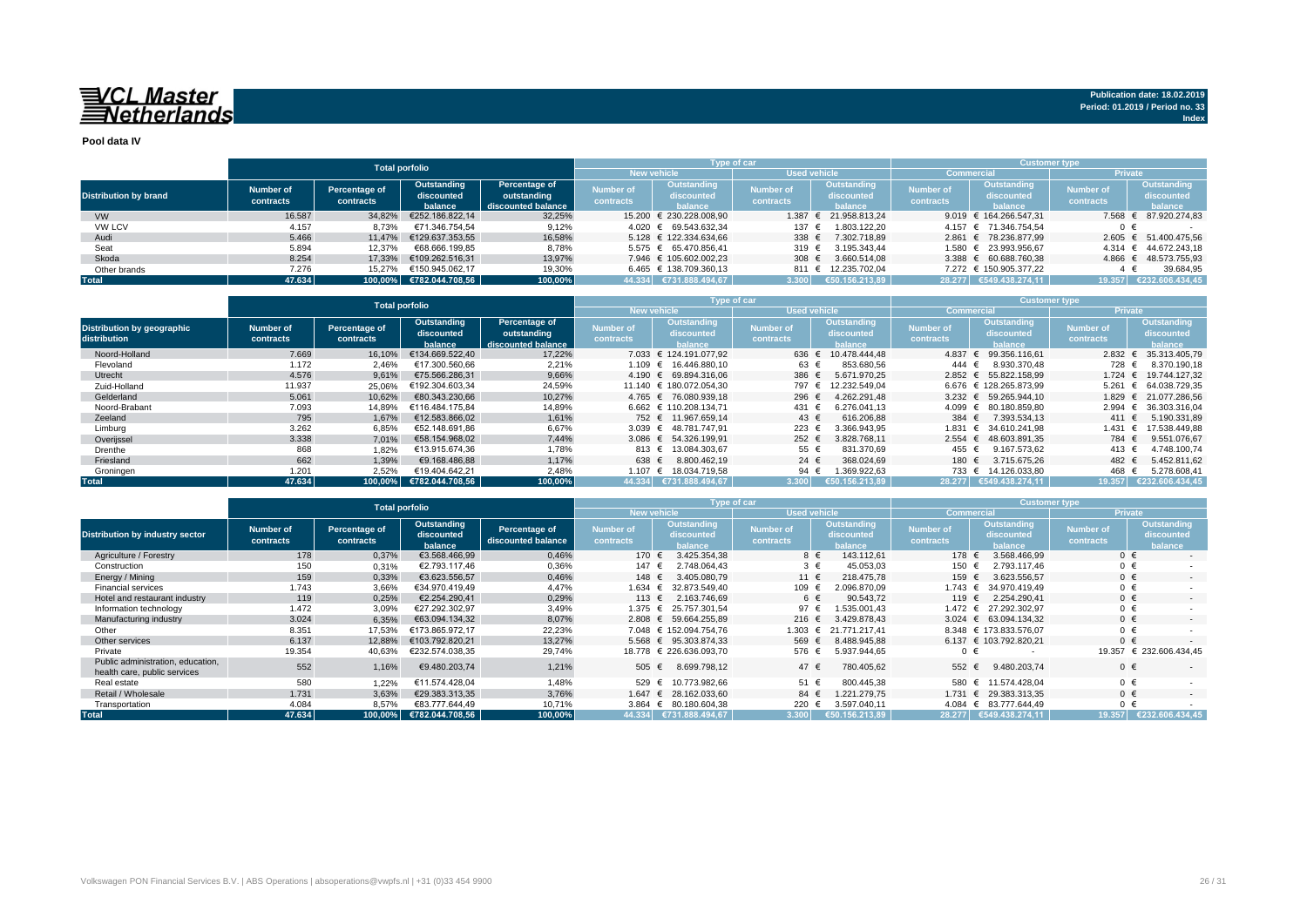### VCL Master<br>Netherlands

**Publication date: 18.02.2019 Period: 01.2019 / Period no. 33**

**Index**

**Pool data V**

|                                          |                      | <b>Total porfolio</b>   |                      |                                |                      |                |                                      | Type of ca            |                            | <b>Customer type</b> |                             |                |                             |  |  |  |
|------------------------------------------|----------------------|-------------------------|----------------------|--------------------------------|----------------------|----------------|--------------------------------------|-----------------------|----------------------------|----------------------|-----------------------------|----------------|-----------------------------|--|--|--|
|                                          |                      |                         |                      |                                |                      |                | <b>New vehicle</b>                   | <b>Used vehicle</b>   |                            | <b>Commercial</b>    |                             | <b>Private</b> |                             |  |  |  |
|                                          |                      | <b>Number of</b>        | Percentage of        | <b>Outstanding</b>             | <b>Percentage of</b> | Number of      | <b>Outstanding</b>                   | <b>Number of</b>      | <b>Outstanding</b>         | <b>Number of</b>     | <b>Outstanding</b>          | Number of      | Outstanding                 |  |  |  |
| <b>Distribution by brand &amp; Model</b> | <b>Model</b>         |                         |                      | discounted                     | outstanding          |                | discounted                           |                       | discounted                 |                      | discounted                  |                | discounted                  |  |  |  |
|                                          |                      | contracts               | contracts            | balance                        | discounted balance   | contracts      |                                      | contracts             |                            | contracts            | ance                        | contracts      |                             |  |  |  |
| Volkswagen                               | Amarok               | $\overline{1}$          | $0,00%$ €            | 15.204,10                      | 0,00%                | 1 €            | 15.204,10                            | $0 \in$               | $\sim$                     | 1 €                  | 15.204,10                   |                | $0 \in$                     |  |  |  |
|                                          | Arteon               | 63                      | $0,13%$ €            | 2.223.625,02                   | 0,28%                | 62 €           | 2.193.255,18                         | $1 \in$               | 30.369,84                  | 63 €                 | 2.223.625,02                | $\mathbf{0}$   | $\epsilon$                  |  |  |  |
|                                          | Beetle               | 10                      | $0,02%$ €            | 217.704,97                     | 0,03%                |                | 204.782,42<br>9 €                    | 1 $\epsilon$          | 12.922,55                  | 7 €                  | 156.164,22                  | 3              | 61.540,75<br>€              |  |  |  |
|                                          | Caddy                | 131                     | $0,28%$ €            | 1.807.717,82                   | 0,23%                | 126 €          | 1.734.197,87                         | $5 \in$               | 73.519,95                  | 126 €                | 1.726.331,55                |                | $5 \in$<br>81.386,27        |  |  |  |
|                                          | Crafter              | 74                      | $0.16%$ €            | 1.404.518,80                   | 0,18%                | 60 €           | 1.237.705,54                         | 14 $\in$              | 166.813,26                 | 74 €                 | 1.404.518.80                |                | $0 \in$                     |  |  |  |
|                                          | Golf                 | 4.689                   | $9,84%$ €            | 82.185.282,09                  | 10,51%               | 4.084 $∈$      | 71.450.626,52                        | 605 €                 | 10.734.655,57              | 2.988                | 56.799.052,80<br>$\epsilon$ | 1.701          | 25.386.229,29<br>$\epsilon$ |  |  |  |
|                                          | Jetta                | $\sim$                  | $0,00%$ €            | $\sim$                         | 0,00%                | $0 \in$        | $\sim$                               | $0 \in$               |                            | $0 \in$              |                             | $\mathbf 0$    | $\epsilon$                  |  |  |  |
|                                          | Passat               | 1.829                   |                      | 3,84% € 44.007.343,93          | 5,63%                | 1.586 €        | 38.149.203,02                        | 243 €                 | 5.858.140,91               | $1.813$ €            | 43.668.192,29               | 16 €           | 339.151,64                  |  |  |  |
|                                          | Polo                 | 4.140                   | 8,69% €              | 50.161.205,55                  | 6,41%                | $3.877$ €      | 47.608.071,06                        | 263 €                 | 2.553.134,49               | 1.476 €              | 18.459.239,19               | 2.664          | $\epsilon$<br>31.701.966,36 |  |  |  |
|                                          | Sharan               | 15                      | $0.03%$ €            | 395.148,67                     | 0.05%                | 14 $\in$       | 377.371.93                           | $1 \in$               | 17.776,74                  | 13 €                 | 341.085.13                  | 2              | $\epsilon$<br>54.063.54     |  |  |  |
|                                          | Tiguan               | 698                     | 1,47% €              | 19.944.936,73                  | 2,55%                | 679 €          | 19.429.594,76                        | 19 €                  | 515.341,97                 | 591 €                | 17.022.797,77               | 107 €          | 2.922.138,96                |  |  |  |
|                                          | Touareg              | $\overline{2}$          | $0,00%$ €            | 131.152,85                     | 0,02%                |                | $2 \in$<br>131.152,85                | $0 \in$               |                            | $2 \in$              | 131.152,85                  | $\mathbf{0}$   | $\epsilon$                  |  |  |  |
|                                          | Touran               | 180                     | $0,38%$ €            | 3.996.645,60                   | 0,51%                | 172 €          | 3.860.888,14                         | 8 €                   | 135.757,46                 | 160 €                | 3.527.621,85                | 20             | 469.023,75<br>€             |  |  |  |
|                                          | Transporter          | 358                     | $0,75%$ €            | 5.700.006,81                   | 0,73%                | 334 $\epsilon$ | 5.335.242,92                         | 24 $\in$              | 364.763,89                 | 358 $\epsilon$       | 5.700.006,81                | $\Omega$       | $\epsilon$                  |  |  |  |
|                                          | T-roc                | 265                     | $0,56%$ €            | 6.402.220,72                   | 0,82%                | 263 €          | 6.362.641,39                         | $2 \in$               | 39.579,33                  | 112 €                | 2.738.463,44                | 153 €          | 3.663.757,28                |  |  |  |
|                                          | Up!                  | 4.132                   | 8,67% €              | 33.594.108,48                  | 4,30%                | 3.931 $\in$    | 32.138.071,20                        | 201 €                 | 1.456.037,28               |                      | 1.235 € 10.353.091,49       | 2.897 ∈        | 23.241.016,99               |  |  |  |
| <b>Sub-Total VW</b>                      |                      | 16.587                  | 34,82%               | €252.186.822,14                | 32,25%               | 15.200         | €230.228.008.90                      | .387 <sub>1</sub>     | €21.958.813.24             | 9.019                | €164.266.547,31             |                | €87.920.274.83              |  |  |  |
| <b>VW LCV</b>                            | Amarok               | 18                      | $0,04%$ €            | 504.206,02                     | 0,06%                | 16 €           | 453.858,98                           | $2 \in$               | 50.347,04                  | 18 €                 | 504.206,02                  |                | $0 \in$                     |  |  |  |
|                                          | Caddy                | 1.768                   |                      | 3,71% € 21.541.227,66          | 2,75%                |                | 1.723 € 21.158.004,28                | 45 €                  | 383.223,38                 |                      | 1.768 € 21.541.227,66       |                | $0 \in$                     |  |  |  |
|                                          | Crafter              | 879                     | $1,85%$ €            | 20.078.209,22                  | 2,57%                | 838 €          | 19.479.480,28                        | 41 €                  | 598.728,94                 | 879                  | $\epsilon$<br>20.078.209,22 | $\mathbf{0}$   |                             |  |  |  |
|                                          | Tiguan               | 8                       | $0,02%$ €            | 174.138,40                     | 0,02%                | 8              | $\epsilon$<br>174.138,40             | $0 \in$               | $\sim$                     | 8<br>$\epsilon$      | 174.138,40                  |                | $0 \in$                     |  |  |  |
|                                          | Touran               | $\overline{4}$          | $0,01\%$ €           | 63.732,48                      | 0,01%                |                | $4 \in$<br>63.732,48                 | $0 \in$               |                            | $4 \in$              | 63.732,48                   |                | $0 \in$                     |  |  |  |
|                                          | Transporter          | 1.476                   | 3,10% $\in$          | 28.900.081,76                  | 3,70%                | 1.427 $∈$      | 28.129.258,92                        | 49 €                  | 770.822,84                 | 1.476 $∈$            | 28.900.081,76               |                | $0 \in$                     |  |  |  |
|                                          | Sharan               | $\overline{4}$<br>4.157 | $0,01\%$ €<br>8.73%  | 85.159,00                      | 0.01%                |                | 85.159,00<br>$4 \in$<br>1.543.632.34 | $0 \in$               |                            | $4 \in$<br>4.157     | 85.159,00<br>€71.346.754.54 |                | $0 \in$                     |  |  |  |
| Sub-Total VW LCV                         |                      |                         |                      | €71.346.754,54                 | 9,12%                | 4.020          | 1.098 € 16.002.756,83                | 1371<br>32 $\epsilon$ | 1.803.122.20<br>410.838,34 | 179 €                | 2.848.687,36                | 951 €          | 13.564.907,81               |  |  |  |
| Audi                                     | A1<br>A <sub>3</sub> | 1.130<br>2.438          | 2,37% €<br>5,12% $∈$ | 16.413.595,17<br>52.153.475,05 | 2,10%<br>6,67%       | $2.199$ €      | 47.198.377,07                        | 239 €                 | 4.955.097,98               | 1.230 $∈$            | 26.892.947,08               | 1.208          | 25.260.527,97<br>$\epsilon$ |  |  |  |
|                                          | A4                   | 892                     |                      | 1,87% € 25.514.357,49          | 3,26%                | 869            | €<br>24.993.108,23                   | 23                    | 521.249,26                 | 672 €                | 19.391.626,98               | 220            | $\epsilon$<br>6.122.730,51  |  |  |  |
|                                          | A <sub>5</sub>       | 219                     | $0.46\%$ €           | 7.932.920,56                   | 1,01%                | 213 $∈$        | 7.775.551,46                         | 6 €                   | 157.369,10                 | 189<br>$\epsilon$    | 6.819.759,37                | 30 $\in$       | 1.113.161,19                |  |  |  |
|                                          | A6                   | 264                     | $0,55%$ €            | 9.315.592,96                   | 1,19%                | 248            | 8.969.818,87<br>€                    | 16 €                  | 345.774,09                 | 258<br>$\epsilon$    | 9.094.632,33                | 6              | 220.960,63<br>$\epsilon$    |  |  |  |
|                                          | A7                   | 14                      | $0,03%$ €            | 670.616,32                     | 0,09%                | 14 $\in$       | 670.616,32                           | $0 \in$               |                            | 13 €                 | 593.862,47                  | $\overline{1}$ | 76.753.85<br>$\epsilon$     |  |  |  |
|                                          | A8                   | 6                       | $0,01%$ €            | 401.942,36                     | 0,05%                |                | 401.942,36<br>6 €                    | $0 \in$               |                            | 6 €                  | 401.942,36                  |                | $0 \in$                     |  |  |  |
|                                          | Q2                   | 257                     | $0,54%$ €            | 6.767.483,64                   | 0,87%                | 249 €          | 6.576.269,39                         | 8 €                   | 191.214,25                 | 132 €                | 3.553.602,98                | 125            | 3.213.880,66<br>$\epsilon$  |  |  |  |
|                                          | Q <sub>3</sub>       | 92                      | $0,19%$ €            | 2.563.539,12                   | 0,33%                | 91 €           | 2.544.807,61                         | $1 \in$               | 18.731,51                  | 35 $\epsilon$        | 995.008,39                  | 57 $\epsilon$  | 1.568.530,73                |  |  |  |
|                                          | Q <sub>5</sub>       | 71                      | $0,15%$ €            | 3.129.597,57                   | 0,40%                | 69             | €<br>3.070.930,03                    | $2 \in$               | 58.667,54                  | 68 €                 | 3.016.487,15                | 3              | 113.110,42<br>$\epsilon$    |  |  |  |
|                                          | Q7                   | 74                      | $0,16%$ €            | 4.372.464,70                   | 0,56%                | 64 €           | 3.753.947,76                         | 10 €                  | 618.516,94                 | 74 €                 | 4.372.464,70                |                | $0 \in$                     |  |  |  |
|                                          | Q8                   | $\mathbf{1}$            | $0,00%$ €            | 119.505,38                     | 0,02%                | 1 €            | 119.505,38                           | $0 \in$               | $\sim$                     | $1 \in$              | 119.505,38                  |                | $0 \in$                     |  |  |  |
|                                          | <b>TT</b>            | 8                       | $0,02%$ €            | 282.263,23                     | 0,04%                |                | 7 €<br>257.003,35                    | $1 \in$               | 25.259,88                  | $4 \in$              | 136.351,44                  |                | $4 \in$<br>145.911,79       |  |  |  |
| <b>Sub-Total Audi</b>                    |                      | 5.466                   | 11,47%               | €129.637.353.55                | 16.58%               |                | 5.128 €122.334.634.66                | :38 L                 | 302.718.89                 | .861                 | 3.236.877.9                 |                | 51.400.475.56               |  |  |  |
|                                          | Alhambra             | 21                      | $0,04%$ €            | 585.568,98                     | 0,07%                | 19 €           | 521.135,04                           | $2 \in$               | 64.433,94                  | 20 €                 | 570.370,45                  | $\overline{1}$ | 15.198,53<br>$\epsilon$     |  |  |  |
|                                          | Altea                | $\overline{1}$          | $0,00%$ €            | 12.934,59                      | 0,00%                | $\mathbf{1}$   | 12.934,59<br>€                       | $0 \in$               | $\sim$                     | $0 \in$              |                             | $\overline{1}$ | 12.934,59<br>$\epsilon$     |  |  |  |
|                                          | Arona                | 201                     | $0,42%$ €            | 3.756.421,03                   | 0,48%                | 199 €          | 3.715.737,20                         | $2 \in$               | 40.683,83                  | 47 €                 | 961.002,44                  | 154            | $\epsilon$<br>2.795.418,59  |  |  |  |
|                                          | Ibiza                | 2.651                   |                      | 5,57% € 27.914.295,60          | 3,57%                | 2.521 ∈        | 26.728.669,45                        | 130 €                 | 1.185.626,15               | 460 €                | 5.281.104,89                | 2.191 ∈        | 22.633.190,71               |  |  |  |
|                                          | Leon                 | 1.333                   |                      | 2,80% € 20.235.860,67          | 2,59%                | $1.199$ €      | 18.700.693.58                        | 134 $\epsilon$        | 1.535.167,09               | 731 $\epsilon$       | 11.818.670,47               | 602            | 8.417.190.20<br>$\epsilon$  |  |  |  |
|                                          | Mii                  | 1.423                   | 2,99% €              | 10.400.308,81                  | 1,33%                | 1.376 €        | 10.099.875,36                        | 47 €                  | 300.433,45                 | 126 €                | 956.896,92                  | 1.297 $∈$      | 9.443.411,89                |  |  |  |
|                                          | Ateca                | 228                     | $0,48%$ €            | 5.343.562,94                   | 0,68%                | 225 $∈$        | 5.282.745,13                         | $3 \in$               | 60.817,81                  | 175 €                | 4.121.307,53                | 53             | 1.222.255,41<br>$\epsilon$  |  |  |  |
|                                          | Toledo               | 36                      | $0,08%$ €            | 417.247,23                     | 0,05%                | 35             | €<br>409.066,06                      | $1 \in$               | 8.181,17                   | 21 $\in$             | 284.603,97                  |                | 15 €<br>132.643,26          |  |  |  |
| <b>Sub-Total Seat</b>                    |                      | 5.894                   | 12,37%               | €68.666.199.85                 | 8,78%                | 5.575          | €65.470.856.41                       | 319                   | €3.195.343.44              | 1.580                | €23.993.956.67              | 4.314          | €44.672.243.18              |  |  |  |
| Skoda                                    | Citigo               | 2.334                   |                      | 4,90% € 17.522.630,30          | 2,24%                |                | 2.288 € 17.213.092,06                | 46 €                  | 309.538,24                 | 178 €                | 1.398.904,26                | $2.156$ €      | 16.123.726,04               |  |  |  |
|                                          | Fabia                | 2.440                   |                      | 5,12% € 27.278.309,93          | 3,49%                | 2.372 €        | 26.549.238,03                        | 68 €                  | 729.071,90                 | 462 €                | 5.342.413,99                | 1.978 $∈$      | 21.935.895,94               |  |  |  |
|                                          | Octavia              | 2.087                   |                      | 4,38% € 36.686.485,72          | 4,69%                | 1.926 $∈$      | 34.586.875,91                        | 161 €                 | 2.099.609,81               | 1.856                | $\epsilon$<br>32.937.144,76 | 231            | $\epsilon$<br>3.749.340,96  |  |  |  |
|                                          | Rapid                | 549                     | 1,15% €              | 6.623.453,11                   | 0,85%                | 539 €          | 6.525.835,74                         | 10 €                  | 97.617,37                  | 112 €                | 1.452.280,98                | 437 €          | 5.171.172,13                |  |  |  |
|                                          | Roomster             | $\overline{1}$          | $0,00%$ €            | 5.421,97                       | 0,00%                | $\overline{1}$ | €<br>5.421,97                        | $0 \in$               |                            | $\epsilon$           | 5.421,97                    | $\mathbf{0}$   | $\epsilon$                  |  |  |  |
|                                          | Superb               | 478                     | 1,00% €              | 10.666.265,80                  | 1,36%                | 457 €          | 10.295.643,26                        | 21 €                  | 370.622,54                 | 456 €                | 10.102.401,90               | 22 €           | 563.863,90                  |  |  |  |
|                                          | Kodiag               | 211                     | $0,44%$ €            | 6.442.877,55                   | 0,82%                | 209 €          | 6.388.823,33                         | $2 \in$               | 54.054.22                  | 199 €                | 6.084.854,86                | 12 $\in$       | 358.022,69                  |  |  |  |
|                                          | Karog                | 134                     | $0,28%$ €            | 3.709.051,10                   | 0,47%                | 134            | 3.709.051,10<br>€                    | $0 \in$               |                            | 118 €                | 3.279.001,57                | 16             | 430.049,53<br>€             |  |  |  |
|                                          | Yeti                 | 20                      | $0,04\%$ €           | 328.020,83                     | 0,04%                | 20 €           | 328.020,83                           | $0 \in$               | $\sim$                     | 6 €                  | 86.336,09                   | 14 $\in$       | 241.684,74                  |  |  |  |
| <b>Sub-Total Skoda</b>                   |                      | 8.254                   | 17,33%               | €109.262.516,31                | 13,97%               |                | €105.602.002.23                      |                       | €3.660.514.08              |                      | ) 688 760 38                |                | 8.573.755.93                |  |  |  |
| Other brands                             |                      | 7.276                   | 15,27%               | €150.945.062,17                | 19,30%               | 6.465          | €138.709.360.13                      | 811                   | €12.235.702.04             | 7.272                | €150.905.377.22             |                | €39.684.95                  |  |  |  |
| <b>Total</b>                             |                      | 47.634                  | 100,00%              | €782.044.708,56                | 100,00%              | 44.334         | €731.888.494,67                      | 3.300                 | €50.156.213,89             | 28.277               | €549.438.274,11             | 19.357         | €232.606.434.45             |  |  |  |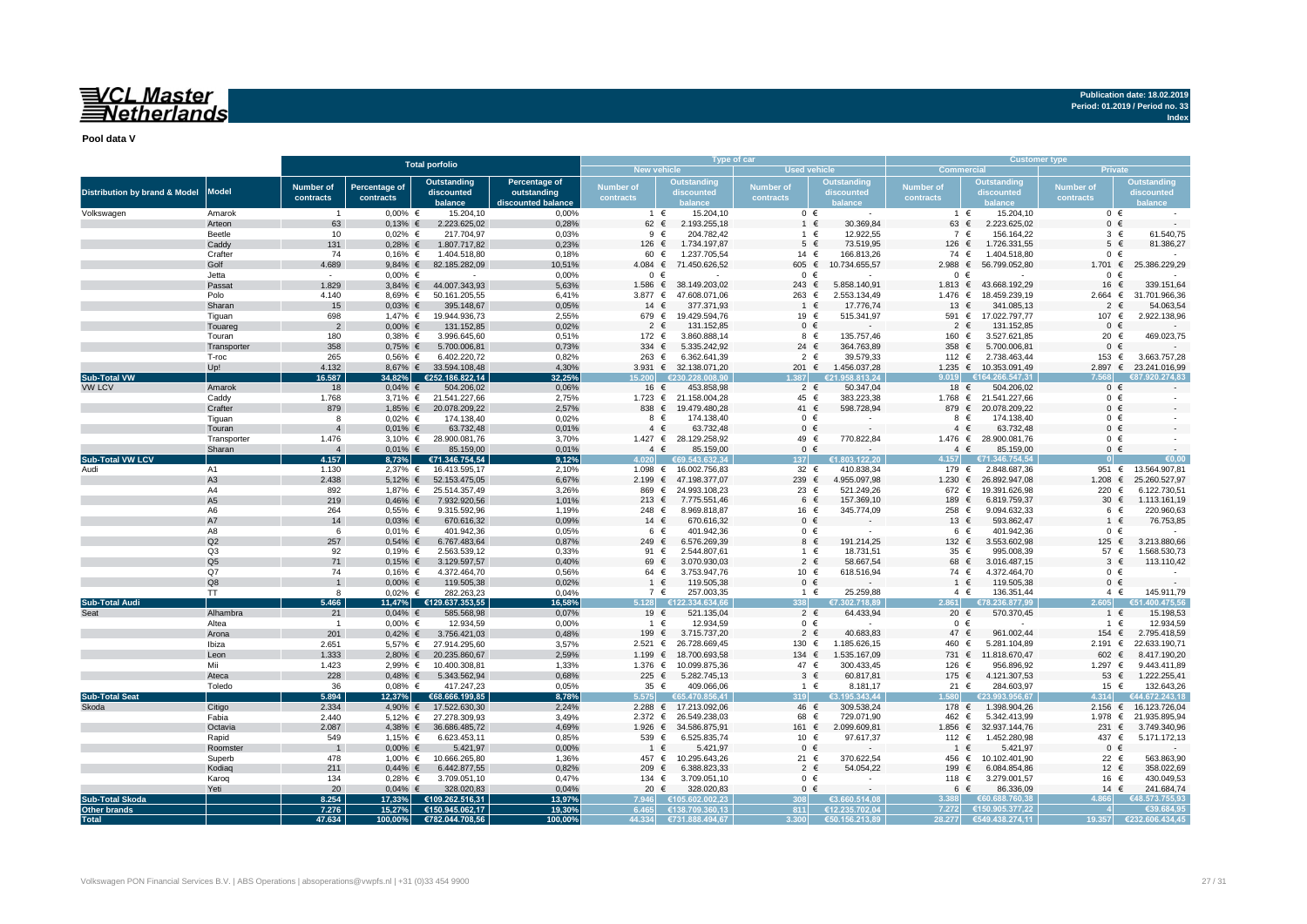

#### **Pool data VI**

|               |                     | <b>Total portfolio</b>                                    |                                   |                                                    | <b>Customer type</b> |                                          |                     |                                          |  |  |  |  |  |  |
|---------------|---------------------|-----------------------------------------------------------|-----------------------------------|----------------------------------------------------|----------------------|------------------------------------------|---------------------|------------------------------------------|--|--|--|--|--|--|
|               |                     |                                                           |                                   |                                                    | <b>Commercial</b>    |                                          | <b>Private</b>      |                                          |  |  |  |  |  |  |
| Type of car   | Number of contracts | Percentage of<br>contracts<br>44.334<br>93,07% $\epsilon$ | Outstanding<br>discounted balance | Percentage of<br>outstanding<br>discounted balance | Number of contracts  | <b>Outstanding</b><br>discounted balance | Number of contracts | <b>Outstanding</b><br>discounted balance |  |  |  |  |  |  |
| New vehicles  |                     |                                                           | 731.888.494,67                    | 93,59%                                             | 25.555               | €505.240.943,91                          | 18.779              | €226.647.550,76                          |  |  |  |  |  |  |
| Used vehicles | 3.300               | 6.93% €                                                   | 50.156.213.89                     | 6.41%                                              | 2.722                | €44.197.330.20                           | 578                 | €5.958.883.69                            |  |  |  |  |  |  |
| <b>Total</b>  | 47.634              | 100,00%                                                   | €782.044.708,56                   | 100,00%                                            | 28.277               | €549.438.274,11                          | 19.357              | €232.606.434,45                          |  |  |  |  |  |  |

|                      |                     |                            | <b>Total portfolio</b>                   |                                                    |
|----------------------|---------------------|----------------------------|------------------------------------------|----------------------------------------------------|
| <b>Customer type</b> | Number of contracts | Percentage of<br>contracts | <b>Outstanding</b><br>discounted balance | Percentage of<br>outstanding<br>discounted balance |
| Commercial           | 28.277              | 59,36%                     | €549.438.274,11                          | 70,26%                                             |
| Private              | 19.357              | 40,64%                     | €232.606.434.45                          | 29,74%                                             |
| <b>Total</b>         | 47.634              | 100,00%                    | €782.044.708,56                          | 100,00%                                            |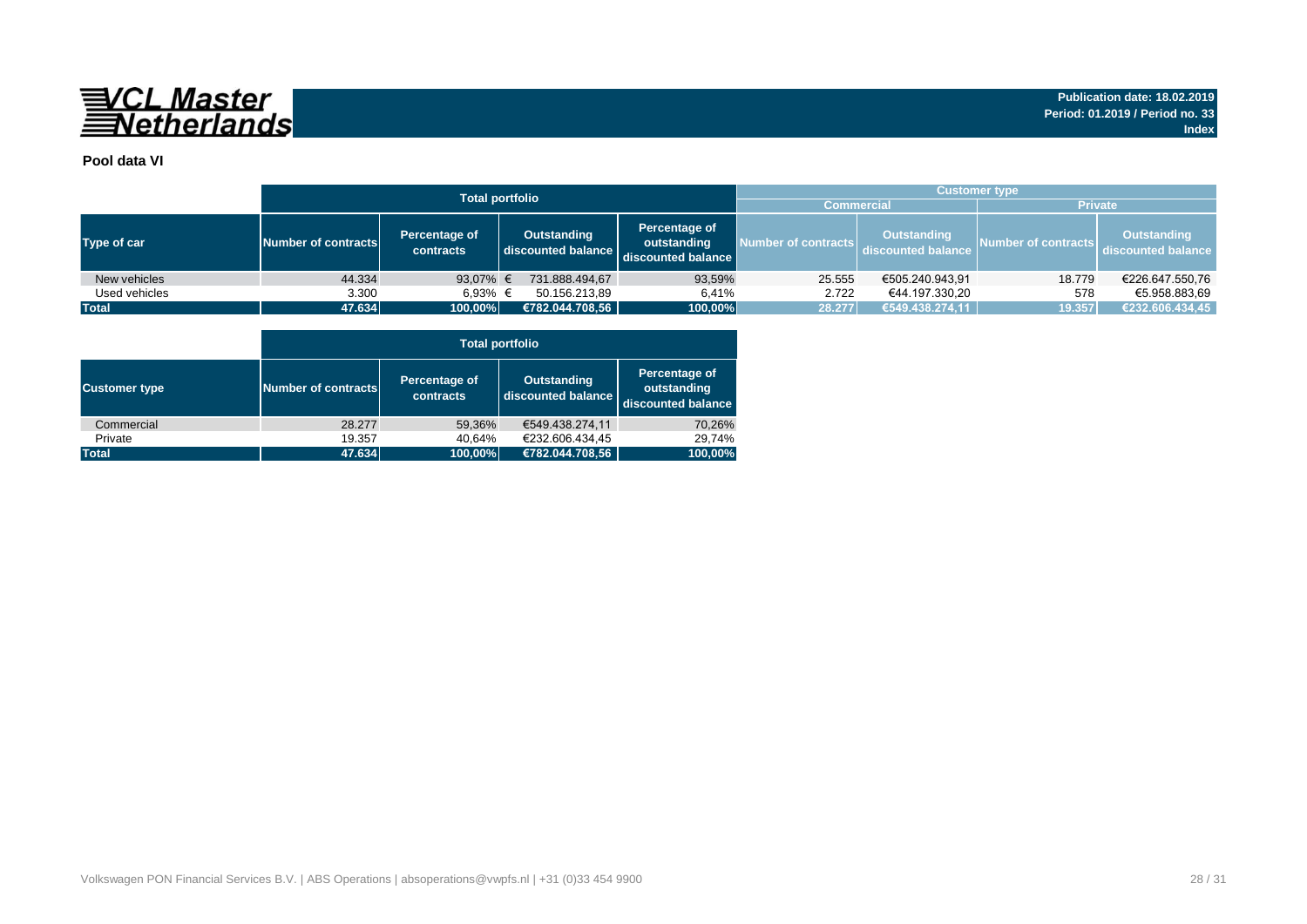| r vvı uala vil             |                        |                            |                                      |                                                              |                               |                                      |                        |                                      |                               |                                      |                               |                                      |
|----------------------------|------------------------|----------------------------|--------------------------------------|--------------------------------------------------------------|-------------------------------|--------------------------------------|------------------------|--------------------------------------|-------------------------------|--------------------------------------|-------------------------------|--------------------------------------|
|                            |                        |                            | <b>Total porfolio</b>                |                                                              |                               | Type of car                          |                        |                                      |                               | <b>Customer type</b>                 |                               |                                      |
|                            |                        |                            |                                      |                                                              | <b>New vehicle</b>            |                                      | <b>Used vehicle</b>    |                                      | <b>Commercial</b>             |                                      | <b>Private</b>                |                                      |
| Distribution by motor type | Number of<br>contracts | Percentage of<br>contracts | Outstanding<br>discounted<br>balance | <b>Percentage of</b><br>outstanding<br>discounted<br>balance | <b>Number of</b><br>contracts | Outstanding<br>discounted<br>balance | Number of<br>contracts | Outstanding<br>discounted<br>balance | <b>Number of</b><br>contracts | Outstanding<br>discounted<br>balance | <b>Number of</b><br>contracts | Outstanding<br>discounted<br>balance |
| EA189 (unfixed)            | 307                    | 0,64%                      | 2.784.377.93                         | 0,36%                                                        | 276                           | €2.529.243.29                        | 31                     | €255.134.64                          | 298                           | €2.509.003,39                        |                               | €90.548,07                           |
| Other                      | 47.327                 | 99.36%                     | € 779.260.330,63                     | 99,64%                                                       | 44.058                        | €729.359.251.38                      | 3.269                  | €49.901.079.25                       | 27.979                        | €546.929.270.72                      | 19.348                        | €232.331.059.91                      |
| <b>Total</b>               | 47.634                 |                            | 100.00% € 782.044.708.56             | 100,00%                                                      |                               | 44.334 € 731.888.494.67              | 3.300                  | $\epsilon$ 50.156.213.89             |                               | 28.277 € 549.438.274.11              | 19.357                        | € 232.606.434,45                     |

**Publication date: 18.02.2019 Period: 01.2019 / Period no. 33 Index**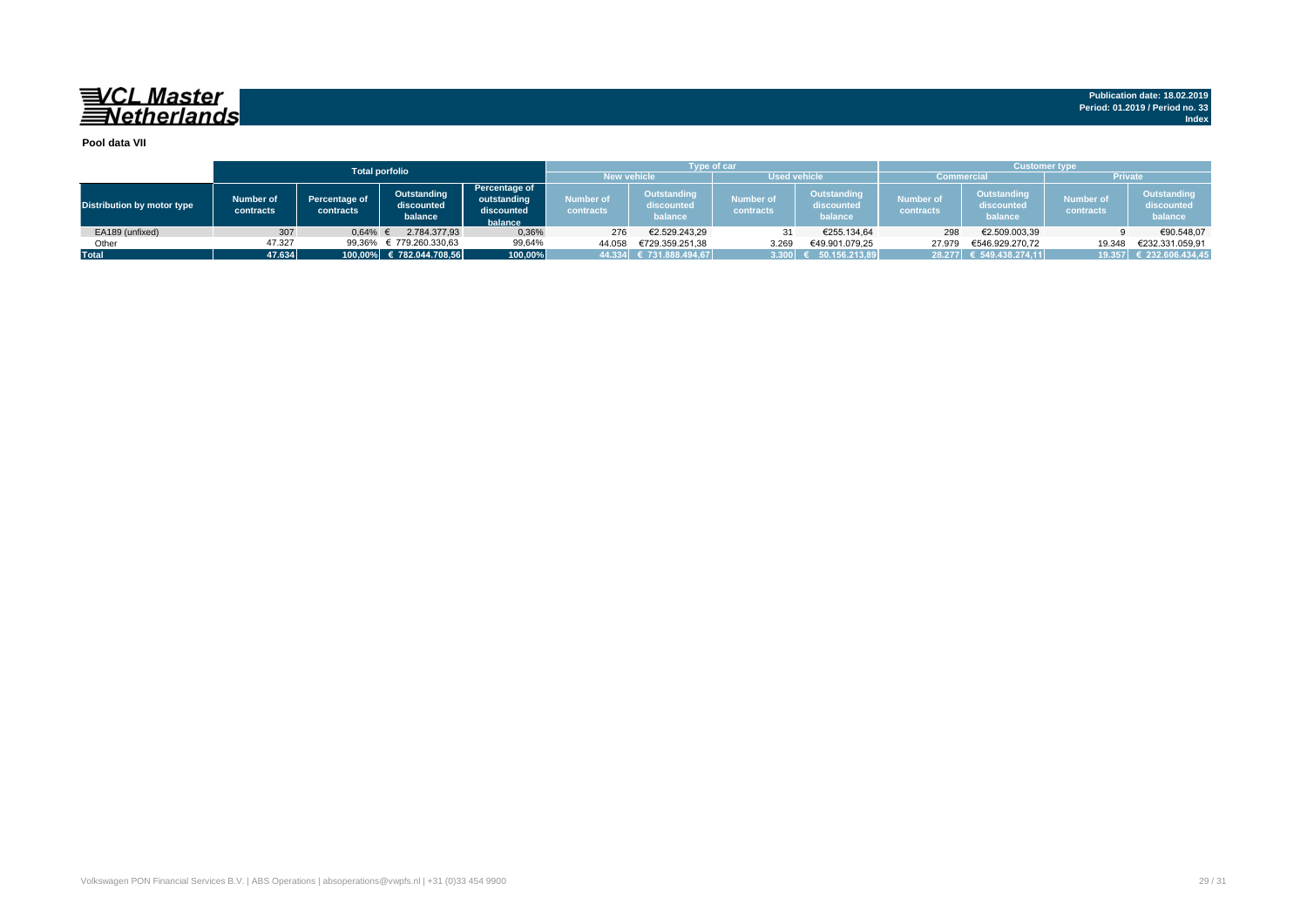**Publication date: 18.02.2019 Period: 01.2019 / Period no. 33 Index**

#### **Prepayments**

| <b>Reporting period</b>  | <b>Unscheduled payments</b> | Discounted balance as of<br>previous period | <b>Periodic CPR</b> | <b>Annualised CPR</b> |
|--------------------------|-----------------------------|---------------------------------------------|---------------------|-----------------------|
| Pool cut                 |                             |                                             |                     |                       |
| 31-5-2016                | €498.994,73                 | €254.509.899,87                             | 0,196%              | 2,328%                |
| 30-6-2016                | €90.546,38                  | €255.186.298,49                             | 0,035%              | 0,425%                |
| 31-7-2016                | €630.907,72                 | €346.248.092,83                             | 0,182%              | 2,165%                |
| 31-8-2016                | €149.257,83                 | €347.052.186,47                             | 0,043%              | 0,515%                |
| 30-9-2016                | €118.674,28                 | €409.005.121,41                             | 0,029%              | 0,348%                |
| 31-10-2016               | €200.293,91                 | €408.532.596,90                             | 0,049%              | 0,587%                |
| 30-11-2016               | €145.231,57                 | €443.219.201,18                             | 0,033%              | 0,393%                |
| 31-12-2016<br>31-1-2017  | €149.774,20<br>€427.650,04  | €443.088.269,96<br>€444.454.906,82          | 0,034%<br>0,096%    | 0,405%<br>1,149%      |
| 28-2-2017                | €161.859,45                 | €444.520.828,63                             | 0,036%              | 1,149%                |
| 31-3-2017                | €198.635,00                 | €518.870.496,20                             | 0,038%              | 0,458%                |
| 30-4-2017                | €198.635,00                 | €519.662.281,03                             | 0,044%              | 0,522%                |
| 31-5-2017                | €203.476,68                 | €519.617.330,16                             | 0,039%              | 0,469%                |
| 30-6-2017                | €215.892,12                 | €563.390.649,12                             | 0,038%              | 0,459%                |
| 31-7-2017                | €278.939,02                 | €563.447.253,24                             | 0,050%              | 0,592%                |
| 31-8-2017                | €260.693,26                 | €564.451.015,23                             | 0,046%              | 0,553%                |
| 30-9-2017                | €260.638,06                 | €564.886.419,96                             | 0,046%              | 0,552%                |
| 31-10-2017               | €371.540,38                 | €607.195.061,29                             | 0,061%              | 0,732%                |
| 30-11-2017<br>31-12-2017 | €357.595,85<br>€213.238,36  | €608.264.526,13<br>€607.738.186,77          | 0,059%<br>0,035%    | 0,703%<br>0,420%      |
| 31-1-2018                | €266.863,21                 | €610.261.221,40                             | 0,044%              | 0,420%                |
| 28-2-2018                | €207.806,81                 | €609.188.553,59                             | 0,034%              | 0,409%                |
| 31-3-2018                | €258.848,87                 | €678.577.121,56                             | 0,038%              | 0,457%                |
| 30-4-2018                | €220.346,99                 | €679.633.121,94                             | 0,032%              | 0,388%                |
| 31-5-2018                | €317.533,76                 | €679.383.368,60                             | 0,047%              | 0,559%                |
| 30-6-2018                | €332.395,70                 | €682.057.744,59                             | 0,049%              | 0,583%                |
| 31-7-2018                | €428.306,84                 | €681.400.871,05                             | 0,063%              | 0,752%                |
| 31-8-2018                | €298.903,00                 | €729.483.449,68                             | 0,041%              | 0,491%                |
| 30-9-2018                | €291.001,82                 | €730.002.930,35                             | 0,040%              | 0,477%                |
| 31-10-2018               | €438.303,29<br>€336.082,11  | €729.555.472,11<br>€731.216.477,16          | 0,060%              | 0,719%                |
| 30-11-2018<br>31-12-2018 | €422.275,50                 | €779.821.185,54                             | 0,046%<br>0,054%    | 0,550%<br>0,648%      |
| 31-1-2019                | €345.901,49                 | €781.505.597,23                             | 0,044%              | 0,530%                |
| 28-2-2019                |                             |                                             |                     |                       |
| 31-3-2019                |                             |                                             |                     |                       |
| 30-4-2019                |                             |                                             |                     |                       |
| 31-5-2019                |                             |                                             |                     |                       |
| 30-6-2019                |                             |                                             |                     |                       |
| 31-7-2019                |                             |                                             |                     |                       |
| 31-8-2019                |                             |                                             |                     |                       |
| 30-9-2019                |                             |                                             |                     |                       |
| 31-10-2019<br>30-11-2019 |                             |                                             |                     |                       |
| 31-12-2019               |                             |                                             |                     |                       |
| 31-1-2020                |                             |                                             |                     |                       |
| 29-2-2020                |                             |                                             |                     |                       |
| 31-3-2020                |                             |                                             |                     |                       |
| 30-4-2020                |                             |                                             |                     |                       |
| 31-5-2020                |                             |                                             |                     |                       |
| 30-6-2020                |                             |                                             |                     |                       |
| 31-7-2020                |                             |                                             |                     |                       |
| 31-8-2020<br>30-9-2020   |                             |                                             |                     |                       |
| 31-10-2020               |                             |                                             |                     |                       |
| 30-11-2020               |                             |                                             |                     |                       |
| 31-12-2020               |                             |                                             |                     |                       |
| 31-1-2021                |                             |                                             |                     |                       |
| 28-2-2021                |                             |                                             |                     |                       |
| 31-3-2021                |                             |                                             |                     |                       |
| 30-4-2021                |                             |                                             |                     |                       |
| 31-5-2021<br>30-6-2021   |                             |                                             |                     |                       |
| 31-7-2021                |                             |                                             |                     |                       |
| 31-8-2021                |                             |                                             |                     |                       |
| 30-9-2021                |                             |                                             |                     |                       |
| 31-10-2021               |                             |                                             |                     |                       |
| 30-11-2021               |                             |                                             |                     |                       |
| 31-12-2021               |                             |                                             |                     |                       |
| 31-1-2022                |                             |                                             |                     |                       |
| 28-2-2022<br>31-3-2022   |                             |                                             |                     |                       |
| 30-4-2022                |                             |                                             |                     |                       |
|                          |                             |                                             |                     |                       |

The annualised constant prepayment rate (CPR) of the underlying receivables based upon the most recent periodic CPR. Periodic CPR is equal to the total unscheduled principal received in the most recent period divided by the start of period principal balance. This is then annualised as follows:

1-((1-Periodic CPR)^number of periods in a year)